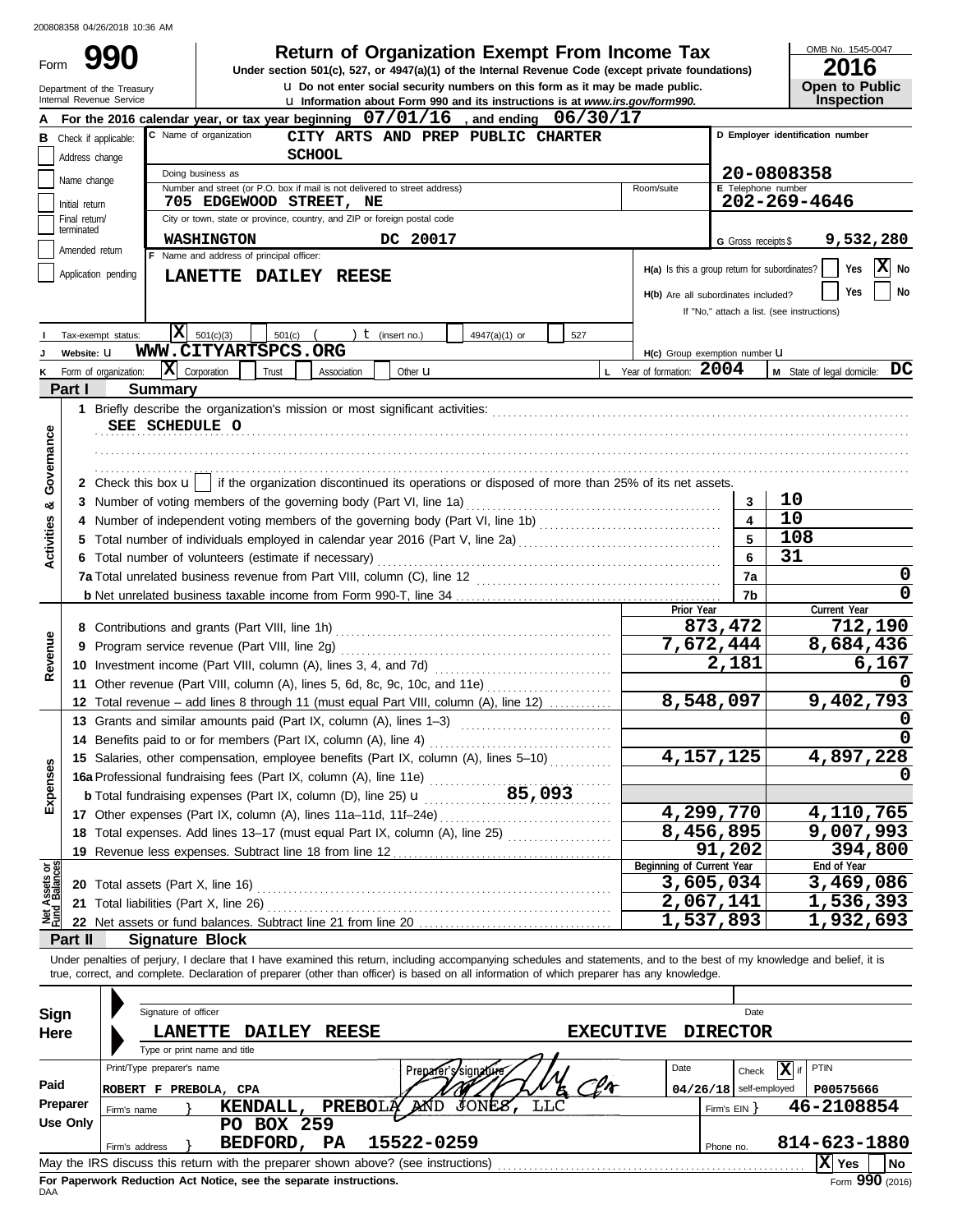| 1 Briefly describe the organization's mission:<br>SEE SCHEDULE O<br>Did the organization undertake any significant program services during the year which were not listed on the<br>Yes $ X $ No<br>prior Form 990 or 990-EZ?<br>If "Yes," describe these new services on Schedule O.<br>Did the organization cease conducting, or make significant changes in how it conducts, any program<br>Yes $ \overline{X} $ No<br>services?<br>If "Yes," describe these changes on Schedule O.<br>Describe the organization's program service accomplishments for each of its three largest program services, as measured by<br>expenses. Section 501(c)(3) and 501(c)(4) organizations are required to report the amount of grants and allocations to others,<br>the total expenses, and revenue, if any, for each program service reported.<br>) (Revenue \$ 8,684,436)<br>4a (Code:<br>) (Expenses \$<br>THE CITY ARTS AND PREP PUBLIC CHARTER SCHOOL BLENDS RIGOROUS ACADEMICS WITH<br>WORLD-CLASS ARTS INSTRUCTION PROVIDED BY ACCOMPLISHED ARTISTS<br><b>FROM RENOWNED</b><br>DANCE, MUSICAL, THEATRICAL, AND VISUAL ARTS INSTITUTIONS.<br>WE ARE THE ONLY<br>PUBLIC SCHOOL IN WASHINGTON, DC, TO PROVIDE PROFESSIONAL-CALIBER ARTS<br>TRAINING FOR STUDENTS IN PRESCHOOL THROUGH EIGHTH GRADE AT NO COST TO<br><b>FAMILIES.</b><br>) (Expenses \$<br>4b (Code:<br>including grants of \$<br>) (Revenue \$<br>4c (Code:<br>) (Expenses \$ | Part III | <b>Statement of Program Service Accomplishments</b> |                |
|-----------------------------------------------------------------------------------------------------------------------------------------------------------------------------------------------------------------------------------------------------------------------------------------------------------------------------------------------------------------------------------------------------------------------------------------------------------------------------------------------------------------------------------------------------------------------------------------------------------------------------------------------------------------------------------------------------------------------------------------------------------------------------------------------------------------------------------------------------------------------------------------------------------------------------------------------------------------------------------------------------------------------------------------------------------------------------------------------------------------------------------------------------------------------------------------------------------------------------------------------------------------------------------------------------------------------------------------------------------------------------------------------------------------------------------------|----------|-----------------------------------------------------|----------------|
|                                                                                                                                                                                                                                                                                                                                                                                                                                                                                                                                                                                                                                                                                                                                                                                                                                                                                                                                                                                                                                                                                                                                                                                                                                                                                                                                                                                                                                         |          |                                                     | $ \mathbf{x} $ |
|                                                                                                                                                                                                                                                                                                                                                                                                                                                                                                                                                                                                                                                                                                                                                                                                                                                                                                                                                                                                                                                                                                                                                                                                                                                                                                                                                                                                                                         |          |                                                     |                |
|                                                                                                                                                                                                                                                                                                                                                                                                                                                                                                                                                                                                                                                                                                                                                                                                                                                                                                                                                                                                                                                                                                                                                                                                                                                                                                                                                                                                                                         |          |                                                     |                |
|                                                                                                                                                                                                                                                                                                                                                                                                                                                                                                                                                                                                                                                                                                                                                                                                                                                                                                                                                                                                                                                                                                                                                                                                                                                                                                                                                                                                                                         |          |                                                     |                |
|                                                                                                                                                                                                                                                                                                                                                                                                                                                                                                                                                                                                                                                                                                                                                                                                                                                                                                                                                                                                                                                                                                                                                                                                                                                                                                                                                                                                                                         |          |                                                     |                |
|                                                                                                                                                                                                                                                                                                                                                                                                                                                                                                                                                                                                                                                                                                                                                                                                                                                                                                                                                                                                                                                                                                                                                                                                                                                                                                                                                                                                                                         |          |                                                     |                |
|                                                                                                                                                                                                                                                                                                                                                                                                                                                                                                                                                                                                                                                                                                                                                                                                                                                                                                                                                                                                                                                                                                                                                                                                                                                                                                                                                                                                                                         |          |                                                     |                |
|                                                                                                                                                                                                                                                                                                                                                                                                                                                                                                                                                                                                                                                                                                                                                                                                                                                                                                                                                                                                                                                                                                                                                                                                                                                                                                                                                                                                                                         |          |                                                     |                |
|                                                                                                                                                                                                                                                                                                                                                                                                                                                                                                                                                                                                                                                                                                                                                                                                                                                                                                                                                                                                                                                                                                                                                                                                                                                                                                                                                                                                                                         |          |                                                     |                |
|                                                                                                                                                                                                                                                                                                                                                                                                                                                                                                                                                                                                                                                                                                                                                                                                                                                                                                                                                                                                                                                                                                                                                                                                                                                                                                                                                                                                                                         |          |                                                     |                |
|                                                                                                                                                                                                                                                                                                                                                                                                                                                                                                                                                                                                                                                                                                                                                                                                                                                                                                                                                                                                                                                                                                                                                                                                                                                                                                                                                                                                                                         |          |                                                     |                |
|                                                                                                                                                                                                                                                                                                                                                                                                                                                                                                                                                                                                                                                                                                                                                                                                                                                                                                                                                                                                                                                                                                                                                                                                                                                                                                                                                                                                                                         |          |                                                     |                |
|                                                                                                                                                                                                                                                                                                                                                                                                                                                                                                                                                                                                                                                                                                                                                                                                                                                                                                                                                                                                                                                                                                                                                                                                                                                                                                                                                                                                                                         |          |                                                     |                |
|                                                                                                                                                                                                                                                                                                                                                                                                                                                                                                                                                                                                                                                                                                                                                                                                                                                                                                                                                                                                                                                                                                                                                                                                                                                                                                                                                                                                                                         |          |                                                     |                |
|                                                                                                                                                                                                                                                                                                                                                                                                                                                                                                                                                                                                                                                                                                                                                                                                                                                                                                                                                                                                                                                                                                                                                                                                                                                                                                                                                                                                                                         |          |                                                     |                |
|                                                                                                                                                                                                                                                                                                                                                                                                                                                                                                                                                                                                                                                                                                                                                                                                                                                                                                                                                                                                                                                                                                                                                                                                                                                                                                                                                                                                                                         |          |                                                     |                |
|                                                                                                                                                                                                                                                                                                                                                                                                                                                                                                                                                                                                                                                                                                                                                                                                                                                                                                                                                                                                                                                                                                                                                                                                                                                                                                                                                                                                                                         |          |                                                     |                |
|                                                                                                                                                                                                                                                                                                                                                                                                                                                                                                                                                                                                                                                                                                                                                                                                                                                                                                                                                                                                                                                                                                                                                                                                                                                                                                                                                                                                                                         |          |                                                     |                |
|                                                                                                                                                                                                                                                                                                                                                                                                                                                                                                                                                                                                                                                                                                                                                                                                                                                                                                                                                                                                                                                                                                                                                                                                                                                                                                                                                                                                                                         |          |                                                     |                |
|                                                                                                                                                                                                                                                                                                                                                                                                                                                                                                                                                                                                                                                                                                                                                                                                                                                                                                                                                                                                                                                                                                                                                                                                                                                                                                                                                                                                                                         |          |                                                     |                |
|                                                                                                                                                                                                                                                                                                                                                                                                                                                                                                                                                                                                                                                                                                                                                                                                                                                                                                                                                                                                                                                                                                                                                                                                                                                                                                                                                                                                                                         |          |                                                     |                |
|                                                                                                                                                                                                                                                                                                                                                                                                                                                                                                                                                                                                                                                                                                                                                                                                                                                                                                                                                                                                                                                                                                                                                                                                                                                                                                                                                                                                                                         |          |                                                     |                |
|                                                                                                                                                                                                                                                                                                                                                                                                                                                                                                                                                                                                                                                                                                                                                                                                                                                                                                                                                                                                                                                                                                                                                                                                                                                                                                                                                                                                                                         |          |                                                     |                |
|                                                                                                                                                                                                                                                                                                                                                                                                                                                                                                                                                                                                                                                                                                                                                                                                                                                                                                                                                                                                                                                                                                                                                                                                                                                                                                                                                                                                                                         |          |                                                     |                |
|                                                                                                                                                                                                                                                                                                                                                                                                                                                                                                                                                                                                                                                                                                                                                                                                                                                                                                                                                                                                                                                                                                                                                                                                                                                                                                                                                                                                                                         |          |                                                     |                |
|                                                                                                                                                                                                                                                                                                                                                                                                                                                                                                                                                                                                                                                                                                                                                                                                                                                                                                                                                                                                                                                                                                                                                                                                                                                                                                                                                                                                                                         |          |                                                     |                |
|                                                                                                                                                                                                                                                                                                                                                                                                                                                                                                                                                                                                                                                                                                                                                                                                                                                                                                                                                                                                                                                                                                                                                                                                                                                                                                                                                                                                                                         |          |                                                     |                |
|                                                                                                                                                                                                                                                                                                                                                                                                                                                                                                                                                                                                                                                                                                                                                                                                                                                                                                                                                                                                                                                                                                                                                                                                                                                                                                                                                                                                                                         |          |                                                     |                |
|                                                                                                                                                                                                                                                                                                                                                                                                                                                                                                                                                                                                                                                                                                                                                                                                                                                                                                                                                                                                                                                                                                                                                                                                                                                                                                                                                                                                                                         |          |                                                     |                |
|                                                                                                                                                                                                                                                                                                                                                                                                                                                                                                                                                                                                                                                                                                                                                                                                                                                                                                                                                                                                                                                                                                                                                                                                                                                                                                                                                                                                                                         |          |                                                     |                |
|                                                                                                                                                                                                                                                                                                                                                                                                                                                                                                                                                                                                                                                                                                                                                                                                                                                                                                                                                                                                                                                                                                                                                                                                                                                                                                                                                                                                                                         |          |                                                     |                |
|                                                                                                                                                                                                                                                                                                                                                                                                                                                                                                                                                                                                                                                                                                                                                                                                                                                                                                                                                                                                                                                                                                                                                                                                                                                                                                                                                                                                                                         |          |                                                     |                |
|                                                                                                                                                                                                                                                                                                                                                                                                                                                                                                                                                                                                                                                                                                                                                                                                                                                                                                                                                                                                                                                                                                                                                                                                                                                                                                                                                                                                                                         |          |                                                     |                |
|                                                                                                                                                                                                                                                                                                                                                                                                                                                                                                                                                                                                                                                                                                                                                                                                                                                                                                                                                                                                                                                                                                                                                                                                                                                                                                                                                                                                                                         |          |                                                     |                |
|                                                                                                                                                                                                                                                                                                                                                                                                                                                                                                                                                                                                                                                                                                                                                                                                                                                                                                                                                                                                                                                                                                                                                                                                                                                                                                                                                                                                                                         |          |                                                     |                |
|                                                                                                                                                                                                                                                                                                                                                                                                                                                                                                                                                                                                                                                                                                                                                                                                                                                                                                                                                                                                                                                                                                                                                                                                                                                                                                                                                                                                                                         |          |                                                     |                |
|                                                                                                                                                                                                                                                                                                                                                                                                                                                                                                                                                                                                                                                                                                                                                                                                                                                                                                                                                                                                                                                                                                                                                                                                                                                                                                                                                                                                                                         |          |                                                     |                |
|                                                                                                                                                                                                                                                                                                                                                                                                                                                                                                                                                                                                                                                                                                                                                                                                                                                                                                                                                                                                                                                                                                                                                                                                                                                                                                                                                                                                                                         |          |                                                     |                |
|                                                                                                                                                                                                                                                                                                                                                                                                                                                                                                                                                                                                                                                                                                                                                                                                                                                                                                                                                                                                                                                                                                                                                                                                                                                                                                                                                                                                                                         |          |                                                     |                |
|                                                                                                                                                                                                                                                                                                                                                                                                                                                                                                                                                                                                                                                                                                                                                                                                                                                                                                                                                                                                                                                                                                                                                                                                                                                                                                                                                                                                                                         |          |                                                     |                |
|                                                                                                                                                                                                                                                                                                                                                                                                                                                                                                                                                                                                                                                                                                                                                                                                                                                                                                                                                                                                                                                                                                                                                                                                                                                                                                                                                                                                                                         |          |                                                     |                |
|                                                                                                                                                                                                                                                                                                                                                                                                                                                                                                                                                                                                                                                                                                                                                                                                                                                                                                                                                                                                                                                                                                                                                                                                                                                                                                                                                                                                                                         |          |                                                     |                |
|                                                                                                                                                                                                                                                                                                                                                                                                                                                                                                                                                                                                                                                                                                                                                                                                                                                                                                                                                                                                                                                                                                                                                                                                                                                                                                                                                                                                                                         |          |                                                     |                |
|                                                                                                                                                                                                                                                                                                                                                                                                                                                                                                                                                                                                                                                                                                                                                                                                                                                                                                                                                                                                                                                                                                                                                                                                                                                                                                                                                                                                                                         |          |                                                     |                |
|                                                                                                                                                                                                                                                                                                                                                                                                                                                                                                                                                                                                                                                                                                                                                                                                                                                                                                                                                                                                                                                                                                                                                                                                                                                                                                                                                                                                                                         |          |                                                     |                |
|                                                                                                                                                                                                                                                                                                                                                                                                                                                                                                                                                                                                                                                                                                                                                                                                                                                                                                                                                                                                                                                                                                                                                                                                                                                                                                                                                                                                                                         |          |                                                     |                |
|                                                                                                                                                                                                                                                                                                                                                                                                                                                                                                                                                                                                                                                                                                                                                                                                                                                                                                                                                                                                                                                                                                                                                                                                                                                                                                                                                                                                                                         |          |                                                     |                |
|                                                                                                                                                                                                                                                                                                                                                                                                                                                                                                                                                                                                                                                                                                                                                                                                                                                                                                                                                                                                                                                                                                                                                                                                                                                                                                                                                                                                                                         |          |                                                     |                |
|                                                                                                                                                                                                                                                                                                                                                                                                                                                                                                                                                                                                                                                                                                                                                                                                                                                                                                                                                                                                                                                                                                                                                                                                                                                                                                                                                                                                                                         |          |                                                     |                |
|                                                                                                                                                                                                                                                                                                                                                                                                                                                                                                                                                                                                                                                                                                                                                                                                                                                                                                                                                                                                                                                                                                                                                                                                                                                                                                                                                                                                                                         |          |                                                     |                |
|                                                                                                                                                                                                                                                                                                                                                                                                                                                                                                                                                                                                                                                                                                                                                                                                                                                                                                                                                                                                                                                                                                                                                                                                                                                                                                                                                                                                                                         |          |                                                     |                |

7,543,626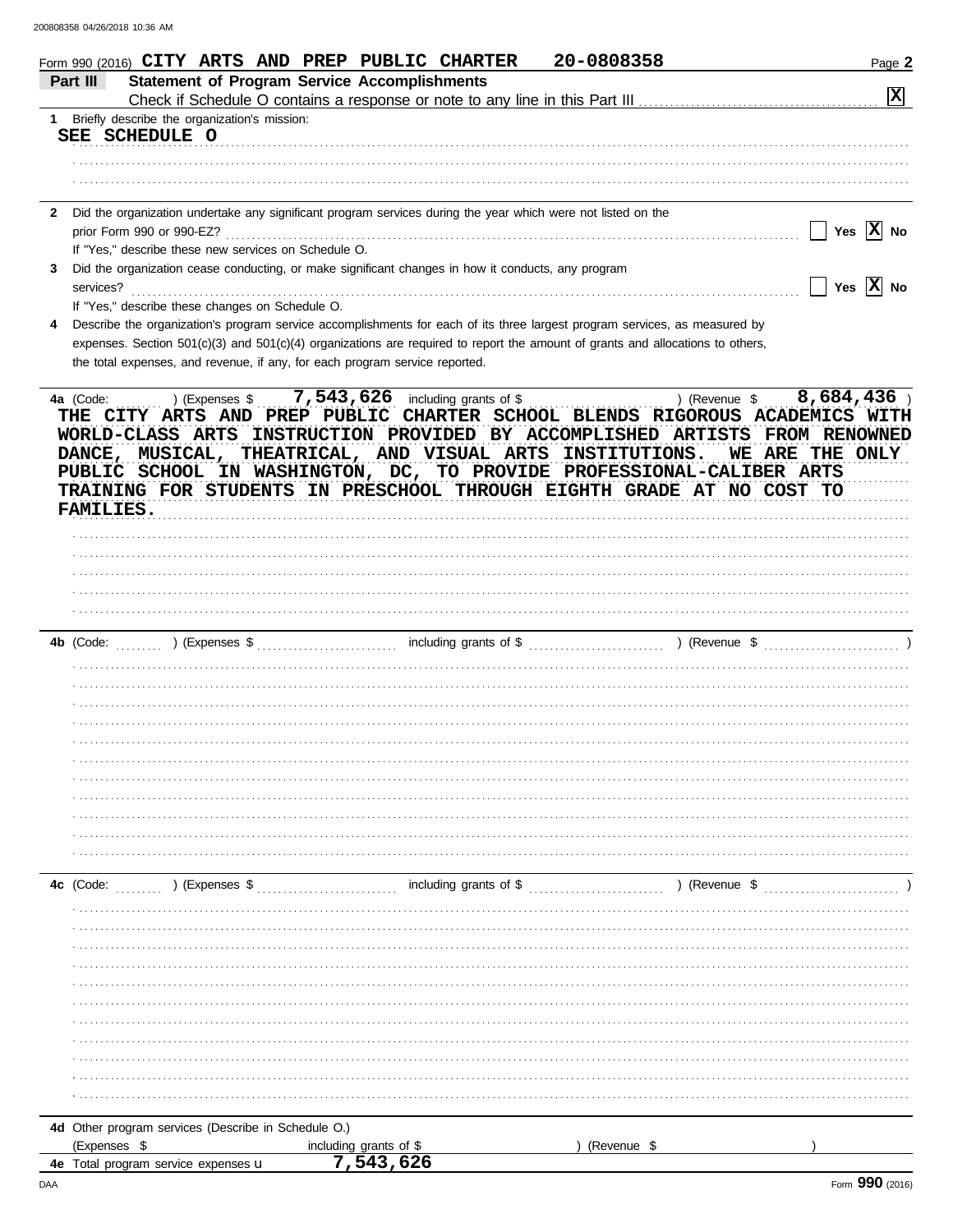## **Part IV Checklist of Required Schedules** Form 990 (2016) Page **3 CITY ARTS AND PREP PUBLIC CHARTER 20-0808358**

|     |                                                                                                                                              |                 | Yes         | No |
|-----|----------------------------------------------------------------------------------------------------------------------------------------------|-----------------|-------------|----|
| 1   | Is the organization described in section $501(c)(3)$ or $4947(a)(1)$ (other than a private foundation)? If "Yes,"                            |                 |             |    |
|     | complete Schedule A                                                                                                                          | 1               | X           |    |
| 2   |                                                                                                                                              | $\mathbf{2}$    | $\mathbf x$ |    |
| 3   | Did the organization engage in direct or indirect political campaign activities on behalf of or in opposition to                             |                 |             |    |
|     | candidates for public office? If "Yes," complete Schedule C, Part I                                                                          | 3               |             | x  |
| 4   | Section 501(c)(3) organizations. Did the organization engage in lobbying activities, or have a section 501(h)                                |                 |             |    |
|     | election in effect during the tax year? If "Yes," complete Schedule C, Part II                                                               | 4               |             | x  |
| 5   | Is the organization a section $501(c)(4)$ , $501(c)(5)$ , or $501(c)(6)$ organization that receives membership dues,                         |                 |             |    |
|     | assessments, or similar amounts as defined in Revenue Procedure 98-19? If "Yes," complete Schedule C,                                        |                 |             |    |
|     | Part III                                                                                                                                     | 5               |             | x  |
| 6   | Did the organization maintain any donor advised funds or any similar funds or accounts for which donors                                      |                 |             |    |
|     | have the right to provide advice on the distribution or investment of amounts in such funds or accounts? If                                  |                 |             |    |
|     | "Yes," complete Schedule D, Part I                                                                                                           | 6               |             | X  |
| 7   | Did the organization receive or hold a conservation easement, including easements to preserve open space,                                    |                 |             |    |
|     | the environment, historic land areas, or historic structures? If "Yes," complete Schedule D, Part II                                         | 7               |             | x  |
| 8   | Did the organization maintain collections of works of art, historical treasures, or other similar assets? If "Yes,"                          |                 |             |    |
|     | complete Schedule D, Part III                                                                                                                | 8               |             | x  |
| 9   | Did the organization report an amount in Part X, line 21, for escrow or custodial account liability, serve as a                              |                 |             |    |
|     | custodian for amounts not listed in Part X; or provide credit counseling, debt management, credit repair, or                                 |                 |             |    |
|     | debt negotiation services? If "Yes," complete Schedule D, Part IV                                                                            | 9               |             | x  |
| 10  | Did the organization, directly or through a related organization, hold assets in temporarily restricted                                      |                 |             |    |
|     | endowments, permanent endowments, or quasi-endowments? If "Yes," complete Schedule D, Part V                                                 | 10              |             | x  |
| 11  | If the organization's answer to any of the following questions is "Yes," then complete Schedule D, Parts VI,                                 |                 |             |    |
|     | VII, VIII, IX, or X as applicable.                                                                                                           |                 |             |    |
| a   | Did the organization report an amount for land, buildings, and equipment in Part X, line 10? If "Yes,"                                       |                 | х           |    |
|     | complete Schedule D, Part VI<br>Did the organization report an amount for investments—other securities in Part X, line 12 that is 5% or more | 11a             |             |    |
| b   | of its total assets reported in Part X, line 16? If "Yes," complete Schedule D, Part VII                                                     | 11b             |             | x  |
| c   | Did the organization report an amount for investments—program related in Part X, line 13 that is 5% or more                                  |                 |             |    |
|     | of its total assets reported in Part X, line 16? If "Yes," complete Schedule D, Part VIII                                                    | 11c             |             | x  |
| d   | Did the organization report an amount for other assets in Part X, line 15 that is 5% or more of its total assets                             |                 |             |    |
|     | reported in Part X, line 16? If "Yes," complete Schedule D, Part IX                                                                          | 11d             | x           |    |
| е   | Did the organization report an amount for other liabilities in Part X, line 25? If "Yes," complete Schedule D, Part X                        | <b>11e</b>      | X           |    |
| f   | Did the organization's separate or consolidated financial statements for the tax year include a footnote that addresses                      |                 |             |    |
|     | the organization's liability for uncertain tax positions under FIN 48 (ASC 740)? If "Yes," complete Schedule D, Part X                       | 11f             | X           |    |
| 12a | Did the organization obtain separate, independent audited financial statements for the tax year? If "Yes," complete                          |                 |             |    |
|     |                                                                                                                                              | 12a             | X           |    |
|     | <b>b</b> Was the organization included in consolidated, independent audited financial statements for the tax year? If                        |                 |             |    |
|     | "Yes," and if the organization answered "No" to line 12a, then completing Schedule D, Parts XI and XII is optional                           | 12 <sub>b</sub> |             | x  |
| 13  |                                                                                                                                              | 13              | X           |    |
| 14a | Did the organization maintain an office, employees, or agents outside of the United States?                                                  | 14a             |             | x  |
| b   | Did the organization have aggregate revenues or expenses of more than \$10,000 from grantmaking,                                             |                 |             |    |
|     | fundraising, business, investment, and program service activities outside the United States, or aggregate                                    |                 |             |    |
|     |                                                                                                                                              | 14b             |             | x  |
| 15  | Did the organization report on Part IX, column (A), line 3, more than \$5,000 of grants or other assistance to or                            |                 |             |    |
|     | for any foreign organization? If "Yes," complete Schedule F, Parts II and IV                                                                 | 15              |             | X  |
| 16  | Did the organization report on Part IX, column (A), line 3, more than \$5,000 of aggregate grants or other                                   |                 |             |    |
|     | assistance to or for foreign individuals? If "Yes," complete Schedule F, Parts III and IV                                                    | 16              |             | X  |
| 17  | Did the organization report a total of more than \$15,000 of expenses for professional fundraising services on                               |                 |             |    |
|     |                                                                                                                                              | 17              |             | X  |
| 18  | Did the organization report more than \$15,000 total of fundraising event gross income and contributions on                                  |                 |             |    |
|     | Part VIII, lines 1c and 8a? If "Yes," complete Schedule G, Part II                                                                           | 18              |             | х  |
| 19  | Did the organization report more than \$15,000 of gross income from gaming activities on Part VIII, line 9a?                                 |                 |             |    |
|     |                                                                                                                                              | 19              |             | X  |

Form **990** (2016)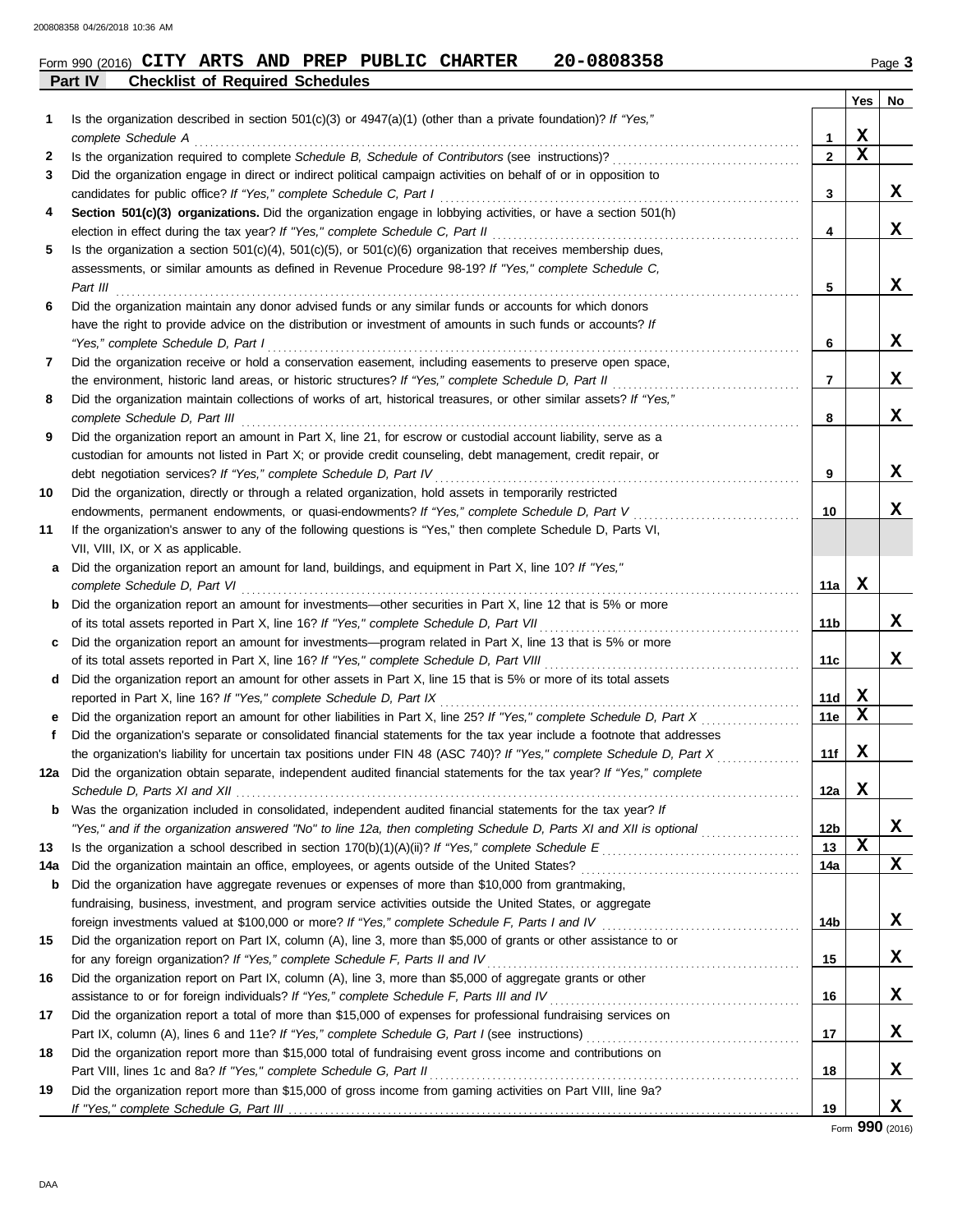|             | <b>Checklist of Required Schedules (continued)</b><br>Part IV                                                    |                 |     |    |
|-------------|------------------------------------------------------------------------------------------------------------------|-----------------|-----|----|
|             |                                                                                                                  |                 | Yes | No |
| 20a         | Did the organization operate one or more hospital facilities? If "Yes," complete Schedule H                      | 20a             |     | X  |
| b           | If "Yes" to line 20a, did the organization attach a copy of its audited financial statements to this return?     | 20b             |     |    |
| 21          | Did the organization report more than \$5,000 of grants or other assistance to any domestic organization or      |                 |     |    |
|             | domestic government on Part IX, column (A), line 1? If "Yes," complete Schedule I, Parts I and II                | 21              |     | x  |
| 22          | Did the organization report more than \$5,000 of grants or other assistance to or for domestic individuals on    |                 |     |    |
|             | Part IX, column (A), line 2? If "Yes," complete Schedule I, Parts I and III                                      | 22              |     | X  |
| 23          | Did the organization answer "Yes" to Part VII, Section A, line 3, 4, or 5 about compensation of the              |                 |     |    |
|             | organization's current and former officers, directors, trustees, key employees, and highest compensated          |                 |     |    |
|             | employees? If "Yes," complete Schedule J                                                                         | 23              |     | X  |
| 24a         | Did the organization have a tax-exempt bond issue with an outstanding principal amount of more than              |                 |     |    |
|             | \$100,000 as of the last day of the year, that was issued after December 31, 2002? If "Yes," answer lines 24b    |                 |     |    |
|             | through 24d and complete Schedule K. If "No," go to line 25a                                                     | 24a             |     | x  |
| b           | Did the organization invest any proceeds of tax-exempt bonds beyond a temporary period exception?                | 24b             |     |    |
| с           | Did the organization maintain an escrow account other than a refunding escrow at any time during the year        |                 |     |    |
|             | to defease any tax-exempt bonds?                                                                                 | 24c             |     |    |
| d           | Did the organization act as an "on behalf of" issuer for bonds outstanding at any time during the year?          | 24d             |     |    |
| 25a         | Section 501(c)(3), 501(c)(4), and 501(c)(29) organizations. Did the organization engage in an excess benefit     |                 |     |    |
|             | transaction with a disqualified person during the year? If "Yes," complete Schedule L, Part I                    | 25a             |     | X  |
| $\mathbf b$ | Is the organization aware that it engaged in an excess benefit transaction with a disqualified person in a prior |                 |     |    |
|             | year, and that the transaction has not been reported on any of the organization's prior Forms 990 or 990-EZ?     |                 |     |    |
|             | If "Yes," complete Schedule L, Part I                                                                            | 25 <sub>b</sub> |     | X  |
| 26          | Did the organization report any amount on Part X, line 5, 6, or 22 for receivables from or payables to any       |                 |     |    |
|             | current or former officers, directors, trustees, key employees, highest compensated employees, or                |                 |     |    |
|             | disqualified persons? If "Yes," complete Schedule L, Part II                                                     | 26              |     | X  |
| 27          | Did the organization provide a grant or other assistance to an officer, director, trustee, key employee,         |                 |     |    |
|             | substantial contributor or employee thereof, a grant selection committee member, or to a 35% controlled          |                 |     |    |
|             | entity or family member of any of these persons? If "Yes," complete Schedule L, Part III                         | 27              |     | X  |
| 28          | Was the organization a party to a business transaction with one of the following parties (see Schedule L,        |                 |     |    |
|             | Part IV instructions for applicable filing thresholds, conditions, and exceptions):                              |                 |     |    |
| а           | A current or former officer, director, trustee, or key employee? If "Yes," complete Schedule L, Part IV          | 28a             |     | X  |
| b           | A family member of a current or former officer, director, trustee, or key employee? If "Yes," complete           |                 |     |    |
|             | Schedule L, Part IV                                                                                              | 28b             |     | x  |
| c           | An entity of which a current or former officer, director, trustee, or key employee (or a family member thereof)  |                 |     |    |
|             | was an officer, director, trustee, or direct or indirect owner? If "Yes," complete Schedule L, Part IV           | 28c             |     | X  |
| 29          | Did the organization receive more than \$25,000 in non-cash contributions? If "Yes," complete Schedule M         | 29              |     | X  |
|             | Did the organization receive contributions of art, historical treasures, or other similar assets, or qualified   |                 |     |    |
|             | conservation contributions? If "Yes," complete Schedule M                                                        | 30              |     | X  |
| 31          | Did the organization liquidate, terminate, or dissolve and cease operations? If "Yes," complete Schedule N,      |                 |     |    |
|             | Part I                                                                                                           | 31              |     | X  |
| 32          | Did the organization sell, exchange, dispose of, or transfer more than 25% of its net assets? If "Yes,"          |                 |     |    |
|             | complete Schedule N, Part II                                                                                     | 32              |     | X  |
| 33          | Did the organization own 100% of an entity disregarded as separate from the organization under Regulations       |                 |     |    |
|             | sections 301.7701-2 and 301.7701-3? If "Yes," complete Schedule R, Part I                                        | 33              |     | X  |
| 34          | Was the organization related to any tax-exempt or taxable entity? If "Yes," complete Schedule R, Parts II, III,  |                 |     |    |
|             | or IV, and Part V, line 1                                                                                        | 34              |     | х  |
| 35a         |                                                                                                                  | 35a             |     | X  |
| b           | If "Yes" to line 35a, did the organization receive any payment from or engage in any transaction with a          |                 |     |    |
|             | controlled entity within the meaning of section 512(b)(13)? If "Yes," complete Schedule R, Part V, line 2        | 35b             |     |    |
| 36          | Section 501(c)(3) organizations. Did the organization make any transfers to an exempt non-charitable             |                 |     |    |
|             | related organization? If "Yes," complete Schedule R, Part V, line 2                                              | 36              |     | X  |
| 37          | Did the organization conduct more than 5% of its activities through an entity that is not a related organization |                 |     |    |
|             | and that is treated as a partnership for federal income tax purposes? If "Yes," complete Schedule R,             |                 |     |    |
|             | Part VI                                                                                                          | 37              |     | X  |
| 38          | Did the organization complete Schedule O and provide explanations in Schedule O for Part VI, lines 11b and       |                 |     |    |
|             | 19? Note. All Form 990 filers are required to complete Schedule O.                                               | 38              | X   |    |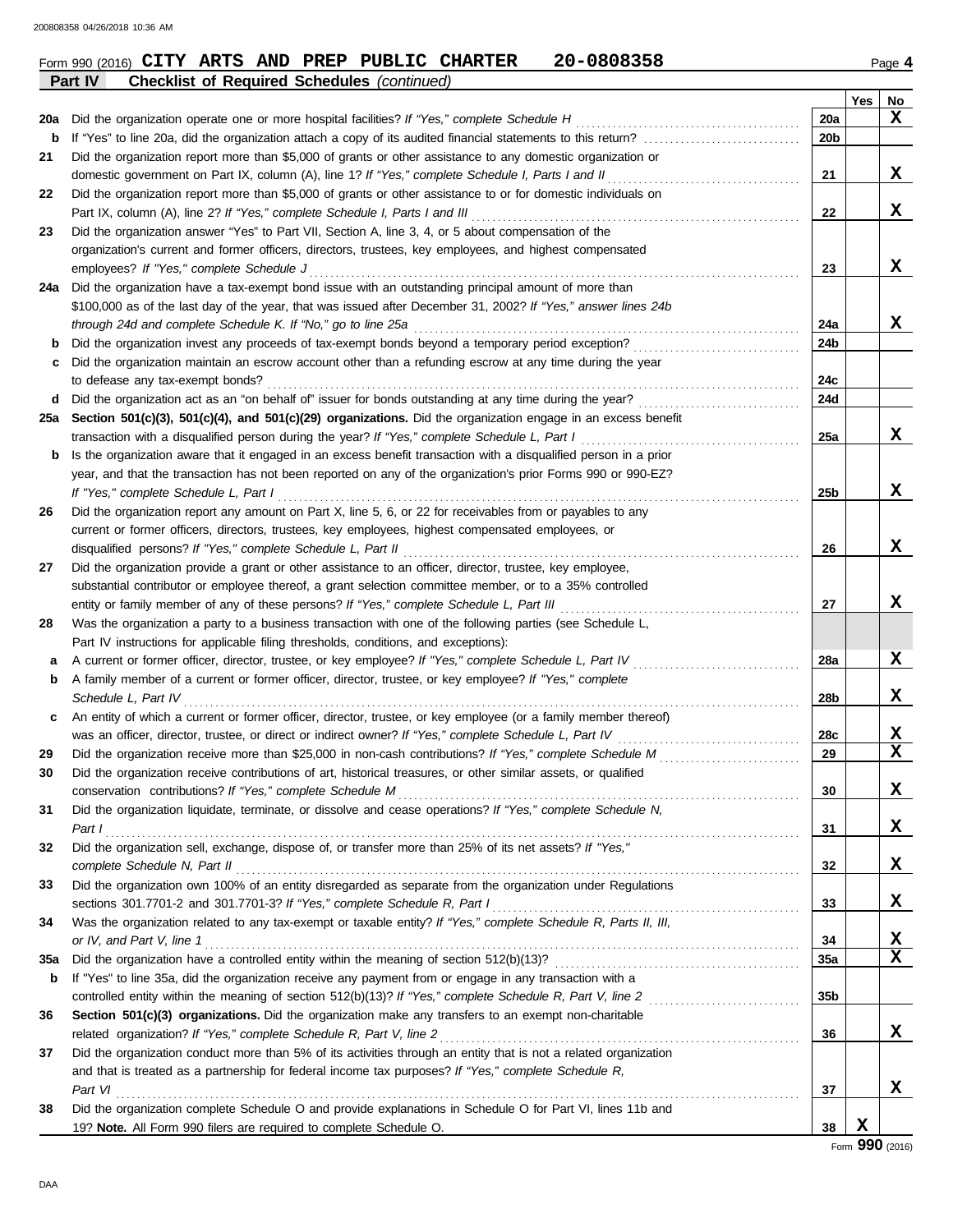|             | Statements Regarding Other IRS Filings and Tax Compliance<br>Part V<br>Check if Schedule O contains a response or note to any line in this Part V |     |                      |                   |                |     |             |
|-------------|---------------------------------------------------------------------------------------------------------------------------------------------------|-----|----------------------|-------------------|----------------|-----|-------------|
|             |                                                                                                                                                   |     |                      |                   |                | Yes | No.         |
| 1a          | Enter the number reported in Box 3 of Form 1096. Enter -0- if not applicable                                                                      |     | 1a<br>1 <sub>b</sub> | 33<br>$\mathbf 0$ |                |     |             |
| b           | Enter the number of Forms W-2G included in line 1a. Enter -0- if not applicable <i>minimizion</i> .                                               |     |                      |                   |                |     |             |
| c           | Did the organization comply with backup withholding rules for reportable payments to vendors and                                                  |     |                      |                   |                |     |             |
|             | reportable gaming (gambling) winnings to prize winners?<br>Enter the number of employees reported on Form W-3, Transmittal of Wage and Tax        |     |                      |                   | 1c             |     |             |
| 2a          | Statements, filed for the calendar year ending with or within the year covered by this return                                                     |     | 2a                   | 108               |                |     |             |
| b           | If at least one is reported on line 2a, did the organization file all required federal employment tax returns?                                    |     |                      |                   | 2b             | х   |             |
|             | Note. If the sum of lines 1a and 2a is greater than 250, you may be required to e-file (see instructions)                                         |     |                      |                   |                |     |             |
| За          | Did the organization have unrelated business gross income of \$1,000 or more during the year?                                                     |     |                      |                   | 3a             |     | X           |
| b           | If "Yes," has it filed a Form 990-T for this year? If "No" to line 3b, provide an explanation in Schedule O                                       |     |                      |                   | 3b             |     |             |
| 4a          | At any time during the calendar year, did the organization have an interest in, or a signature or other authority                                 |     |                      |                   |                |     |             |
|             | over, a financial account in a foreign country (such as a bank account, securities account, or other financial                                    |     |                      |                   |                |     |             |
|             | account)?                                                                                                                                         |     |                      |                   | 4a             |     | x           |
| b           | If "Yes," enter the name of the foreign country: <b>u</b>                                                                                         |     |                      |                   |                |     |             |
|             | See instructions for filing requirements for FinCEN Form 114, Report of Foreign Bank and Financial Accounts                                       |     |                      |                   |                |     |             |
|             | (FBAR).                                                                                                                                           |     |                      |                   |                |     |             |
| 5a          | Was the organization a party to a prohibited tax shelter transaction at any time during the tax year?                                             |     |                      |                   | 5a             |     | X           |
| b           | Did any taxable party notify the organization that it was or is a party to a prohibited tax shelter transaction?                                  |     |                      |                   | 5 <sub>b</sub> |     | $\mathbf x$ |
| C           | If "Yes" to line 5a or 5b, did the organization file Form 8886-T?                                                                                 |     |                      |                   | 5c             |     |             |
| 6а          | Does the organization have annual gross receipts that are normally greater than \$100,000, and did the                                            |     |                      |                   |                |     |             |
|             | organization solicit any contributions that were not tax deductible as charitable contributions?                                                  |     |                      |                   | 6a             |     | x           |
| b           | If "Yes," did the organization include with every solicitation an express statement that such contributions or                                    |     |                      |                   |                |     |             |
|             | gifts were not tax deductible?                                                                                                                    |     |                      |                   | 6b             |     |             |
| 7           | Organizations that may receive deductible contributions under section 170(c).                                                                     |     |                      |                   |                |     |             |
| а           | Did the organization receive a payment in excess of \$75 made partly as a contribution and partly for goods                                       |     |                      |                   |                |     |             |
|             | and services provided to the payor?                                                                                                               |     |                      |                   | 7a             |     | x           |
| b           | If "Yes," did the organization notify the donor of the value of the goods or services provided?                                                   |     |                      |                   | 7b             |     |             |
| c           | Did the organization sell, exchange, or otherwise dispose of tangible personal property for which it was                                          |     |                      |                   |                |     |             |
|             | required to file Form 8282?                                                                                                                       |     |                      |                   | 7c             |     | X           |
| d           |                                                                                                                                                   |     | 7d7 <b>d</b>         |                   |                |     |             |
| е           | Did the organization receive any funds, directly or indirectly, to pay premiums on a personal benefit contract?                                   |     |                      |                   | 7e             |     | X           |
| f           | Did the organization, during the year, pay premiums, directly or indirectly, on a personal benefit contract?                                      |     |                      |                   | 7f             |     | $\mathbf x$ |
| g           | If the organization received a contribution of qualified intellectual property, did the organization file Form 8899 as required?                  |     |                      |                   | 7g             |     |             |
| h           | If the organization received a contribution of cars, boats, airplanes, or other vehicles, did the organization file a Form 1098-C?                |     |                      |                   | 7h             |     |             |
|             | Sponsoring organizations maintaining donor advised funds. Did a donor advised fund maintained by the                                              |     |                      |                   |                |     |             |
|             |                                                                                                                                                   |     |                      |                   | 8              |     |             |
| 9           | Sponsoring organizations maintaining donor advised funds.                                                                                         |     |                      |                   | 9a             |     |             |
| а<br>b      | Did the sponsoring organization make a distribution to a donor, donor advisor, or related person?                                                 |     |                      |                   | 9b             |     |             |
| 10          | Section 501(c)(7) organizations. Enter:                                                                                                           |     |                      |                   |                |     |             |
| а           | Initiation fees and capital contributions included on Part VIII, line 12 [11] [11] [12] [11] [11] [12] [11] [1                                    |     | 10a                  |                   |                |     |             |
| $\mathbf b$ | Gross receipts, included on Form 990, Part VIII, line 12, for public use of club facilities                                                       |     | 10 <sub>b</sub>      |                   |                |     |             |
| 11          | Section 501(c)(12) organizations. Enter:                                                                                                          |     |                      |                   |                |     |             |
| а           | Gross income from members or shareholders                                                                                                         |     | 11a                  |                   |                |     |             |
| b           | Gross income from other sources (Do not net amounts due or paid to other sources                                                                  |     |                      |                   |                |     |             |
|             | against amounts due or received from them.)                                                                                                       |     | 11 <sub>b</sub>      |                   |                |     |             |
| 12a         | Section 4947(a)(1) non-exempt charitable trusts. Is the organization filing Form 990 in lieu of Form 1041?                                        |     |                      |                   | 12a            |     |             |
| b           | If "Yes," enter the amount of tax-exempt interest received or accrued during the year                                                             | 12b |                      |                   |                |     |             |
| 13          | Section 501(c)(29) qualified nonprofit health insurance issuers.                                                                                  |     |                      |                   |                |     |             |
| а           | Is the organization licensed to issue qualified health plans in more than one state?                                                              |     |                      |                   | 13а            |     |             |
|             | Note. See the instructions for additional information the organization must report on Schedule O.                                                 |     |                      |                   |                |     |             |
| b           | Enter the amount of reserves the organization is required to maintain by the states in which                                                      |     |                      |                   |                |     |             |
|             |                                                                                                                                                   |     | 13 <sub>b</sub>      |                   |                |     |             |
| c           | Enter the amount of reserves on hand                                                                                                              |     | 13 <sub>c</sub>      |                   |                |     |             |
| 14a         | Did the organization receive any payments for indoor tanning services during the tax year?                                                        |     |                      |                   | 14a            |     | x           |
|             |                                                                                                                                                   |     |                      |                   | 14b            |     |             |

Form 990 (2016) Page **5 CITY ARTS AND PREP PUBLIC CHARTER 20-0808358**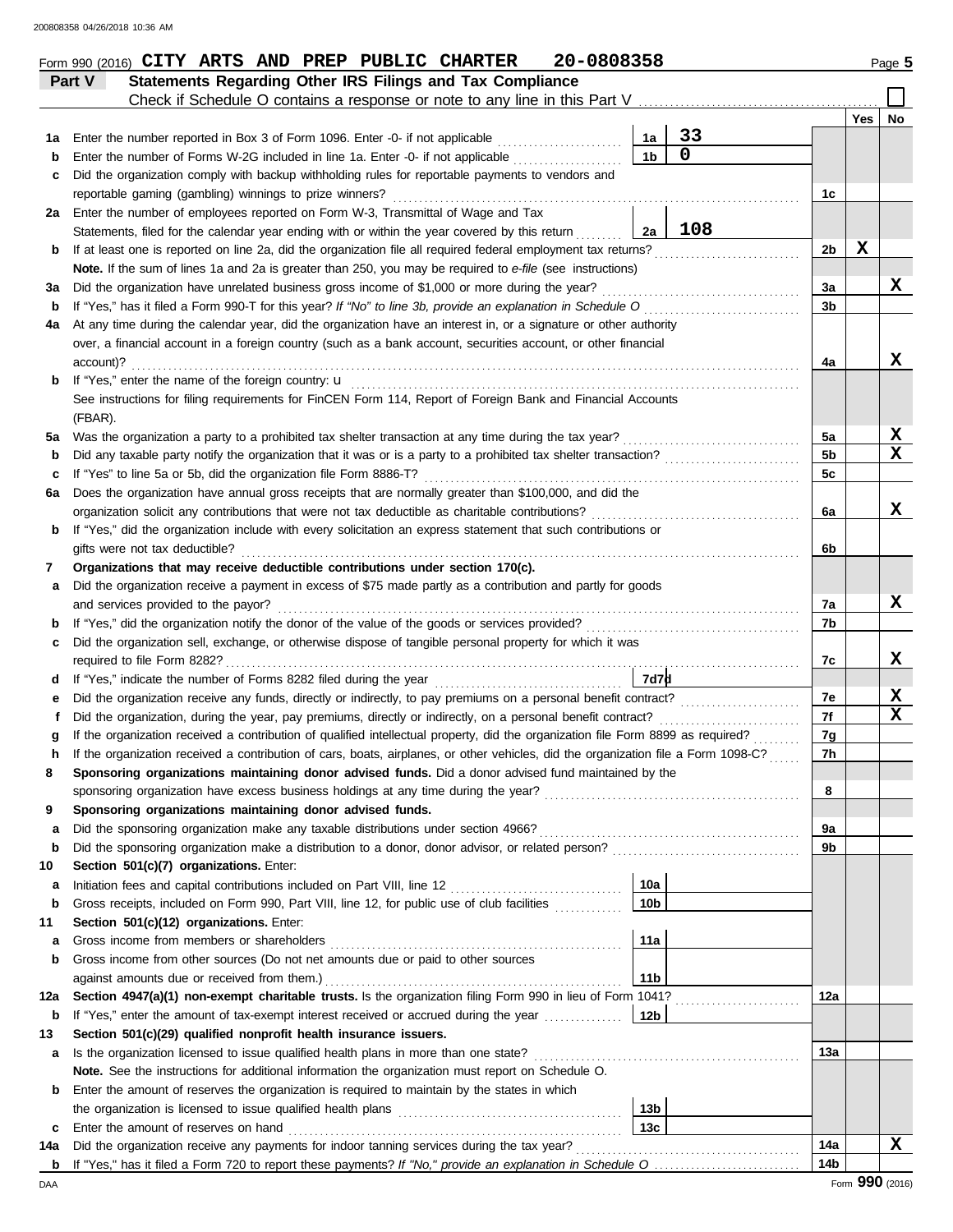|          | Part VI<br>Governance, Management, and Disclosure For each "Yes" response to lines 2 through 7b below, and for a "No"                                                |          |                 |                 |             |
|----------|----------------------------------------------------------------------------------------------------------------------------------------------------------------------|----------|-----------------|-----------------|-------------|
|          | response to line 8a, 8b, or 10b below, describe the circumstances, processes, or changes in Schedule O. See instructions.                                            |          |                 |                 |             |
|          |                                                                                                                                                                      |          |                 |                 | ΙXΙ         |
|          | Section A. Governing Body and Management                                                                                                                             |          |                 | Yes             | No          |
| 1а       | Enter the number of voting members of the governing body at the end of the tax year                                                                                  | 10<br>1a |                 |                 |             |
|          | If there are material differences in voting rights among members of the governing body, or                                                                           |          |                 |                 |             |
|          | if the governing body delegated broad authority to an executive committee or similar                                                                                 |          |                 |                 |             |
|          | committee, explain in Schedule O.                                                                                                                                    |          |                 |                 |             |
| b        | Enter the number of voting members included in line 1a, above, who are independent                                                                                   | 10<br>1b |                 |                 |             |
| 2        | Did any officer, director, trustee, or key employee have a family relationship or a business relationship with                                                       |          |                 |                 |             |
|          | any other officer, director, trustee, or key employee?                                                                                                               |          | 2               |                 | X           |
| 3        | Did the organization delegate control over management duties customarily performed by or under the direct                                                            |          |                 |                 |             |
|          | supervision of officers, directors, or trustees, or key employees to a management company or other person?                                                           |          | 3               |                 | X           |
| 4        | Did the organization make any significant changes to its governing documents since the prior Form 990 was filed?                                                     |          | 4               |                 | $\mathbf x$ |
| 5        |                                                                                                                                                                      |          | 5               |                 | X           |
| 6        | Did the organization have members or stockholders?                                                                                                                   |          | 6               |                 | X           |
| 7a       | Did the organization have members, stockholders, or other persons who had the power to elect or appoint                                                              |          |                 |                 |             |
|          | one or more members of the governing body?                                                                                                                           |          | 7a              |                 | X           |
| b        | Are any governance decisions of the organization reserved to (or subject to approval by) members,                                                                    |          |                 |                 |             |
|          | stockholders, or persons other than the governing body?                                                                                                              |          | 7b              |                 | x           |
| 8        | Did the organization contemporaneously document the meetings held or written actions undertaken during the year by the following:                                    |          |                 |                 |             |
| а        | The governing body?                                                                                                                                                  |          | 8a              | X               |             |
| b        | Each committee with authority to act on behalf of the governing body?                                                                                                |          | 8b              | X               |             |
| 9        | Is there any officer, director, trustee, or key employee listed in Part VII, Section A, who cannot be reached at                                                     |          |                 |                 |             |
|          |                                                                                                                                                                      |          | 9               |                 | х           |
|          | <b>Section B. Policies</b> (This Section B requests information about policies not required by the Internal Revenue Code.)                                           |          |                 |                 |             |
|          |                                                                                                                                                                      |          |                 | Yes             | No          |
| 10a      | Did the organization have local chapters, branches, or affiliates?                                                                                                   |          | 10a             |                 | x           |
| b        | If "Yes," did the organization have written policies and procedures governing the activities of such chapters,                                                       |          |                 |                 |             |
|          |                                                                                                                                                                      |          | 10b             |                 |             |
| 11a      | Has the organization provided a complete copy of this Form 990 to all members of its governing body before filing the form?                                          |          | 11a             | х               |             |
| b        | Describe in Schedule O the process, if any, used by the organization to review this Form 990.                                                                        |          |                 |                 |             |
| 12a      | Did the organization have a written conflict of interest policy? If "No," go to line 13                                                                              |          | 12a             | X               |             |
| b        | Were officers, directors, or trustees, and key employees required to disclose annually interests that could give rise to conflicts?                                  |          | 12 <sub>b</sub> | X               |             |
| c        | Did the organization regularly and consistently monitor and enforce compliance with the policy? If "Yes,"                                                            |          |                 |                 |             |
|          | describe in Schedule O how this was done                                                                                                                             |          | 12c             | x               |             |
|          | Did the organization have a written whistleblower policy?                                                                                                            |          | 13              | X               |             |
| 14       | Did the organization have a written document retention and destruction policy?                                                                                       |          | 14              | х               |             |
| 15       | Did the process for determining compensation of the following persons include a review and approval by                                                               |          |                 |                 |             |
|          | independent persons, comparability data, and contemporaneous substantiation of the deliberation and decision?                                                        |          |                 |                 |             |
| а        |                                                                                                                                                                      |          | 15a             | X               |             |
| b        | Other officers or key employees of the organization                                                                                                                  |          | 15 <sub>b</sub> | х               |             |
|          | If "Yes" to line 15a or 15b, describe the process in Schedule O (see instructions).                                                                                  |          |                 |                 |             |
| 16a      | Did the organization invest in, contribute assets to, or participate in a joint venture or similar arrangement                                                       |          |                 |                 |             |
|          | with a taxable entity during the year?                                                                                                                               |          | 16a             |                 | X           |
| b        | If "Yes," did the organization follow a written policy or procedure requiring the organization to evaluate its                                                       |          |                 |                 |             |
|          | participation in joint venture arrangements under applicable federal tax law, and take steps to safeguard the                                                        |          |                 |                 |             |
|          |                                                                                                                                                                      |          |                 |                 |             |
|          | <b>Section C. Disclosure</b>                                                                                                                                         |          | 16b             |                 |             |
|          | List the states with which a copy of this Form 990 is required to be filed $\mathbf{u}$ NONE                                                                         |          |                 |                 |             |
| 17<br>18 | Section 6104 requires an organization to make its Forms 1023 (or 1024 if applicable), 990, and 990-T (Section 501(c)(3)s only)                                       |          |                 |                 |             |
|          |                                                                                                                                                                      |          |                 |                 |             |
|          | available for public inspection. Indicate how you made these available. Check all that apply.<br>Another's website $ X $ Upon request                                |          |                 |                 |             |
|          | Other (explain in Schedule O)<br>Own website<br>$\mathbf{1}$                                                                                                         |          |                 |                 |             |
| 19       | Describe in Schedule O whether (and if so, how) the organization made its governing documents, conflict of interest policy, and                                      |          |                 |                 |             |
|          | financial statements available to the public during the tax year.                                                                                                    |          |                 |                 |             |
| 20       | State the name, address, and telephone number of the person who possesses the organization's books and records: u<br>705 EDGEWOOD STREET, NE<br><b>TIFFANY FELLS</b> |          |                 |                 |             |
|          | DC 20017<br><b>WASHINGTON</b>                                                                                                                                        |          | 202-269-4646    |                 |             |
|          |                                                                                                                                                                      |          |                 | Form 990 (2016) |             |
| DAA      |                                                                                                                                                                      |          |                 |                 |             |

Form 990 (2016) **CITY ARTS AND PREP PUBLIC CHARTER** 20-0808358

**CITY ARTS AND PREP PUBLIC CHARTER 20-0808358**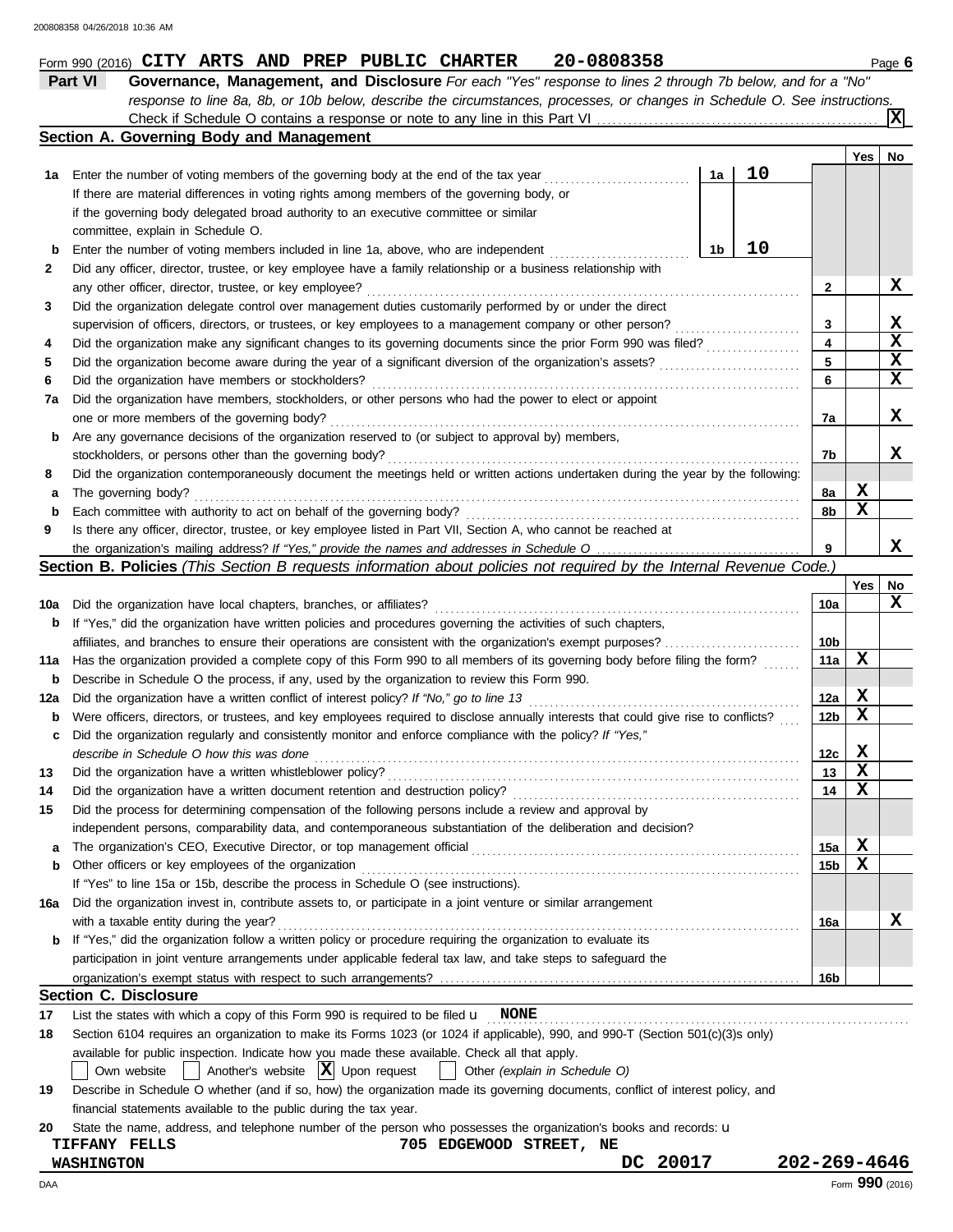| 20-0808358<br>Form 990 (2016) CITY ARTS AND PREP PUBLIC CHARTER                                                                                                                                                                     | Page 7 |  |  |  |  |  |  |  |  |  |
|-------------------------------------------------------------------------------------------------------------------------------------------------------------------------------------------------------------------------------------|--------|--|--|--|--|--|--|--|--|--|
| <b>Part VII</b><br>Compensation of Officers, Directors, Trustees, Key Employees, Highest Compensated Employees, and                                                                                                                 |        |  |  |  |  |  |  |  |  |  |
| <b>Independent Contractors</b>                                                                                                                                                                                                      |        |  |  |  |  |  |  |  |  |  |
|                                                                                                                                                                                                                                     |        |  |  |  |  |  |  |  |  |  |
| Section A.<br>Officers, Directors, Trustees, Key Employees, and Highest Compensated Employees                                                                                                                                       |        |  |  |  |  |  |  |  |  |  |
| 1a Complete this table for all persons required to be listed. Report compensation for the calendar year ending with or within the<br>organization's tax year.                                                                       |        |  |  |  |  |  |  |  |  |  |
| • List all of the organization's current officers, directors, trustees (whether individuals or organizations), regardless of amount of<br>compensation. Enter -0- in columns $(D)$ , $(E)$ , and $(F)$ if no compensation was paid. |        |  |  |  |  |  |  |  |  |  |
| s that all of the experience assument less employees. If any Can instructions for definition of "less employee"                                                                                                                     |        |  |  |  |  |  |  |  |  |  |

● List all of the organization's **current** key employees, if any. See instructions for definition of "key employee."

who received reportable compensation (Box 5 of Form W-2 and/or Box 7 of Form 1099-MISC) of more than \$100,000 from the organization and any related organizations. ■ List the organization's five **current** highest compensated employees (other than an officer, director, trustee, or key employee)<br> **•** Preceived reportable compensation (Box 5 of Form W.2 and/or Box 7 of Form 1000 MISC)

■ List all of the organization's **former** officers, key employees, and highest compensated employees who received more than<br> **•** 00,000 of reportable compensation from the ergonization and any related ergonizations \$100,000 of reportable compensation from the organization and any related organizations.

■ List all of the organization's **former directors or trustees** that received, in the capacity as a former director or trustee of the<br>paization, more than \$10,000 of reportable compensation from the organization and any r organization, more than \$10,000 of reportable compensation from the organization and any related organizations. List persons in the following order: individual trustees or directors; institutional trustees; officers; key employees; highest compensated employees; and former such persons.

Check this box if neither the organization nor any related organization compensated any current officer, director, or trustee.

| (A)<br>Name and Title                             | (B)<br>Average<br>hours per<br>week<br>(list any               |                                  |                         | (C)<br>Position |                 | (do not check more than one<br>box, unless person is both an<br>officer and a director/trustee) |        | (D)<br>Reportable<br>compensation<br>from<br>the | (F)<br>Estimated<br>amount of<br>other<br>compensation<br>from the |                                              |
|---------------------------------------------------|----------------------------------------------------------------|----------------------------------|-------------------------|-----------------|-----------------|-------------------------------------------------------------------------------------------------|--------|--------------------------------------------------|--------------------------------------------------------------------|----------------------------------------------|
|                                                   | hours for<br>related<br>organizations<br>below dotted<br>line) | Individual<br>directo<br>trustee | nstitutional<br>trustee | Officer         | Ķey<br>employee | Highest compensated<br>employee                                                                 | Former | organization<br>(W-2/1099-MISC)                  | (W-2/1099-MISC)                                                    | organization<br>and related<br>organizations |
| (1) JOYCE WARNER                                  |                                                                |                                  |                         |                 |                 |                                                                                                 |        |                                                  |                                                                    |                                              |
| <b>CHAIR</b>                                      | 1.00<br>0.00                                                   | $\mathbf x$                      |                         | $\mathbf x$     |                 |                                                                                                 |        | 0                                                | 0                                                                  | 0                                            |
| (2) JOY KING-PIKE                                 |                                                                |                                  |                         |                 |                 |                                                                                                 |        |                                                  |                                                                    |                                              |
|                                                   | 1.00                                                           |                                  |                         |                 |                 |                                                                                                 |        |                                                  |                                                                    |                                              |
| <b>VICE-CHAIR</b>                                 | 0.00                                                           | $\mathbf x$                      |                         | $\mathbf x$     |                 |                                                                                                 |        | 0                                                | 0                                                                  | 0                                            |
| (3) CHRISTINE ZEBROWSKI                           | $\overline{\phantom{a}}$                                       |                                  | GOVERNANCE              |                 |                 |                                                                                                 |        |                                                  |                                                                    |                                              |
| <b>COMMITTEE CHAIR</b>                            | 1.00<br>0.00                                                   | $\mathbf x$                      |                         |                 |                 |                                                                                                 |        | 0                                                | 0                                                                  | 0                                            |
| $(4)$ TOM DEWIRE $-$                              | <b>ACADEMIC</b>                                                |                                  |                         |                 |                 |                                                                                                 |        |                                                  |                                                                    |                                              |
|                                                   | 1.00                                                           |                                  |                         |                 |                 |                                                                                                 |        |                                                  |                                                                    |                                              |
| <b>COMMITTEE CHAIR</b>                            | 0.00                                                           | $\mathbf x$                      |                         |                 |                 |                                                                                                 |        | 0                                                | 0                                                                  | 0                                            |
| (5) JUDY CORCILLO<br>$\qquad \qquad \blacksquare$ | DEVELOPMENT                                                    |                                  |                         |                 |                 |                                                                                                 |        |                                                  |                                                                    |                                              |
|                                                   | 1.00                                                           |                                  |                         |                 |                 |                                                                                                 |        |                                                  |                                                                    |                                              |
| <b>COMMITTEE CHAIR</b>                            | 0.00                                                           | X                                |                         |                 |                 |                                                                                                 |        | 0                                                | 0                                                                  | 0                                            |
| (6) MARK ZEIZEL                                   |                                                                |                                  |                         |                 |                 |                                                                                                 |        |                                                  |                                                                    |                                              |
|                                                   | 0.50<br>0.00                                                   | $\mathbf x$                      |                         |                 |                 |                                                                                                 |        | 0                                                | 0                                                                  | 0                                            |
| <b>TRUSTEE</b><br>(7) ELENA CIUHNO                |                                                                |                                  |                         |                 |                 |                                                                                                 |        |                                                  |                                                                    |                                              |
|                                                   | 0.50                                                           |                                  |                         |                 |                 |                                                                                                 |        |                                                  |                                                                    |                                              |
| <b>TRUSTEE</b>                                    | 0.00                                                           | $\mathbf x$                      |                         |                 |                 |                                                                                                 |        | 0                                                | 0                                                                  | $\mathbf 0$                                  |
| (8) LAKESHIA                                      | <b>BATTLE-MORRISON</b>                                         |                                  |                         |                 |                 |                                                                                                 |        |                                                  |                                                                    |                                              |
|                                                   | 0.50                                                           |                                  |                         |                 |                 |                                                                                                 |        |                                                  |                                                                    |                                              |
| <b>TRUSTEE</b>                                    | 0.00                                                           | $\mathbf x$                      |                         |                 |                 |                                                                                                 |        | 0                                                | 0                                                                  | 0                                            |
| (9) BETSY LAAKSO                                  |                                                                |                                  |                         |                 |                 |                                                                                                 |        |                                                  |                                                                    |                                              |
|                                                   | 0.50                                                           |                                  |                         |                 |                 |                                                                                                 |        |                                                  |                                                                    |                                              |
| <b>TRUSTEE</b>                                    | 0.00                                                           | X                                |                         |                 |                 |                                                                                                 |        | 0                                                | 0                                                                  | 0                                            |
| <b>RANDOLF</b><br>(10) KHALID                     | 0.50                                                           |                                  |                         |                 |                 |                                                                                                 |        |                                                  |                                                                    |                                              |
| <b>TRUSTEE</b>                                    | 0.00                                                           | $\mathbf x$                      |                         |                 |                 |                                                                                                 |        | 0                                                | 0                                                                  | 0                                            |
| (11) TAMMY DAUB<br><b>OUT</b>                     | GOING                                                          |                                  |                         |                 |                 |                                                                                                 |        |                                                  |                                                                    |                                              |
|                                                   | 1.00                                                           |                                  |                         |                 |                 |                                                                                                 |        |                                                  |                                                                    |                                              |
| <b>VICE-CHAIR</b>                                 | 0.00                                                           | $\mathbf x$                      |                         | $\mathbf x$     |                 |                                                                                                 |        | 0                                                | 0                                                                  | 0                                            |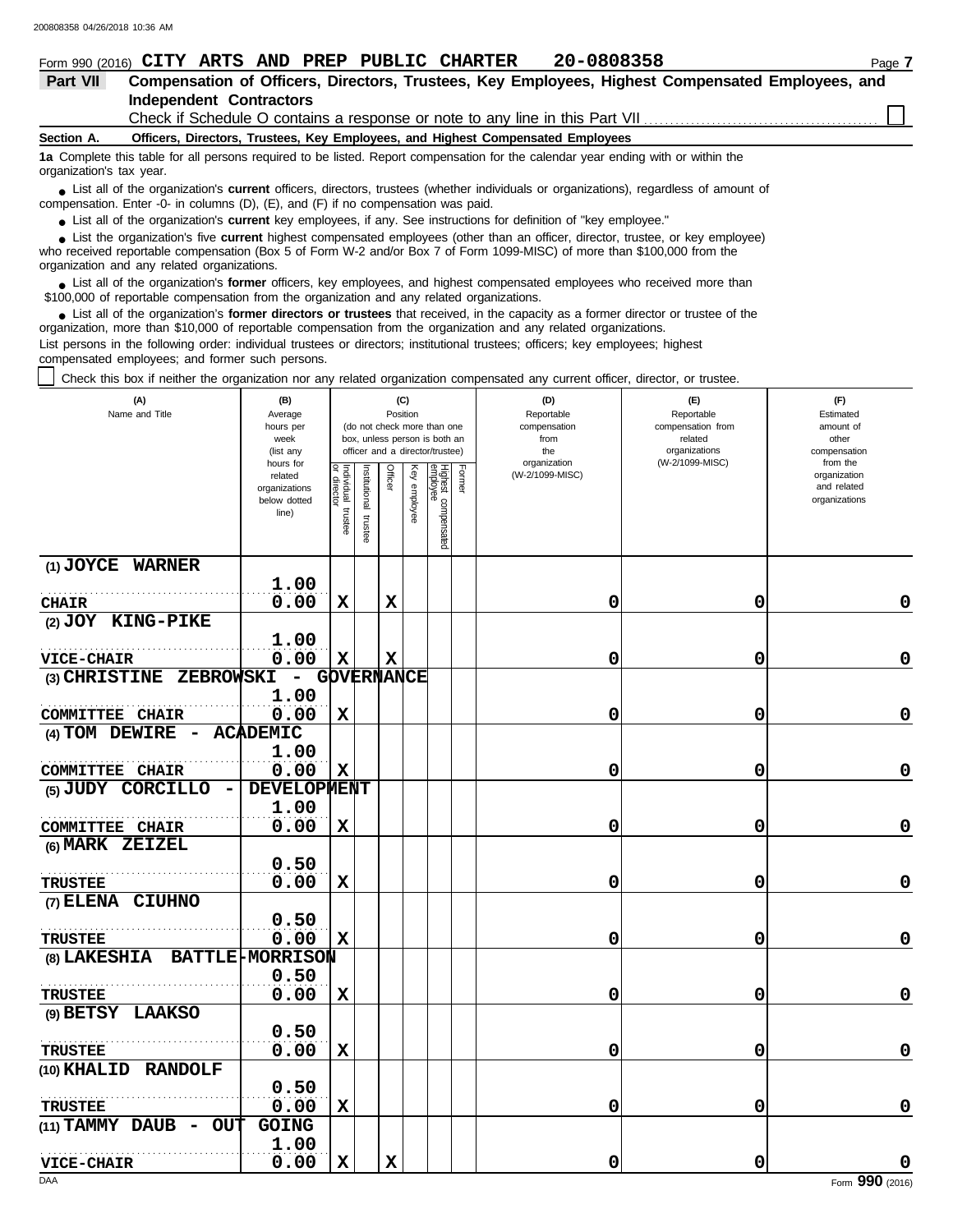| Form 990 (2016) CITY ARTS AND PREP PUBLIC CHARTER<br>Part VII                                                                                                                                                                                                                                               |                                                                |                                      |                         |                |              |                                                                                                 |                  | 20-0808358<br>Section A. Officers, Directors, Trustees, Key Employees, and Highest Compensated Employees (continued) |                                                                    |                                                          | Page 8              |
|-------------------------------------------------------------------------------------------------------------------------------------------------------------------------------------------------------------------------------------------------------------------------------------------------------------|----------------------------------------------------------------|--------------------------------------|-------------------------|----------------|--------------|-------------------------------------------------------------------------------------------------|------------------|----------------------------------------------------------------------------------------------------------------------|--------------------------------------------------------------------|----------------------------------------------------------|---------------------|
| (A)<br>Name and title                                                                                                                                                                                                                                                                                       | (B)<br>Average<br>hours per<br>week<br>(list any               |                                      |                         | Position       | (C)          | (do not check more than one<br>box, unless person is both an<br>officer and a director/trustee) |                  | (D)<br>Reportable<br>compensation<br>from<br>the                                                                     | (F)<br>Reportable<br>compensation from<br>related<br>organizations | (F)<br>Estimated<br>amount of<br>other<br>compensation   |                     |
|                                                                                                                                                                                                                                                                                                             | hours for<br>related<br>organizations<br>below dotted<br>line) | Individual<br>or director<br>trustee | nstitutional<br>trustee | Officer        | Key employee | Highest compensated<br>employee                                                                 | Former           | organization<br>(W-2/1099-MISC)                                                                                      | (W-2/1099-MISC)                                                    | from the<br>organization<br>and related<br>organizations |                     |
| ANDREW KIRKLAND<br>(12)                                                                                                                                                                                                                                                                                     |                                                                |                                      |                         |                |              |                                                                                                 |                  |                                                                                                                      |                                                                    |                                                          |                     |
| <b>OPERATING OFFI</b><br><b>CHIEF</b>                                                                                                                                                                                                                                                                       | 40.00<br>0.00                                                  |                                      |                         | $\mathbf x$    |              |                                                                                                 |                  | 140,655                                                                                                              | 0                                                                  |                                                          | 5,837               |
| (13)<br>JOHN GOLDMAN                                                                                                                                                                                                                                                                                        | -OUT GOING<br>40.00                                            |                                      |                         | <b>SEPT</b>    |              | 20 16                                                                                           |                  |                                                                                                                      |                                                                    |                                                          |                     |
| EXECUTIVE DIRECTOR                                                                                                                                                                                                                                                                                          | 0.00                                                           |                                      |                         | $\mathbf x$    |              |                                                                                                 |                  | 123,055                                                                                                              | 0                                                                  |                                                          | 14,065              |
| DEMETRA GARTRELL<br>(14)<br><b>ACDEMIC OFFICER</b>                                                                                                                                                                                                                                                          | - PRINCIPAL,<br>40.00<br>0.00                                  |                                      |                         | $\mathbf x$    |              |                                                                                                 |                  | <b>CHIEF</b><br>114,184                                                                                              | 0                                                                  |                                                          | 19,646              |
| SHARON PODOBNIK - DIRECTOR<br>(15)                                                                                                                                                                                                                                                                          |                                                                |                                      |                         |                | OF           |                                                                                                 |                  |                                                                                                                      |                                                                    |                                                          |                     |
|                                                                                                                                                                                                                                                                                                             | 40.00                                                          |                                      |                         |                |              |                                                                                                 |                  |                                                                                                                      |                                                                    |                                                          |                     |
| <b>ACADEMICS</b><br><b>LANETTE</b><br><b>DAILEY</b><br>(16)                                                                                                                                                                                                                                                 | 0.00<br><b>REESE</b>                                           |                                      |                         | X<br>$ $$ TART |              | MAY                                                                                             |                  | 97,149<br>2017                                                                                                       | 0                                                                  |                                                          | 5,798               |
|                                                                                                                                                                                                                                                                                                             | 40.00                                                          |                                      |                         |                |              |                                                                                                 |                  |                                                                                                                      |                                                                    |                                                          |                     |
| EXECUTIVE DIRECTOR                                                                                                                                                                                                                                                                                          | 0.00                                                           |                                      |                         | X              |              |                                                                                                 |                  | 0                                                                                                                    | 0                                                                  |                                                          | 0                   |
|                                                                                                                                                                                                                                                                                                             |                                                                |                                      |                         |                |              |                                                                                                 |                  |                                                                                                                      |                                                                    |                                                          |                     |
|                                                                                                                                                                                                                                                                                                             |                                                                |                                      |                         |                |              |                                                                                                 |                  |                                                                                                                      |                                                                    |                                                          |                     |
| Sub-total<br>1b.                                                                                                                                                                                                                                                                                            |                                                                |                                      |                         |                |              |                                                                                                 | u                | 475,043                                                                                                              |                                                                    |                                                          | 45,346              |
| c Total from continuation sheets to Part VII, Section A<br>d                                                                                                                                                                                                                                                |                                                                |                                      |                         |                |              |                                                                                                 | u<br>$\mathbf u$ | 475,043                                                                                                              |                                                                    |                                                          | 45,346              |
| Total number of individuals (including but not limited to those listed above) who received more than \$100,000 of<br>$\mathbf{2}$                                                                                                                                                                           |                                                                |                                      |                         |                |              |                                                                                                 |                  |                                                                                                                      |                                                                    |                                                          |                     |
| reportable compensation from the organization $\mathbf{u}$ 3                                                                                                                                                                                                                                                |                                                                |                                      |                         |                |              |                                                                                                 |                  |                                                                                                                      |                                                                    |                                                          | <b>Yes</b><br>No    |
| Did the organization list any former officer, director, or trustee, key employee, or highest compensated<br>3                                                                                                                                                                                               |                                                                |                                      |                         |                |              |                                                                                                 |                  |                                                                                                                      |                                                                    |                                                          |                     |
| For any individual listed on line 1a, is the sum of reportable compensation and other compensation from the<br>4                                                                                                                                                                                            |                                                                |                                      |                         |                |              |                                                                                                 |                  |                                                                                                                      |                                                                    | 3                                                        | x                   |
| organization and related organizations greater than \$150,000? If "Yes," complete Schedule J for such                                                                                                                                                                                                       |                                                                |                                      |                         |                |              |                                                                                                 |                  |                                                                                                                      |                                                                    |                                                          |                     |
| individual<br>Did any person listed on line 1a receive or accrue compensation from any unrelated organization or individual<br>5                                                                                                                                                                            |                                                                |                                      |                         |                |              |                                                                                                 |                  |                                                                                                                      |                                                                    | 4                                                        | X                   |
|                                                                                                                                                                                                                                                                                                             |                                                                |                                      |                         |                |              |                                                                                                 |                  |                                                                                                                      |                                                                    | 5                                                        | x                   |
| Section B. Independent Contractors<br>Complete this table for your five highest compensated independent contractors that received more than \$100,000 of<br>$\mathbf 1$<br>compensation from the organization. Report compensation for the calendar year ending with or within the organization's tax year. |                                                                |                                      |                         |                |              |                                                                                                 |                  |                                                                                                                      |                                                                    |                                                          |                     |
|                                                                                                                                                                                                                                                                                                             | (A)<br>Name and business address                               |                                      |                         |                |              |                                                                                                 |                  |                                                                                                                      | (B)<br>Description of services                                     |                                                          | (C)<br>Compensation |
| TEN SQUARE, LLC                                                                                                                                                                                                                                                                                             |                                                                |                                      |                         |                |              |                                                                                                 |                  | 818 CONNECTICUT AVENUE NW                                                                                            |                                                                    |                                                          |                     |
| <b>WASHINGTON</b><br>PREFERRED MEAL SYSTEMS INC                                                                                                                                                                                                                                                             | DC 20006                                                       |                                      |                         |                |              |                                                                                                 |                  | EDUCATION SVC<br>7911 BRAYGREEN RD                                                                                   |                                                                    |                                                          | 520,000             |
| LAUREL                                                                                                                                                                                                                                                                                                      | MD.                                                            |                                      | 20707                   |                |              |                                                                                                 |                  | FOOD SERVICE                                                                                                         |                                                                    |                                                          | 371,144             |
| <b>EDOPS</b>                                                                                                                                                                                                                                                                                                |                                                                |                                      |                         |                |              |                                                                                                 |                  | 1611 CONNECTICUT AVE NW, STE 200                                                                                     |                                                                    |                                                          |                     |
| <b>WASHINGTON</b><br><b>ALIGN STAFFING</b>                                                                                                                                                                                                                                                                  | DC 20009                                                       |                                      |                         |                |              |                                                                                                 |                  | ACCTG & HR SVC<br>7474 GREENWAY CENTER DR, STE 620                                                                   |                                                                    |                                                          | 206,574             |
| <b>GREENBELT</b>                                                                                                                                                                                                                                                                                            | MD.                                                            |                                      | 20770                   |                |              |                                                                                                 |                  | EDUCATIONAL SVC                                                                                                      |                                                                    |                                                          | 186,262             |
| Total number of independent contractors (including but not limited to those listed above) who<br>$\mathbf{2}$<br>received more than \$100,000 of compensation from the organization <b>u</b>                                                                                                                |                                                                |                                      |                         |                |              |                                                                                                 |                  |                                                                                                                      |                                                                    |                                                          |                     |

|  |  |  | received more than \$100,000 of compensation from the organization $\mathbf u$ |
|--|--|--|--------------------------------------------------------------------------------|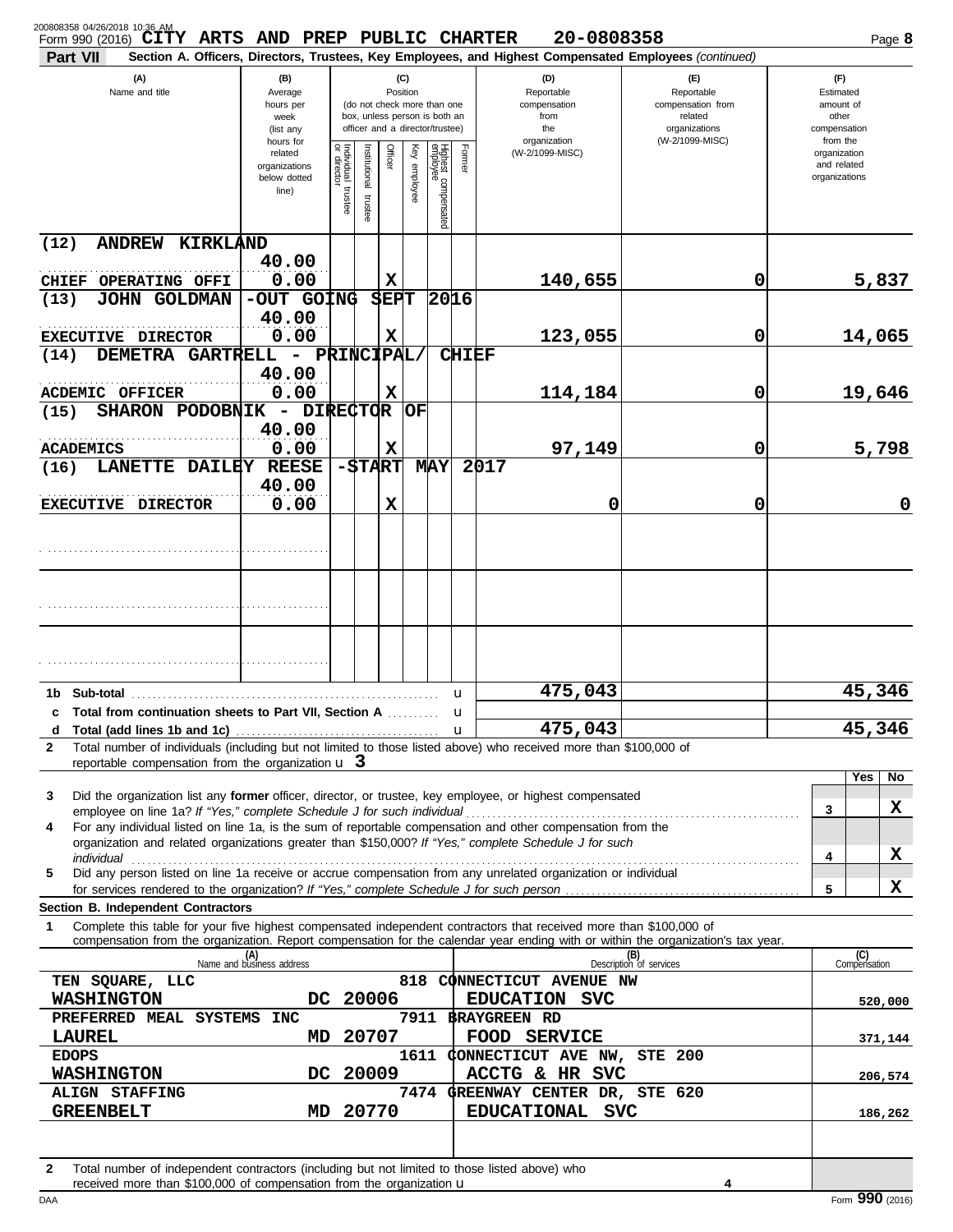# Form 990 (2016) Page **9 CITY ARTS AND PREP PUBLIC CHARTER 20-0808358**

### **Part VIII Statement of Revenue**

Check if Schedule O contains a response or note to any line in this Part VIII . . . . . . . . . . . . . . . . . . . . . . . . . . . . . . . . . . . . . . . . . . . .

|                                              |     |                                                                                        |                |         |               | (A)<br>Total revenue | (B)<br>Related or<br>exempt | (C)<br>Unrelated<br>business | (D)<br>Revenue<br>excluded from tax |
|----------------------------------------------|-----|----------------------------------------------------------------------------------------|----------------|---------|---------------|----------------------|-----------------------------|------------------------------|-------------------------------------|
|                                              |     |                                                                                        |                |         |               |                      | function<br>revenue         | revenue                      | under sections<br>512-514           |
|                                              |     | 1a Federated campaigns                                                                 | 1a             |         |               |                      |                             |                              |                                     |
| Service Revenue Contributions, Gifts, Grants |     | <b>b</b> Membership dues                                                               | 1b             |         |               |                      |                             |                              |                                     |
|                                              |     | c Fundraising events                                                                   | 1 <sub>c</sub> |         |               |                      |                             |                              |                                     |
|                                              |     | d Related organizations                                                                | 1 <sub>d</sub> |         |               |                      |                             |                              |                                     |
|                                              |     | 1e<br><b>e</b> Government grants (contributions)                                       |                | 701,555 |               |                      |                             |                              |                                     |
|                                              |     | f All other contributions, gifts, grants,                                              |                |         |               |                      |                             |                              |                                     |
|                                              |     | and similar amounts not included above                                                 | 1f             |         | 10,635        |                      |                             |                              |                                     |
|                                              |     | <b>g</b> Noncash contributions included in lines 1a-1f:                                |                |         |               |                      |                             |                              |                                     |
|                                              |     |                                                                                        |                |         |               | 712,190              |                             |                              |                                     |
|                                              |     |                                                                                        |                |         | Busn. Code    |                      |                             |                              |                                     |
|                                              | 2a  | PER PUPIL FUNDING ALLOCATION                                                           |                |         | 900099        | 6,952,007            | 6,952,007                   |                              |                                     |
|                                              | b   | PER PUPIL FACILITIES ALLOWANC                                                          |                |         | 900099        | 1,630,728            | 1,630,728                   |                              |                                     |
|                                              | c   | STUDENT FEES                                                                           |                |         | 900099        | 101,701              | 101,701                     |                              |                                     |
|                                              | d   |                                                                                        |                |         |               |                      |                             |                              |                                     |
|                                              |     |                                                                                        |                |         |               |                      |                             |                              |                                     |
| Program                                      |     | f All other program service revenue $\ldots$                                           |                |         |               |                      |                             |                              |                                     |
|                                              |     |                                                                                        |                |         |               | 8,684,436            |                             |                              |                                     |
|                                              | 3   | Investment income (including dividends, interest,                                      |                |         |               |                      |                             |                              |                                     |
|                                              |     |                                                                                        |                |         | u             | 1,631                |                             |                              | 1,631                               |
|                                              | 4   | Income from investment of tax-exempt bond proceeds u                                   |                |         |               |                      |                             |                              |                                     |
|                                              | 5   |                                                                                        |                |         | u             |                      |                             |                              |                                     |
|                                              |     | (i) Real                                                                               |                |         | (ii) Personal |                      |                             |                              |                                     |
|                                              |     | <b>6a</b> Gross rents                                                                  |                |         |               |                      |                             |                              |                                     |
|                                              |     | Less: rental exps.                                                                     |                |         |               |                      |                             |                              |                                     |
|                                              |     | Rental inc. or (loss)                                                                  |                |         |               |                      |                             |                              |                                     |
|                                              | d   |                                                                                        |                |         |               |                      |                             |                              |                                     |
|                                              |     | <b>7a</b> Gross amount from<br>(i) Securities<br>sales of assets                       |                |         | (ii) Other    |                      |                             |                              |                                     |
|                                              |     | other than inventory                                                                   |                |         | 134,023       |                      |                             |                              |                                     |
|                                              |     | <b>b</b> Less: cost or other                                                           |                |         |               |                      |                             |                              |                                     |
|                                              |     | basis & sales exps.                                                                    |                |         | 129,487       |                      |                             |                              |                                     |
|                                              |     | c Gain or (loss)                                                                       |                |         | 4,536         |                      |                             |                              |                                     |
|                                              |     |                                                                                        |                |         |               | 4,536                |                             |                              | 4,536                               |
|                                              |     | 8a Gross income from fundraising events                                                |                |         |               |                      |                             |                              |                                     |
| enue                                         |     | (not including \$                                                                      |                |         |               |                      |                             |                              |                                     |
|                                              |     | of contributions reported on line 1c).                                                 |                |         |               |                      |                             |                              |                                     |
|                                              |     | See Part IV, line $18$                                                                 | a              |         |               |                      |                             |                              |                                     |
| Other Rev                                    |     | <b>b</b> Less: direct expenses                                                         | b              |         |               |                      |                             |                              |                                     |
|                                              |     | c Net income or (loss) from fundraising events  u                                      |                |         |               |                      |                             |                              |                                     |
|                                              |     | 9a Gross income from gaming activities.                                                |                |         |               |                      |                             |                              |                                     |
|                                              |     | See Part IV, line 19 $\ldots$                                                          | al             |         |               |                      |                             |                              |                                     |
|                                              |     | <b>b</b> Less: direct expenses                                                         | $\mathbf b$    |         |               |                      |                             |                              |                                     |
|                                              |     | c Net income or (loss) from gaming activities  u<br>10a Gross sales of inventory, less |                |         |               |                      |                             |                              |                                     |
|                                              |     |                                                                                        |                |         |               |                      |                             |                              |                                     |
|                                              |     | returns and allowances<br><b>b</b> Less: cost of goods sold                            | al<br>b        |         |               |                      |                             |                              |                                     |
|                                              |     | <b>c</b> Net income or (loss) from sales of inventory $\mathbf{u}$                     |                |         |               |                      |                             |                              |                                     |
|                                              |     | Miscellaneous Revenue                                                                  |                |         | Busn. Code    |                      |                             |                              |                                     |
|                                              | 11a |                                                                                        |                |         |               |                      |                             |                              |                                     |
|                                              | b   |                                                                                        |                |         |               |                      |                             |                              |                                     |
|                                              | с   |                                                                                        |                |         |               |                      |                             |                              |                                     |
|                                              |     | d All other revenue                                                                    |                |         |               |                      |                             |                              |                                     |
|                                              |     |                                                                                        |                |         | $\mathbf{u}$  |                      |                             |                              |                                     |
|                                              |     | 12 Total revenue. See instructions.                                                    |                |         | $\mathbf{u}$  | 9,402,793            | 8,684,436                   | 0                            | 6,167                               |
|                                              |     |                                                                                        |                |         |               |                      |                             |                              |                                     |

Form **990** (2016)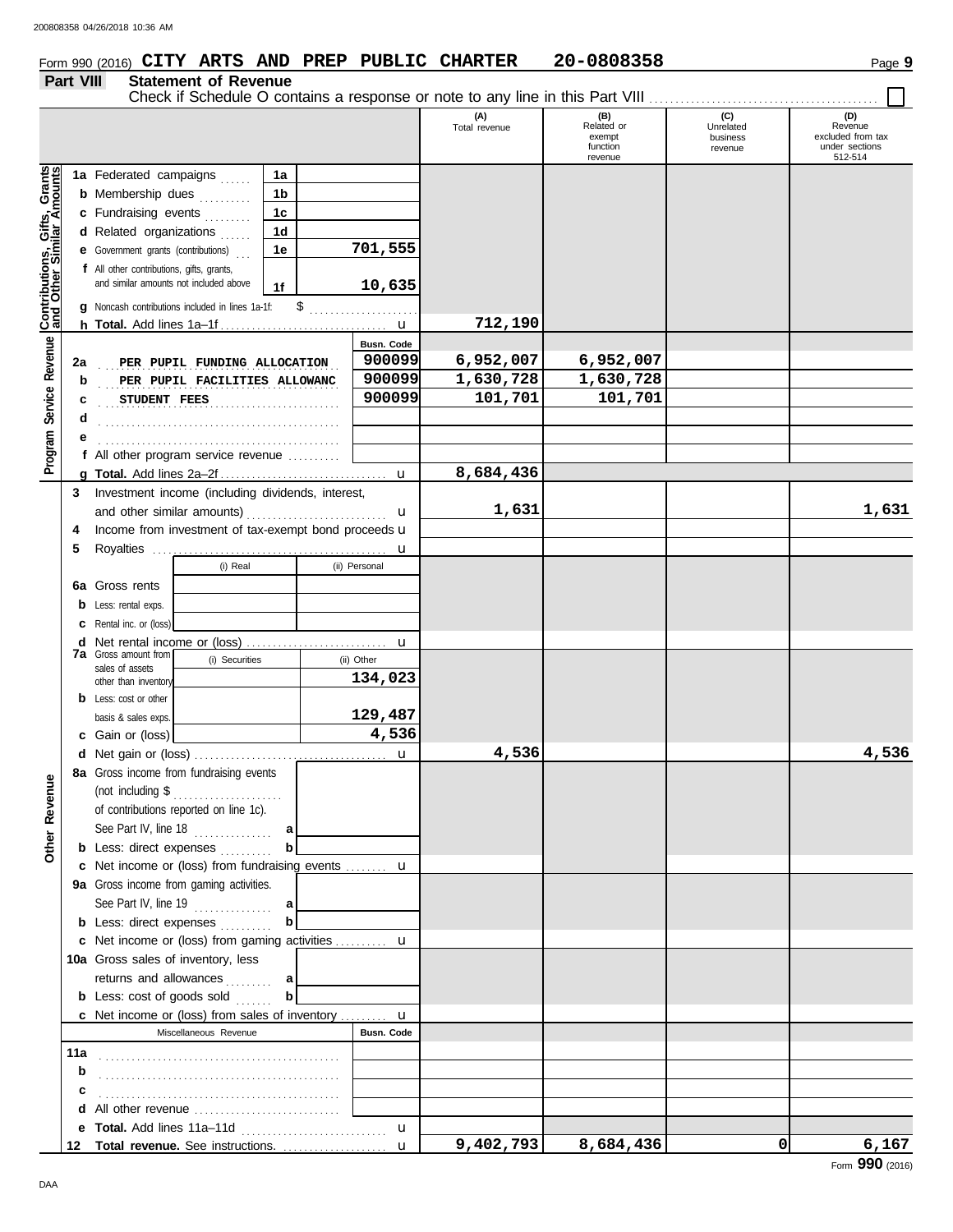### Form 990 (2016) Page **10 CITY ARTS AND PREP PUBLIC CHARTER 20-0808358**

#### **Part IX Statement of Functional Expenses** Г

|              | Check if Schedule O contains a response or note to any line in this Part IX                                                                                                                           |                       |                        |                       | (D)         |
|--------------|-------------------------------------------------------------------------------------------------------------------------------------------------------------------------------------------------------|-----------------------|------------------------|-----------------------|-------------|
|              | Do not include amounts reported on lines 6b,                                                                                                                                                          | (A)<br>Total expenses | (B)<br>Program service | (C)<br>Management and | Fundraising |
|              | 7b, 8b, 9b, and 10b of Part VIII.                                                                                                                                                                     |                       | expenses               | general expenses      | expenses    |
| $\mathbf 1$  | Grants and other assistance to domestic organizations                                                                                                                                                 |                       |                        |                       |             |
|              | and domestic governments. See Part IV, line 21                                                                                                                                                        |                       |                        |                       |             |
| $\mathbf{2}$ | Grants and other assistance to domestic                                                                                                                                                               |                       |                        |                       |             |
|              | individuals. See Part IV, line 22                                                                                                                                                                     |                       |                        |                       |             |
| 3            | Grants and other assistance to foreign                                                                                                                                                                |                       |                        |                       |             |
|              | organizations, foreign governments, and foreign                                                                                                                                                       |                       |                        |                       |             |
|              | individuals. See Part IV, lines 15 and 16                                                                                                                                                             |                       |                        |                       |             |
| 4            | Benefits paid to or for members                                                                                                                                                                       |                       |                        |                       |             |
| 5            | Compensation of current officers, directors,                                                                                                                                                          |                       |                        |                       |             |
|              | trustees, and key employees<br><u>.</u><br>1986 - Paul Barbara, president al II-lea                                                                                                                   | 475,794               | 149,838                | 325,956               |             |
| 6            | Compensation not included above, to disqualified                                                                                                                                                      |                       |                        |                       |             |
|              | persons (as defined under section 4958(f)(1)) and                                                                                                                                                     |                       |                        |                       |             |
|              | persons described in section 4958(c)(3)(B)                                                                                                                                                            |                       |                        |                       |             |
| 7            | Other salaries and wages                                                                                                                                                                              | 3,738,021             | 3,308,375              | 429,646               |             |
| 8            | Pension plan accruals and contributions (include                                                                                                                                                      |                       |                        |                       |             |
|              | section 401(k) and 403(b) employer contributions)                                                                                                                                                     |                       |                        |                       |             |
| 9            | Other employee benefits                                                                                                                                                                               | 304,560               | 269,451                | 35,109                |             |
| 10           | Payroll taxes                                                                                                                                                                                         | 378,853               | 312,554                | 66,299                |             |
| 11           | Fees for services (non-employees):                                                                                                                                                                    |                       |                        |                       |             |
| а            | Management                                                                                                                                                                                            |                       |                        |                       |             |
| b            |                                                                                                                                                                                                       | 21,349                | 17,613                 | 3,736                 |             |
|              |                                                                                                                                                                                                       | 136,130               | 112,307                | 23,823                |             |
| d            | Lobbying                                                                                                                                                                                              |                       |                        |                       |             |
| е            | Professional fundraising services. See Part IV, line 17                                                                                                                                               |                       |                        |                       |             |
| f            | Investment management fees                                                                                                                                                                            |                       |                        |                       |             |
| g            | Other. (If line 11g amount exceeds 10% of line 25, column                                                                                                                                             |                       |                        |                       |             |
|              | (A) amount, list line 11g expenses on Schedule O.)                                                                                                                                                    | 207,618               | 171,285                | 36,333                |             |
| 12           | Advertising and promotion                                                                                                                                                                             | 78,043                | 64,386                 | 13,657                |             |
| 13           |                                                                                                                                                                                                       | 175,258               | 144,589                | 30,669                |             |
| 14           | Information technology                                                                                                                                                                                |                       |                        |                       |             |
| 15           |                                                                                                                                                                                                       |                       |                        |                       |             |
| 16           |                                                                                                                                                                                                       | 1,734,781             | 1,431,197              | 303,584               |             |
| 17           | $\begin{minipage}{0.5\textwidth} \centering \begin{tabular}{@{}c@{}} \textbf{True} & \textbf{True} \\ \textbf{True} & \textbf{True} \\ \textbf{True} & \textbf{True} \\ \end{tabular} \end{minipage}$ | 46,048                | 37,990                 | 8,058                 |             |
| 18           | Payments of travel or entertainment expenses                                                                                                                                                          |                       |                        |                       |             |
|              | for any federal, state, or local public officials                                                                                                                                                     |                       |                        |                       |             |
| 19           | Conferences, conventions, and meetings                                                                                                                                                                |                       |                        |                       |             |
| 20           | Interest                                                                                                                                                                                              | 32,198                | 26,563                 | 5,635                 |             |
| 21           | Payments to affiliates                                                                                                                                                                                |                       |                        |                       |             |
| 22           | Depreciation, depletion, and amortization                                                                                                                                                             | 292,458               | 241,278                | 51,180                |             |
| 23           |                                                                                                                                                                                                       | 32,898                | 27,141                 | 5,757                 |             |
| 24           | Other expenses. Itemize expenses not covered                                                                                                                                                          |                       |                        |                       |             |
|              | above (List miscellaneous expenses in line 24e. If                                                                                                                                                    |                       |                        |                       |             |
|              | line 24e amount exceeds 10% of line 25, column                                                                                                                                                        |                       |                        |                       |             |
|              | (A) amount, list line 24e expenses on Schedule O.)                                                                                                                                                    |                       |                        |                       |             |
| а            | DIRECT STUDENT COSTS                                                                                                                                                                                  | 801,144               | 801,144                |                       |             |
| b            | CONTRACTED EDUCATIONAL                                                                                                                                                                                | 357,989               | 270,413                | 3,576                 | 84,000      |
| c            | <b>AUTHORIZER FEE</b>                                                                                                                                                                                 | 93,919                | 75,135                 | 18,784                |             |
| d            | STAFF DEVELOPMENT EXPENSE                                                                                                                                                                             | 81,339                | 67,105                 | 14,234                |             |
| е            | All other expenses                                                                                                                                                                                    | 19,593                | 15,262                 | 3,238                 | 1,093       |
| 25           | Total functional expenses. Add lines 1 through 24e                                                                                                                                                    | 9,007,993             | 7,543,626              | 1,379,274             | 85,093      |
| 26           | Joint costs. Complete this line only if the<br>organization reported in column (B) joint costs                                                                                                        |                       |                        |                       |             |
|              | from a combined educational campaign and                                                                                                                                                              |                       |                        |                       |             |
|              | fundraising solicitation. Check here u                                                                                                                                                                |                       |                        |                       |             |

following SOP 98-2 (ASC 958-720) . . . . . . . . . . . . .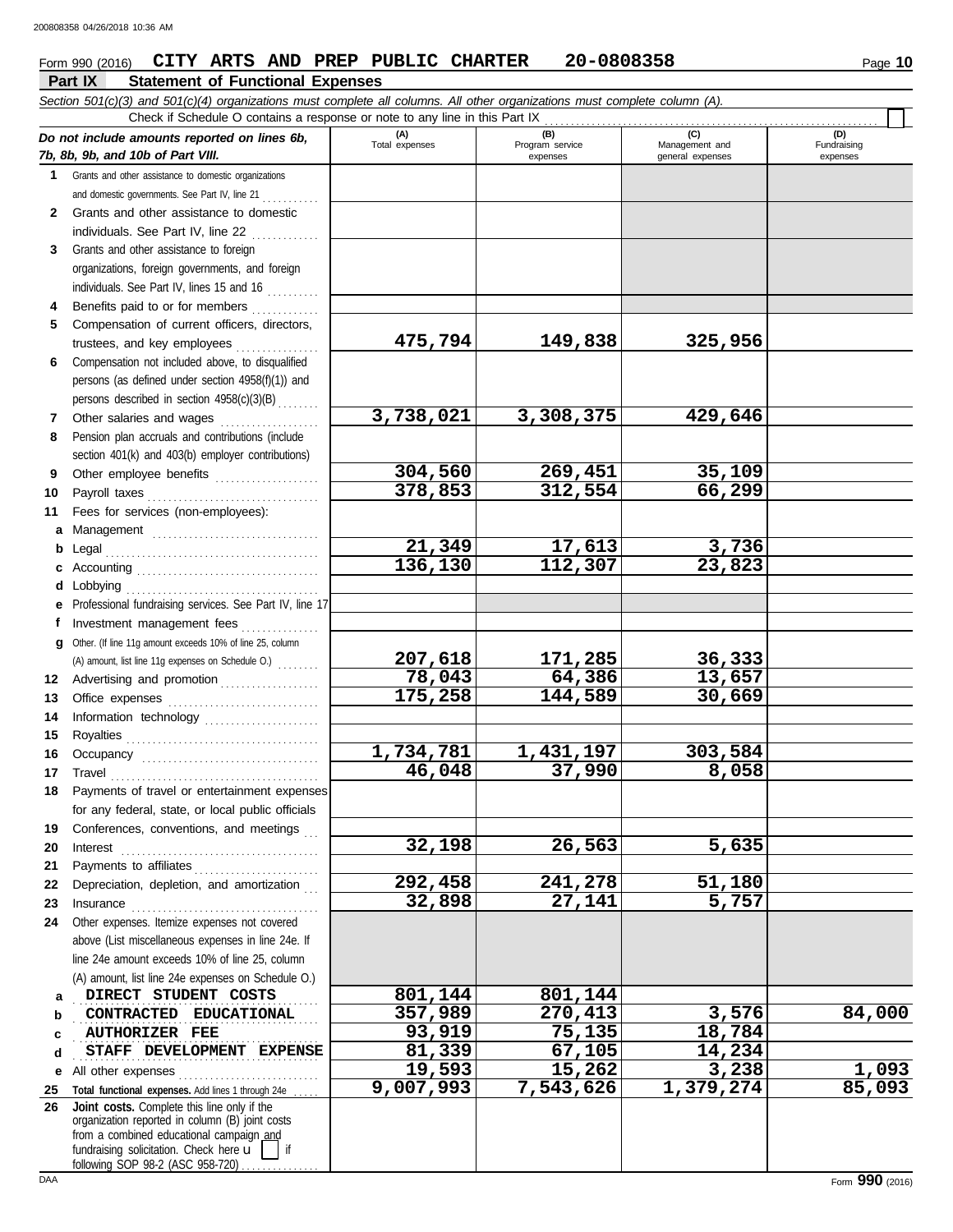### Form 990 (2016) Page **11 CITY ARTS AND PREP PUBLIC CHARTER 20-0808358 Part X Balance Sheet**

|                         |    |                                                                                              |           |                    | (A)<br>Beginning of year |                         | (B)<br>End of year |
|-------------------------|----|----------------------------------------------------------------------------------------------|-----------|--------------------|--------------------------|-------------------------|--------------------|
|                         | 1. | Cash-non-interest bearing                                                                    |           |                    | 347,842                  | $\mathbf{1}$            | 361,681            |
|                         | 2  |                                                                                              |           |                    | 1,749,149                | $\mathbf{2}$            | 1,629,754          |
|                         | 3  |                                                                                              |           |                    | 123,975                  | $\overline{\mathbf{3}}$ | 83,402             |
|                         | 4  | Accounts receivable, net                                                                     |           |                    | 136,377                  | 4                       | 202,614            |
|                         | 5  | Loans and other receivables from current and former officers, directors,                     |           |                    |                          |                         |                    |
|                         |    | trustees, key employees, and highest compensated employees.                                  |           |                    |                          |                         |                    |
|                         |    | Complete Part II of Schedule L                                                               |           |                    |                          | 5                       |                    |
|                         | 6. | Loans and other receivables from other disqualified persons (as defined under section        |           |                    |                          |                         |                    |
|                         |    | $4958(f)(1)$ , persons described in section $4958(c)(3)(B)$ , and contributing employers and |           |                    |                          |                         |                    |
|                         |    | sponsoring organizations of section 501(c)(9) voluntary employees' beneficiary               |           |                    |                          |                         |                    |
|                         |    |                                                                                              |           |                    |                          | 6                       |                    |
| Assets                  | 7  |                                                                                              |           |                    |                          | $\overline{7}$          |                    |
|                         | 8  | Inventories for sale or use                                                                  |           |                    |                          | 8                       |                    |
|                         | 9  |                                                                                              | 26,074    | 9                  | 214,195                  |                         |                    |
|                         |    | 10a Land, buildings, and equipment: cost or                                                  |           |                    |                          |                         |                    |
|                         |    | other basis. Complete Part VI of Schedule D  10a                                             |           | 4,493,491          |                          |                         |                    |
|                         |    |                                                                                              | 10b       | 3,976,051          | 746,617                  | 10 <sub>c</sub>         | 517,440            |
|                         | 11 |                                                                                              |           |                    |                          | 11                      |                    |
|                         | 12 |                                                                                              |           |                    |                          | 12                      |                    |
|                         | 13 |                                                                                              |           | 13                 |                          |                         |                    |
|                         | 14 | Intangible assets                                                                            |           |                    |                          | 14                      |                    |
|                         | 15 |                                                                                              |           |                    | 475,000                  | 15                      | 460,000            |
|                         | 16 |                                                                                              |           |                    | 3,605,034                | 16                      | 3,469,086          |
|                         | 17 |                                                                                              |           | 728,288            | 17                       | 688,291                 |                    |
|                         | 18 |                                                                                              |           |                    |                          | 18                      |                    |
|                         | 19 | Deferred revenue                                                                             |           |                    |                          | 19                      |                    |
|                         | 20 |                                                                                              |           |                    |                          | 20                      |                    |
|                         | 21 | Escrow or custodial account liability. Complete Part IV of Schedule D                        |           |                    |                          | 21                      |                    |
|                         | 22 | Loans and other payables to current and former officers, directors,                          |           |                    |                          |                         |                    |
| Liabilities             |    | trustees, key employees, highest compensated employees, and                                  |           |                    |                          |                         |                    |
|                         |    | disqualified persons. Complete Part II of Schedule L                                         |           |                    |                          | 22                      |                    |
|                         | 23 |                                                                                              |           |                    | 1,338,853                | 23                      | 831,906            |
|                         | 24 | Unsecured notes and loans payable to unrelated third parties                                 |           |                    |                          | 24                      |                    |
|                         | 25 | Other liabilities (including federal income tax, payables to related third                   |           |                    |                          |                         |                    |
|                         |    | parties, and other liabilities not included on lines 17-24). Complete Part X                 |           |                    |                          |                         |                    |
|                         |    | of Schedule D                                                                                |           |                    |                          | 25                      | 16,196             |
|                         | 26 |                                                                                              |           |                    | 2,067,141                | 26                      | 1,536,393          |
|                         |    | Organizations that follow SFAS 117 (ASC 958), check here u                                   |           | $\overline{X}$ and |                          |                         |                    |
|                         |    | complete lines 27 through 29, and lines 33 and 34.                                           |           |                    |                          |                         |                    |
|                         | 27 | Unrestricted net assets                                                                      |           |                    | 1,537,893                | 27                      | 1,932,693          |
|                         | 28 | Temporarily restricted net assets                                                            |           |                    |                          | 28                      |                    |
|                         | 29 | Permanently restricted net assets                                                            |           |                    |                          | 29                      |                    |
|                         |    | Organizations that do not follow SFAS 117 (ASC 958), check here u                            |           | and                |                          |                         |                    |
| Assets or Fund Balances |    | complete lines 30 through 34.                                                                |           |                    |                          |                         |                    |
|                         | 30 | Capital stock or trust principal, or current funds                                           |           | 30                 |                          |                         |                    |
|                         | 31 | Paid-in or capital surplus, or land, building, or equipment fund                             |           |                    |                          | 31                      |                    |
| ğ                       | 32 | Retained earnings, endowment, accumulated income, or other funds                             |           |                    |                          | 32                      |                    |
|                         | 33 | Total net assets or fund balances                                                            |           |                    | 1,537,893                | 33                      | 1,932,693          |
|                         | 34 |                                                                                              | 3,605,034 | 34                 | 3,469,086                |                         |                    |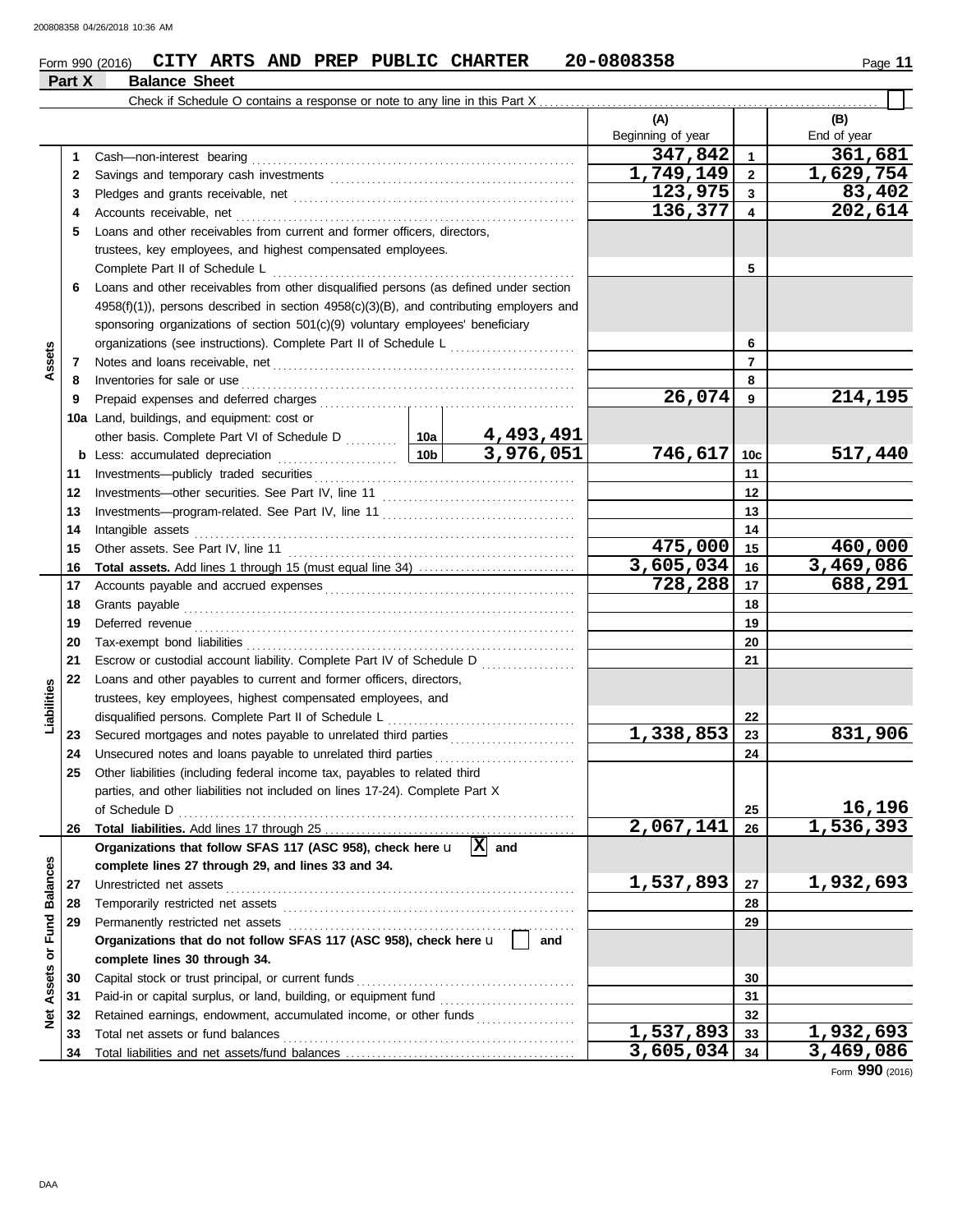|    | 20-0808358<br>Form 990 (2016) CITY ARTS AND PREP PUBLIC CHARTER                                                                                                                                                                |                         |                        |            | Page 12   |
|----|--------------------------------------------------------------------------------------------------------------------------------------------------------------------------------------------------------------------------------|-------------------------|------------------------|------------|-----------|
|    | Part XI<br><b>Reconciliation of Net Assets</b>                                                                                                                                                                                 |                         |                        |            |           |
|    |                                                                                                                                                                                                                                |                         |                        |            |           |
| 1  |                                                                                                                                                                                                                                | $\blacktriangleleft$    | 9,402,793              |            |           |
| 2  |                                                                                                                                                                                                                                | $\overline{2}$          | 9,007,993              |            |           |
| 3  | Revenue less expenses. Subtract line 2 from line 1                                                                                                                                                                             | $\overline{3}$          |                        | 394,800    |           |
| 4  | Net assets or fund balances at beginning of year (must equal Part X, line 33, column (A)) [[[[[[[[[[[[[[[[[[[                                                                                                                  | $\overline{\mathbf{4}}$ | $\overline{1,537,893}$ |            |           |
| 5  |                                                                                                                                                                                                                                | 5                       |                        |            |           |
| 6  | Donated services and use of facilities <b>constructs</b> and the service of facilities <b>constructs</b> and use of facilities                                                                                                 | 6                       |                        |            |           |
| 7  | Investment expenses <b>contract and the expenses</b>                                                                                                                                                                           | $\overline{7}$          |                        |            |           |
| 8  | Prior period adjustments entertainments and adjustments and account of the contract of the contract of the contract of the contract of the contract of the contract of the contract of the contract of the contract of the con | 8                       |                        |            |           |
| 9  |                                                                                                                                                                                                                                | 9                       |                        |            |           |
| 10 | Net assets or fund balances at end of year. Combine lines 3 through 9 (must equal Part X, line                                                                                                                                 |                         |                        |            |           |
|    | 33, column (B))                                                                                                                                                                                                                | 10                      | 1,932,693              |            |           |
|    | <b>Financial Statements and Reporting</b><br>Part XII                                                                                                                                                                          |                         |                        |            |           |
|    |                                                                                                                                                                                                                                |                         |                        |            |           |
|    |                                                                                                                                                                                                                                |                         |                        | <b>Yes</b> | <b>No</b> |
| 1  | <b>x</b><br>Accounting method used to prepare the Form 990:<br>Cash<br>Accrual<br>Other                                                                                                                                        |                         |                        |            |           |
|    | If the organization changed its method of accounting from a prior year or checked "Other," explain in                                                                                                                          |                         |                        |            |           |
|    | Schedule O.                                                                                                                                                                                                                    |                         |                        |            |           |
|    | 2a Were the organization's financial statements compiled or reviewed by an independent accountant?                                                                                                                             |                         | 2a                     |            | x         |
|    | If "Yes," check a box below to indicate whether the financial statements for the year were compiled or                                                                                                                         |                         |                        |            |           |
|    | reviewed on a separate basis, consolidated basis, or both:                                                                                                                                                                     |                         |                        |            |           |
|    | Separate basis<br>Consolidated basis<br>Both consolidated and separate basis<br>$\perp$                                                                                                                                        |                         |                        |            |           |
|    | Were the organization's financial statements audited by an independent accountant?                                                                                                                                             |                         | 2b                     | x          |           |
|    | If "Yes," check a box below to indicate whether the financial statements for the year were audited on a                                                                                                                        |                         |                        |            |           |
|    | separate basis, consolidated basis, or both:                                                                                                                                                                                   |                         |                        |            |           |
|    | x <br>Separate basis<br>Consolidated basis<br>$\perp$<br>Both consolidated and separate basis                                                                                                                                  |                         |                        |            |           |
|    | c If "Yes" to line 2a or 2b, does the organization have a committee that assumes responsibility for oversight                                                                                                                  |                         |                        |            |           |
|    | of the audit, review, or compilation of its financial statements and selection of an independent accountant?                                                                                                                   |                         | 2c                     | X          |           |
|    | If the organization changed either its oversight process or selection process during the tax year, explain in                                                                                                                  |                         |                        |            |           |
|    | Schedule O.                                                                                                                                                                                                                    |                         |                        |            |           |
|    | 3a As a result of a federal award, was the organization required to undergo an audit or audits as set forth in                                                                                                                 |                         |                        |            |           |
|    | the Single Audit Act and OMB Circular A-133?                                                                                                                                                                                   |                         | 3a                     |            | x         |
|    | <b>b</b> If "Yes," did the organization undergo the required audit or audits? If the organization did not undergo the                                                                                                          |                         |                        |            |           |
|    | required audit or audits, explain why in Schedule O and describe any steps taken to undergo such audits.                                                                                                                       |                         | 3 <sub>b</sub>         |            |           |

Form **990** (2016)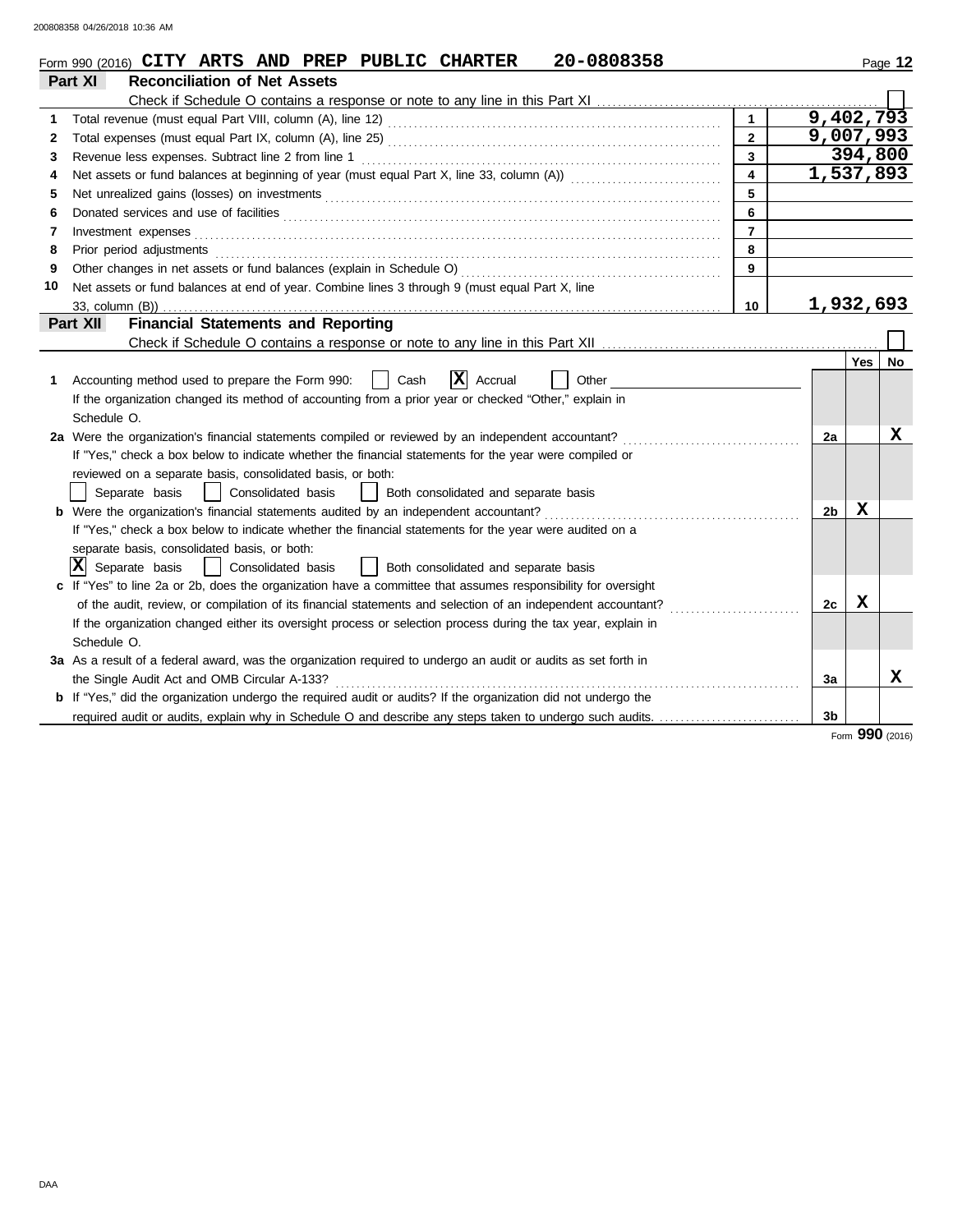|        | <b>SCHEDULE A</b>          |                                                            | <b>Public Charity Status and Public Support</b>                                                                                                                                                                                                                 |     |                          |                                              | OMB No. 1545-0047  |  |  |  |  |
|--------|----------------------------|------------------------------------------------------------|-----------------------------------------------------------------------------------------------------------------------------------------------------------------------------------------------------------------------------------------------------------------|-----|--------------------------|----------------------------------------------|--------------------|--|--|--|--|
|        | (Form 990 or 990-EZ)       |                                                            | <b>2016</b><br>Complete if the organization is a section $501(c)(3)$ organization or a section $4947(a)(1)$ nonexempt charitable trust.                                                                                                                         |     |                          |                                              |                    |  |  |  |  |
|        | Department of the Treasury |                                                            | La Attach to Form 990 or Form 990-EZ.<br>Open to Public                                                                                                                                                                                                         |     |                          |                                              |                    |  |  |  |  |
|        | Internal Revenue Service   |                                                            | <b>u</b> Information about Schedule A (Form 990 or 990-EZ) and its instructions is at www.irs.gov/form990.                                                                                                                                                      |     |                          |                                              | Inspection         |  |  |  |  |
|        | Name of the organization   | <b>SCHOOL</b>                                              | CITY ARTS AND PREP PUBLIC CHARTER                                                                                                                                                                                                                               |     |                          | Employer identification number<br>20-0808358 |                    |  |  |  |  |
| Part I |                            |                                                            | Reason for Public Charity Status (All organizations must complete this part.) See instructions.                                                                                                                                                                 |     |                          |                                              |                    |  |  |  |  |
|        |                            |                                                            | The organization is not a private foundation because it is: (For lines 1 through 12, check only one box.)                                                                                                                                                       |     |                          |                                              |                    |  |  |  |  |
| 1      |                            |                                                            | A church, convention of churches, or association of churches described in section 170(b)(1)(A)(i).                                                                                                                                                              |     |                          |                                              |                    |  |  |  |  |
| 2      | $\overline{\mathbf{x}}$    |                                                            | A school described in section 170(b)(1)(A)(ii). (Attach Schedule E (Form 990 or 990-EZ).)                                                                                                                                                                       |     |                          |                                              |                    |  |  |  |  |
| 3<br>4 |                            |                                                            | A hospital or a cooperative hospital service organization described in section 170(b)(1)(A)(iii).                                                                                                                                                               |     |                          |                                              |                    |  |  |  |  |
|        | city, and state:           |                                                            | A medical research organization operated in conjunction with a hospital described in section 170(b)(1)(A)(iii). Enter the hospital's name,                                                                                                                      |     |                          |                                              |                    |  |  |  |  |
| 5      |                            |                                                            | An organization operated for the benefit of a college or university owned or operated by a governmental unit described in                                                                                                                                       |     |                          |                                              |                    |  |  |  |  |
|        |                            | section 170(b)(1)(A)(iv). (Complete Part II.)              |                                                                                                                                                                                                                                                                 |     |                          |                                              |                    |  |  |  |  |
| 6      |                            |                                                            | A federal, state, or local government or governmental unit described in section 170(b)(1)(A)(v).                                                                                                                                                                |     |                          |                                              |                    |  |  |  |  |
| 7      |                            | described in section 170(b)(1)(A)(vi). (Complete Part II.) | An organization that normally receives a substantial part of its support from a governmental unit or from the general public                                                                                                                                    |     |                          |                                              |                    |  |  |  |  |
| 8      |                            |                                                            | A community trust described in section 170(b)(1)(A)(vi). (Complete Part II.)                                                                                                                                                                                    |     |                          |                                              |                    |  |  |  |  |
| 9      |                            |                                                            | An agricultural research organization described in section 170(b)(1)(A)(ix) operated in conjunction with a land-grant college<br>or university or a non-land grant college of agriculture (see instructions). Enter the name, city, and state of the college or |     |                          |                                              |                    |  |  |  |  |
| 10     | university:                |                                                            | An organization that normally receives: (1) more than 33 1/3% of its support from contributions, membership fees, and gross                                                                                                                                     |     |                          |                                              |                    |  |  |  |  |
|        |                            |                                                            | receipts from activities related to its exempt functions—subject to certain exceptions, and (2) no more than 33 1/3% of its                                                                                                                                     |     |                          |                                              |                    |  |  |  |  |
|        |                            |                                                            | support from gross investment income and unrelated business taxable income (less section 511 tax) from businesses<br>acquired by the organization after June 30, 1975. See section 509(a)(2). (Complete Part III.)                                              |     |                          |                                              |                    |  |  |  |  |
| 11     |                            |                                                            | An organization organized and operated exclusively to test for public safety. See section 509(a)(4).                                                                                                                                                            |     |                          |                                              |                    |  |  |  |  |
| 12     |                            |                                                            | An organization organized and operated exclusively for the benefit of, to perform the functions of, or to carry out the purposes                                                                                                                                |     |                          |                                              |                    |  |  |  |  |
|        |                            |                                                            | of one or more publicly supported organizations described in section 509(a)(1) or section 509(a)(2). See section 509(a)(3).<br>Check the box in lines 12a through 12d that describes the type of supporting organization and complete lines 12e, 12f, and 12g.  |     |                          |                                              |                    |  |  |  |  |
|        | a                          |                                                            | Type I. A supporting organization operated, supervised, or controlled by its supported organization(s), typically by giving                                                                                                                                     |     |                          |                                              |                    |  |  |  |  |
|        |                            |                                                            | the supported organization(s) the power to regularly appoint or elect a majority of the directors or trustees of the<br>supporting organization. You must complete Part IV, Sections A and B.                                                                   |     |                          |                                              |                    |  |  |  |  |
|        | b                          |                                                            | Type II. A supporting organization supervised or controlled in connection with its supported organization(s), by having                                                                                                                                         |     |                          |                                              |                    |  |  |  |  |
|        |                            |                                                            | control or management of the supporting organization vested in the same persons that control or manage the supported<br>organization(s). You must complete Part IV, Sections A and C.                                                                           |     |                          |                                              |                    |  |  |  |  |
|        | c                          |                                                            | Type III functionally integrated. A supporting organization operated in connection with, and functionally integrated with,                                                                                                                                      |     |                          |                                              |                    |  |  |  |  |
|        |                            |                                                            | its supported organization(s) (see instructions). You must complete Part IV, Sections A, D, and E.                                                                                                                                                              |     |                          |                                              |                    |  |  |  |  |
|        | d                          |                                                            | Type III non-functionally integrated. A supporting organization operated in connection with its supported organization(s)                                                                                                                                       |     |                          |                                              |                    |  |  |  |  |
|        |                            |                                                            | that is not functionally integrated. The organization generally must satisfy a distribution requirement and an attentiveness<br>requirement (see instructions). You must complete Part IV, Sections A and D, and Part V.                                        |     |                          |                                              |                    |  |  |  |  |
|        | е                          |                                                            | Check this box if the organization received a written determination from the IRS that it is a Type I, Type II, Type III                                                                                                                                         |     |                          |                                              |                    |  |  |  |  |
|        |                            |                                                            | functionally integrated, or Type III non-functionally integrated supporting organization.                                                                                                                                                                       |     |                          |                                              |                    |  |  |  |  |
|        | f<br>g                     | Enter the number of supported organizations                | Provide the following information about the supported organization(s).                                                                                                                                                                                          |     |                          |                                              |                    |  |  |  |  |
|        | (i) Name of supported      | $(ii)$ EIN                                                 | (iii) Type of organization                                                                                                                                                                                                                                      |     | (iv) Is the organization | (v) Amount of monetary                       | (vi) Amount of     |  |  |  |  |
|        | organization               |                                                            | (described on lines 1-10                                                                                                                                                                                                                                        |     | listed in your governing | support (see                                 | other support (see |  |  |  |  |
|        |                            |                                                            | above (see instructions))                                                                                                                                                                                                                                       | Yes | document?<br>No          | instructions)                                | instructions)      |  |  |  |  |
| (A)    |                            |                                                            |                                                                                                                                                                                                                                                                 |     |                          |                                              |                    |  |  |  |  |
| (B)    |                            |                                                            |                                                                                                                                                                                                                                                                 |     |                          |                                              |                    |  |  |  |  |
|        |                            |                                                            |                                                                                                                                                                                                                                                                 |     |                          |                                              |                    |  |  |  |  |
| (C)    |                            |                                                            |                                                                                                                                                                                                                                                                 |     |                          |                                              |                    |  |  |  |  |
| (D)    |                            |                                                            |                                                                                                                                                                                                                                                                 |     |                          |                                              |                    |  |  |  |  |
| (E)    |                            |                                                            |                                                                                                                                                                                                                                                                 |     |                          |                                              |                    |  |  |  |  |
| Total  |                            |                                                            |                                                                                                                                                                                                                                                                 |     |                          |                                              |                    |  |  |  |  |

**For Paperwork Reduction Act Notice, see the Instructions for Form 990 or 990-EZ.**

**Schedule A (Form 990 or 990-EZ) 2016**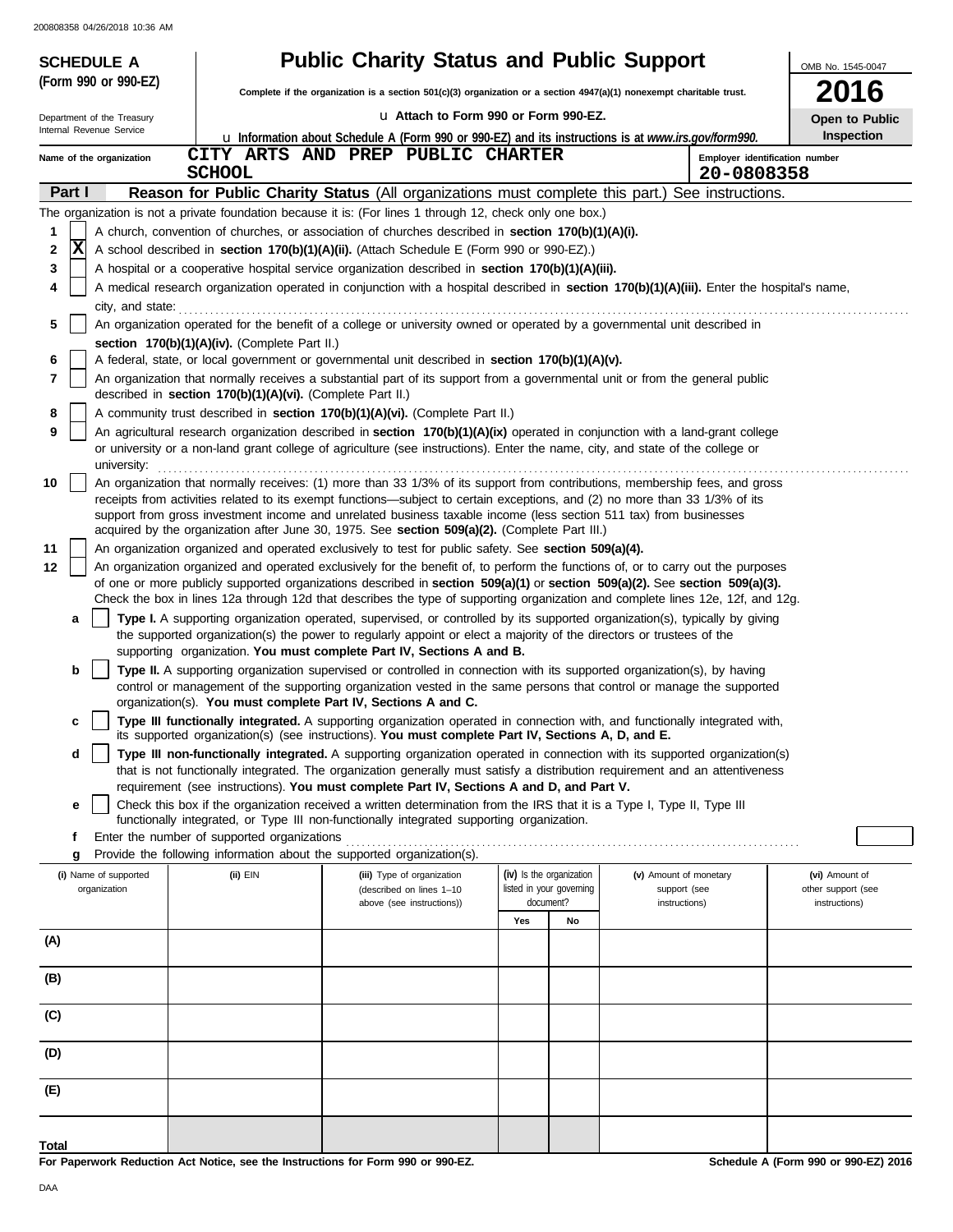### **Section A. Public Support** membership fees received. (Do not Gifts, grants, contributions, and Schedule A (Form 990 or 990-EZ) 2016 **CITY ARTS AND PREP PUBLIC CHARTER** 20-0808358 Page 2 **1 (a)** 2012 **(b)** 2013 **(c)** 2014 **(d)** 2015 **(e)** 2016 (Complete only if you checked the box on line 5, 7, or 8 of Part I or if the organization failed to qualify under **Part II** Support Schedule for Organizations Described in Sections 170(b)(1)(A)(iv) and 170(b)(1)(A)(vi) Calendar year (or fiscal year beginning in)  $\bf{u}$  (a) 2012 (b) 2013 (c) 2014 (d) 2015 (e) 2016 (f) Total Part III. If the organization fails to qualify under the tests listed below, please complete Part III.) u

|     | include any "unusual grants.")                                                                                                                                                                                                                                                                                                                               |          |            |            |            |            |    |                                      |
|-----|--------------------------------------------------------------------------------------------------------------------------------------------------------------------------------------------------------------------------------------------------------------------------------------------------------------------------------------------------------------|----------|------------|------------|------------|------------|----|--------------------------------------|
| 2   | Tax revenues levied for the<br>organization's benefit and either paid<br>to or expended on its behalf                                                                                                                                                                                                                                                        |          |            |            |            |            |    |                                      |
| 3   | The value of services or facilities<br>furnished by a governmental unit to the<br>organization without charge                                                                                                                                                                                                                                                |          |            |            |            |            |    |                                      |
| 4   | Total. Add lines 1 through 3                                                                                                                                                                                                                                                                                                                                 |          |            |            |            |            |    |                                      |
| 5   | The portion of total contributions by<br>each person (other than a<br>governmental unit or publicly<br>supported organization) included on<br>line 1 that exceeds 2% of the amount<br>shown on line 11, column (f)                                                                                                                                           |          |            |            |            |            |    |                                      |
| 6   | Public support. Subtract line 5 from line 4.                                                                                                                                                                                                                                                                                                                 |          |            |            |            |            |    |                                      |
|     | <b>Section B. Total Support</b>                                                                                                                                                                                                                                                                                                                              |          |            |            |            |            |    |                                      |
| 7   | Calendar year (or fiscal year beginning in)<br>$\mathbf{u}$<br>Amounts from line 4                                                                                                                                                                                                                                                                           | (a) 2012 | (b) $2013$ | $(c)$ 2014 | $(d)$ 2015 | (e) $2016$ |    | (f) Total                            |
| 8   | Gross income from interest, dividends,<br>payments received on securities loans,<br>rents, royalties and income from similar                                                                                                                                                                                                                                 |          |            |            |            |            |    |                                      |
| 9   | Net income from unrelated business<br>activities, whether or not the business<br>is regularly carried on                                                                                                                                                                                                                                                     |          |            |            |            |            |    |                                      |
| 10  | Other income. Do not include gain or<br>loss from the sale of capital assets<br>(Explain in Part VI.)                                                                                                                                                                                                                                                        |          |            |            |            |            |    |                                      |
| 11  | Total support. Add lines 7 through 10                                                                                                                                                                                                                                                                                                                        |          |            |            |            |            |    |                                      |
| 12  |                                                                                                                                                                                                                                                                                                                                                              |          |            |            |            |            | 12 |                                      |
| 13  | First five years. If the Form 990 is for the organization's first, second, third, fourth, or fifth tax year as a section 501(c)(3)                                                                                                                                                                                                                           |          |            |            |            |            |    |                                      |
|     | organization, check this box and stop here <i>conservation</i> and conservation of the conservation of the conservation of the conservation of the conservation of the conservation of the conservation of the conservation of the                                                                                                                           |          |            |            |            |            |    |                                      |
|     | Section C. Computation of Public Support Percentage                                                                                                                                                                                                                                                                                                          |          |            |            |            |            |    |                                      |
| 14  | Public support percentage for 2016 (line 6, column (f) divided by line 11, column (f)) [[[[[[[[[[[[[[[[[[[[[[                                                                                                                                                                                                                                                |          |            |            |            |            | 14 | %                                    |
| 15  |                                                                                                                                                                                                                                                                                                                                                              |          |            |            |            |            | 15 | %                                    |
| 16a | 33 1/3% support test-2016. If the organization did not check the box on line 13, and line 14 is 33 1/3% or more, check this                                                                                                                                                                                                                                  |          |            |            |            |            |    |                                      |
| b   | box and stop here. The organization qualifies as a publicly supported organization [11] content content content content content of the state of the state of the state of the state of the state of the state of the state of<br>33 1/3% support test-2015. If the organization did not check a box on line 13 or 16a, and line 15 is 33 1/3% or more, check |          |            |            |            |            |    |                                      |
|     | this box and stop here. The organization qualifies as a publicly supported organization                                                                                                                                                                                                                                                                      |          |            |            |            |            |    |                                      |
|     | 17a 10%-facts-and-circumstances test-2016. If the organization did not check a box on line 13, 16a, or 16b, and line 14 is                                                                                                                                                                                                                                   |          |            |            |            |            |    |                                      |
|     | 10% or more, and if the organization meets the "facts-and-circumstances" test, check this box and stop here. Explain in                                                                                                                                                                                                                                      |          |            |            |            |            |    |                                      |
|     | Part VI how the organization meets the "facts-and-circumstances" test. The organization qualifies as a publicly supported                                                                                                                                                                                                                                    |          |            |            |            |            |    |                                      |
|     | organization                                                                                                                                                                                                                                                                                                                                                 |          |            |            |            |            |    |                                      |
| b   | 10%-facts-and-circumstances test-2015. If the organization did not check a box on line 13, 16a, 16b, or 17a, and line                                                                                                                                                                                                                                        |          |            |            |            |            |    |                                      |
|     | 15 is 10% or more, and if the organization meets the "facts-and-circumstances" test, check this box and stop here.                                                                                                                                                                                                                                           |          |            |            |            |            |    |                                      |
|     | Explain in Part VI how the organization meets the "facts-and-circumstances" test. The organization qualifies as a publicly                                                                                                                                                                                                                                   |          |            |            |            |            |    |                                      |
|     |                                                                                                                                                                                                                                                                                                                                                              |          |            |            |            |            |    |                                      |
| 18  | supported organization contains and contains a supported organization of the supported organization contains and contains a supported organization contains a supported organization contains a supported or support of the su<br>Private foundation. If the organization did not check a box on line 13, 16a, 16b, 17a, or 17b, check this box and see      |          |            |            |            |            |    |                                      |
|     |                                                                                                                                                                                                                                                                                                                                                              |          |            |            |            |            |    |                                      |
|     | instructions                                                                                                                                                                                                                                                                                                                                                 |          |            |            |            |            |    |                                      |
|     |                                                                                                                                                                                                                                                                                                                                                              |          |            |            |            |            |    | Schedule A (Form 990 or 990-EZ) 2016 |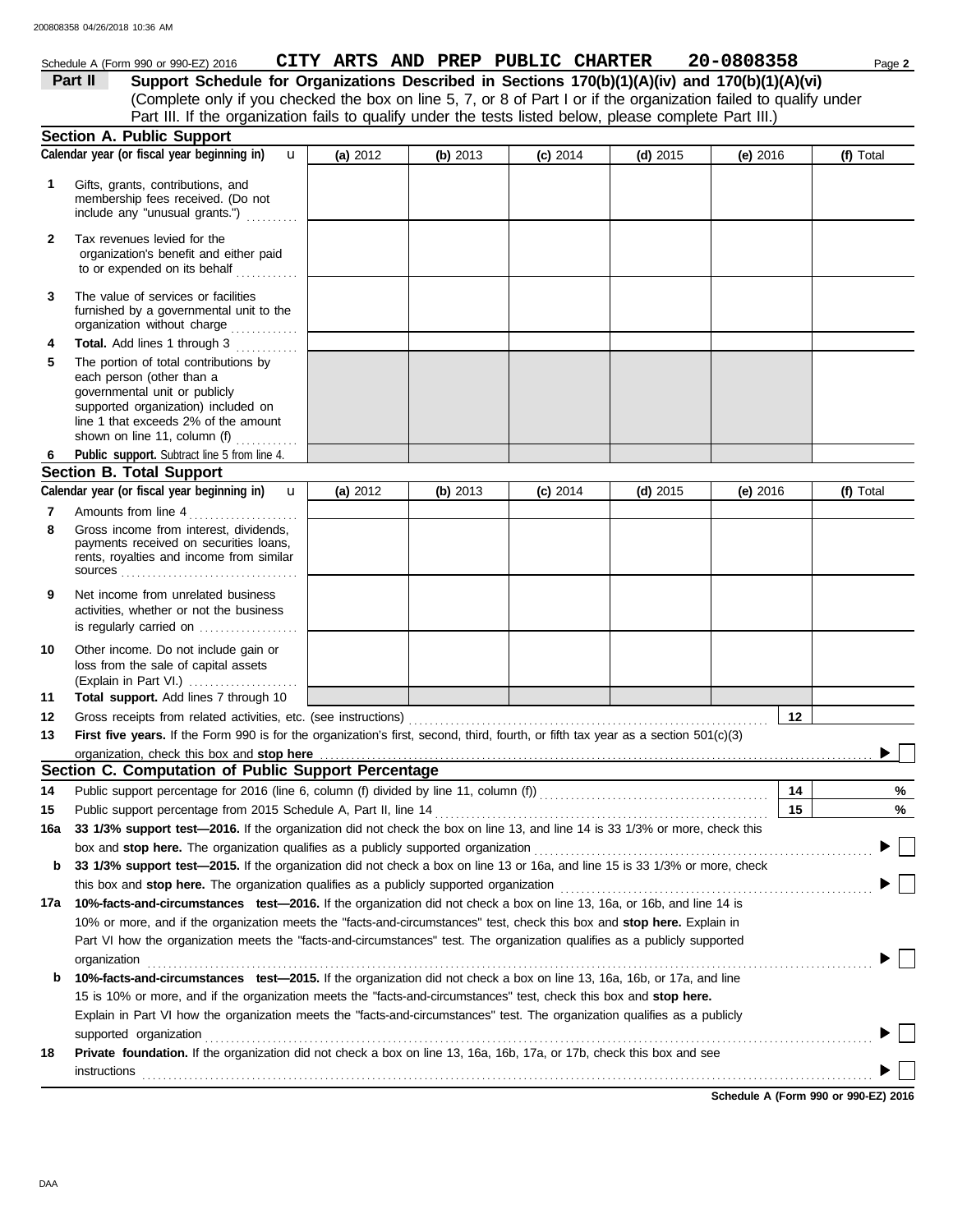## Schedule A (Form 990 or 990-EZ) 2016 **CITY ARTS AND PREP PUBLIC CHARTER** 20-0808358 Page 3

**Part III Support Schedule for Organizations Described in Section 509(a)(2)**

(Complete only if you checked the box on line 10 of Part I or if the organization failed to qualify under Part II. If the organization fails to qualify under the tests listed below, please complete Part II.)

|              | <b>Section A. Public Support</b>                                                                                                                                                  |          |          |            |            |          |          |                |
|--------------|-----------------------------------------------------------------------------------------------------------------------------------------------------------------------------------|----------|----------|------------|------------|----------|----------|----------------|
|              | Calendar year (or fiscal year beginning in)<br>u                                                                                                                                  | (a) 2012 | (b) 2013 | $(c)$ 2014 | $(d)$ 2015 | (e) 2016 |          | (f) Total      |
| $\mathbf{1}$ | Gifts, grants, contributions, and membership<br>fees received. (Do not include any "unusual grants.")                                                                             |          |          |            |            |          |          |                |
| 2            | Gross receipts from admissions, merchandise<br>sold or services performed, or facilities<br>furnished in any activity that is related to the<br>organization's tax-exempt purpose |          |          |            |            |          |          |                |
| 3            | Gross receipts from activities that are not an<br>unrelated trade or business under section 513                                                                                   |          |          |            |            |          |          |                |
| 4            | Tax revenues levied for the<br>organization's benefit and either paid<br>to or expended on its behalf                                                                             |          |          |            |            |          |          |                |
| 5            | The value of services or facilities<br>furnished by a governmental unit to the<br>organization without charge                                                                     |          |          |            |            |          |          |                |
| 6            | Total. Add lines 1 through 5                                                                                                                                                      |          |          |            |            |          |          |                |
|              | <b>7a</b> Amounts included on lines 1, 2, and 3<br>received from disqualified persons                                                                                             |          |          |            |            |          |          |                |
| b            | Amounts included on lines 2 and 3<br>received from other than disqualified<br>persons that exceed the greater of \$5,000<br>or 1% of the amount on line 13 for the year $\ldots$  |          |          |            |            |          |          |                |
| c            | Add lines 7a and 7b<br>.                                                                                                                                                          |          |          |            |            |          |          |                |
| 8            | Public support. (Subtract line 7c from                                                                                                                                            |          |          |            |            |          |          |                |
|              | line $6.$ )<br><b>Section B. Total Support</b>                                                                                                                                    |          |          |            |            |          |          |                |
|              | Calendar year (or fiscal year beginning in)<br>$\mathbf{u}$                                                                                                                       | (a) 2012 | (b) 2013 |            |            | (e) 2016 |          | (f) Total      |
| 9            |                                                                                                                                                                                   |          |          | $(c)$ 2014 | (d) $2015$ |          |          |                |
|              | Amounts from line 6<br>.                                                                                                                                                          |          |          |            |            |          |          |                |
| 10a          | Gross income from interest, dividends,<br>payments received on securities loans, rents,<br>royalties and income from similar sources                                              |          |          |            |            |          |          |                |
| b            | Unrelated business taxable income (less<br>section 511 taxes) from businesses<br>acquired after June 30, 1975                                                                     |          |          |            |            |          |          |                |
| C            | Add lines 10a and 10b                                                                                                                                                             |          |          |            |            |          |          |                |
| 11           | Net income from unrelated business<br>activities not included in line 10b, whether<br>or not the business is regularly carried on                                                 |          |          |            |            |          |          |                |
| 12           | Other income. Do not include gain or<br>loss from the sale of capital assets<br>(Explain in Part VI.)                                                                             |          |          |            |            |          |          |                |
| 13           | Total support. (Add lines 9, 10c, 11,                                                                                                                                             |          |          |            |            |          |          |                |
|              | and $12.$ )<br>.                                                                                                                                                                  |          |          |            |            |          |          |                |
| 14           | First five years. If the Form 990 is for the organization's first, second, third, fourth, or fifth tax year as a section 501(c)(3)                                                |          |          |            |            |          |          |                |
|              | organization, check this box and stop here<br>Section C. Computation of Public Support Percentage                                                                                 |          |          |            |            |          |          |                |
|              |                                                                                                                                                                                   |          |          |            |            |          |          |                |
| 15           | Public support percentage for 2016 (line 8, column (f) divided by line 13, column (f) [[[[[[[[[[[[[[[[[[[[[[[                                                                     |          |          |            |            |          | 15<br>16 | %              |
| 16           | Section D. Computation of Investment Income Percentage                                                                                                                            |          |          |            |            |          |          | %              |
| 17           |                                                                                                                                                                                   |          |          |            |            |          | 17       | %              |
| 18           | Investment income percentage from 2015 Schedule A, Part III, line 17                                                                                                              |          |          |            |            |          | 18       | %              |
| 19a          | 33 1/3% support tests—2016. If the organization did not check the box on line 14, and line 15 is more than 33 1/3%, and line                                                      |          |          |            |            |          |          |                |
|              | 17 is not more than 33 1/3%, check this box and stop here. The organization qualifies as a publicly supported organization                                                        |          |          |            |            |          |          | $\mathbb{R}^n$ |
| b            | 33 1/3% support tests-2015. If the organization did not check a box on line 14 or line 19a, and line 16 is more than 33 1/3%, and                                                 |          |          |            |            |          |          |                |
|              | line 18 is not more than 33 1/3%, check this box and stop here. The organization qualifies as a publicly supported organization                                                   |          |          |            |            |          |          | ▶ │            |
| 20           |                                                                                                                                                                                   |          |          |            |            |          |          | $\mathbf{L}$   |

**Schedule A (Form 990 or 990-EZ) 2016**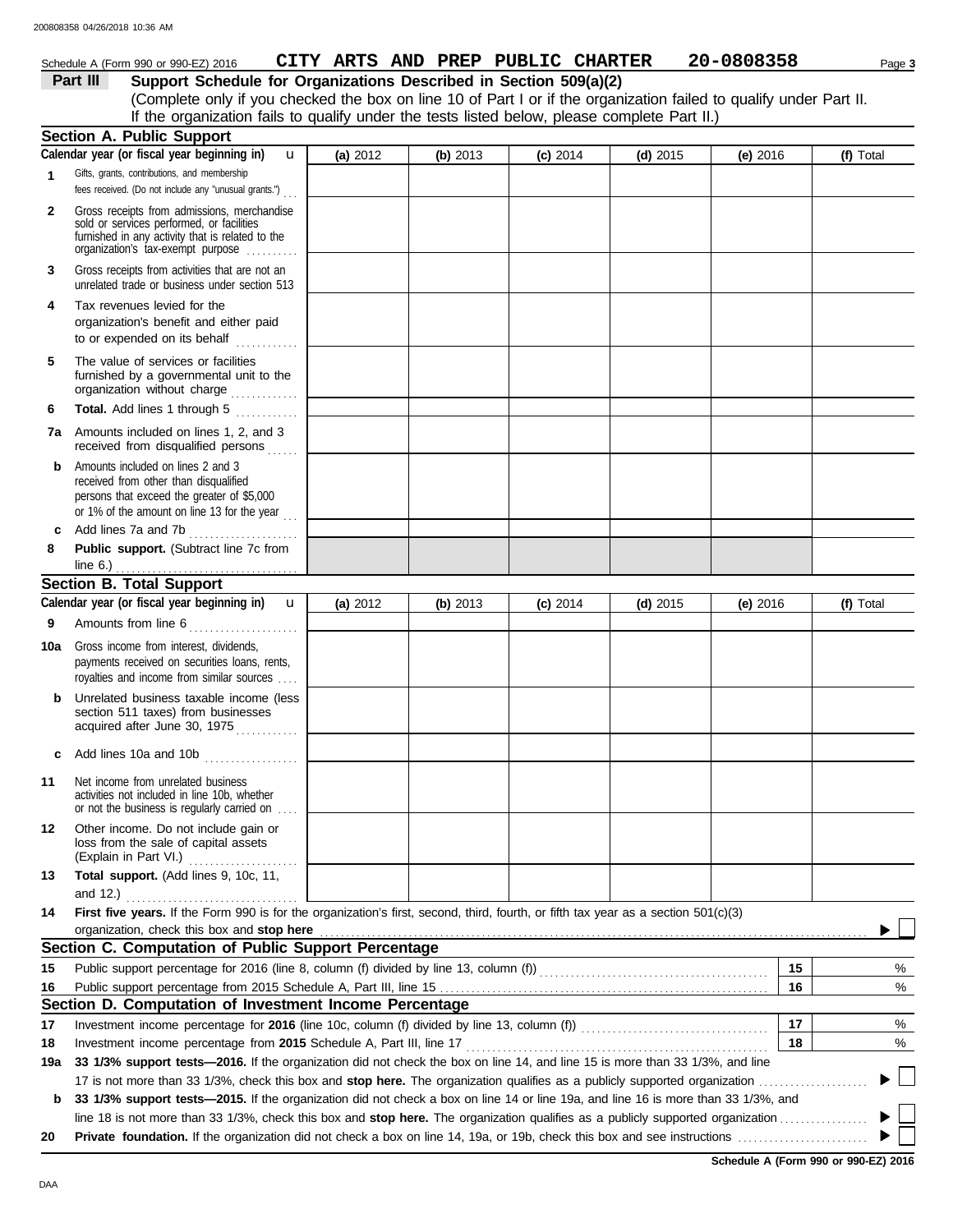|         | CITY ARTS AND PREP PUBLIC CHARTER<br>Schedule A (Form 990 or 990-EZ) 2016                                                                                                                                                 | 20-0808358                                           |     | Page 4 |
|---------|---------------------------------------------------------------------------------------------------------------------------------------------------------------------------------------------------------------------------|------------------------------------------------------|-----|--------|
| Part IV | <b>Supporting Organizations</b>                                                                                                                                                                                           |                                                      |     |        |
|         | (Complete only if you checked a box in line 12 on Part I. If you checked 12a of Part I, complete Sections A                                                                                                               |                                                      |     |        |
|         | and B. If you checked 12b of Part I, complete Sections A and C. If you checked 12c of Part I, complete                                                                                                                    |                                                      |     |        |
|         | Sections A, D, and E. If you checked 12d of Part I, complete Sections A and D, and complete Part V.)                                                                                                                      |                                                      |     |        |
|         | <b>Section A. All Supporting Organizations</b>                                                                                                                                                                            |                                                      |     |        |
|         |                                                                                                                                                                                                                           |                                                      | Yes | No     |
| 1       | Are all of the organization's supported organizations listed by name in the organization's governing                                                                                                                      |                                                      |     |        |
|         | documents? If "No," describe in Part VI how the supported organizations are designated. If designated by                                                                                                                  |                                                      |     |        |
|         | class or purpose, describe the designation. If historic and continuing relationship, explain.                                                                                                                             | 1                                                    |     |        |
| 2       | Did the organization have any supported organization that does not have an IRS determination of status<br>under section 509(a)(1) or (2)? If "Yes," explain in Part VI how the organization determined that the supported |                                                      |     |        |
|         | organization was described in section $509(a)(1)$ or (2).                                                                                                                                                                 | 2                                                    |     |        |
| За      | Did the organization have a supported organization described in section $501(c)(4)$ , (5), or (6)? If "Yes," answer                                                                                                       |                                                      |     |        |
|         | $(b)$ and $(c)$ below.                                                                                                                                                                                                    | 3a                                                   |     |        |
| b       | Did the organization confirm that each supported organization qualified under section $501(c)(4)$ , (5), or (6) and                                                                                                       |                                                      |     |        |
|         | satisfied the public support tests under section 509(a)(2)? If "Yes," describe in Part VI when and how the                                                                                                                |                                                      |     |        |
|         | organization made the determination.                                                                                                                                                                                      | 3b                                                   |     |        |
| c       | Did the organization ensure that all support to such organizations was used exclusively for section $170(c)(2)(B)$                                                                                                        |                                                      |     |        |
|         | purposes? If "Yes," explain in Part VI what controls the organization put in place to ensure such use.                                                                                                                    | 3c                                                   |     |        |
| 4a      | Was any supported organization not organized in the United States ("foreign supported organization")? If                                                                                                                  |                                                      |     |        |
|         | "Yes," and if you checked 12a or 12b in Part I, answer (b) and (c) below.                                                                                                                                                 | 4a                                                   |     |        |
| b       | Did the organization have ultimate control and discretion in deciding whether to make grants to the foreign                                                                                                               |                                                      |     |        |
|         | supported organization? If "Yes," describe in Part VI how the organization had such control and discretion                                                                                                                |                                                      |     |        |
|         | despite being controlled or supervised by or in connection with its supported organizations.                                                                                                                              | 4b                                                   |     |        |
| c       | Did the organization support any foreign supported organization that does not have an IRS determination                                                                                                                   |                                                      |     |        |
|         | under sections $501(c)(3)$ and $509(a)(1)$ or (2)? If "Yes," explain in Part VI what controls the organization used                                                                                                       |                                                      |     |        |
|         | to ensure that all support to the foreign supported organization was used exclusively for section $170(c)(2)(B)$                                                                                                          |                                                      |     |        |
|         | purposes.                                                                                                                                                                                                                 | 4c                                                   |     |        |
| 5a      | Did the organization add, substitute, or remove any supported organizations during the tax year? If "Yes,"                                                                                                                |                                                      |     |        |
|         | answer (b) and (c) below (if applicable). Also, provide detail in Part VI, including (i) the names and EIN                                                                                                                |                                                      |     |        |
|         | numbers of the supported organizations added, substituted, or removed; (ii) the reasons for each such action;                                                                                                             |                                                      |     |        |
|         | (iii) the authority under the organization's organizing document authorizing such action; and (iv) how the action                                                                                                         |                                                      |     |        |
|         | was accomplished (such as by amendment to the organizing document).                                                                                                                                                       | 5а                                                   |     |        |
| b       | Type I or Type II only. Was any added or substituted supported organization part of a class already                                                                                                                       |                                                      |     |        |
|         | designated in the organization's organizing document?                                                                                                                                                                     | 5b                                                   |     |        |
| c       | Substitutions only. Was the substitution the result of an event beyond the organization's control?                                                                                                                        | 5c                                                   |     |        |
| 6       | Did the organization provide support (whether in the form of grants or the provision of services or facilities) to                                                                                                        |                                                      |     |        |
|         | anyone other than (i) its supported organizations, (ii) individuals that are part of the charitable class benefited                                                                                                       |                                                      |     |        |
|         | by one or more of its supported organizations, or (iii) other supporting organizations that also support or                                                                                                               |                                                      |     |        |
|         | benefit one or more of the filing organization's supported organizations? If "Yes," provide detail in Part VI.                                                                                                            | 6                                                    |     |        |
| 7       | Did the organization provide a grant, loan, compensation, or other similar payment to a substantial contributor                                                                                                           |                                                      |     |        |
|         | (defined in section 4958(c)(3)(C)), a family member of a substantial contributor, or a 35% controlled entity with                                                                                                         |                                                      |     |        |
|         | regard to a substantial contributor? If "Yes," complete Part I of Schedule L (Form 990 or 990-EZ).                                                                                                                        | 7                                                    |     |        |
| 8       | Did the organization make a loan to a disqualified person (as defined in section 4958) not described in line 7?                                                                                                           |                                                      |     |        |
|         | If "Yes," complete Part I of Schedule L (Form 990 or 990-EZ).                                                                                                                                                             | 8                                                    |     |        |
| 9а      | Was the organization controlled directly or indirectly at any time during the tax year by one or more                                                                                                                     |                                                      |     |        |
|         | disqualified persons as defined in section 4946 (other than foundation managers and organizations described                                                                                                               |                                                      |     |        |
|         | in section 509(a)(1) or (2))? If "Yes," provide detail in Part VI.                                                                                                                                                        | 9а                                                   |     |        |
| b       | Did one or more disqualified persons (as defined in line 9a) hold a controlling interest in any entity in which                                                                                                           |                                                      |     |        |
|         | the supporting organization had an interest? If "Yes," provide detail in Part VI.                                                                                                                                         | 9b                                                   |     |        |
| c       | Did a disqualified person (as defined in line 9a) have an ownership interest in, or derive any personal benefit                                                                                                           |                                                      |     |        |
|         | from, assets in which the supporting organization also had an interest? If "Yes," provide detail in Part VI.                                                                                                              | 9с                                                   |     |        |
| 10a     | Was the organization subject to the excess business holdings rules of section 4943 because of section                                                                                                                     |                                                      |     |        |
|         | 4943(f) (regarding certain Type II supporting organizations, and all Type III non-functionally integrated                                                                                                                 |                                                      |     |        |
|         | supporting organizations)? If "Yes," answer 10b below.                                                                                                                                                                    | 10a                                                  |     |        |
| b       | Did the organization have any excess business holdings in the tax year? (Use Schedule C, Form 4720, to                                                                                                                    |                                                      |     |        |
|         | determine whether the organization had excess business holdings.)                                                                                                                                                         | 10b<br>$A$ (Faxed 000 as 000 EZ)<br><b>Calcadola</b> |     |        |

**Schedule A (Form 990 or 990-EZ) 2016**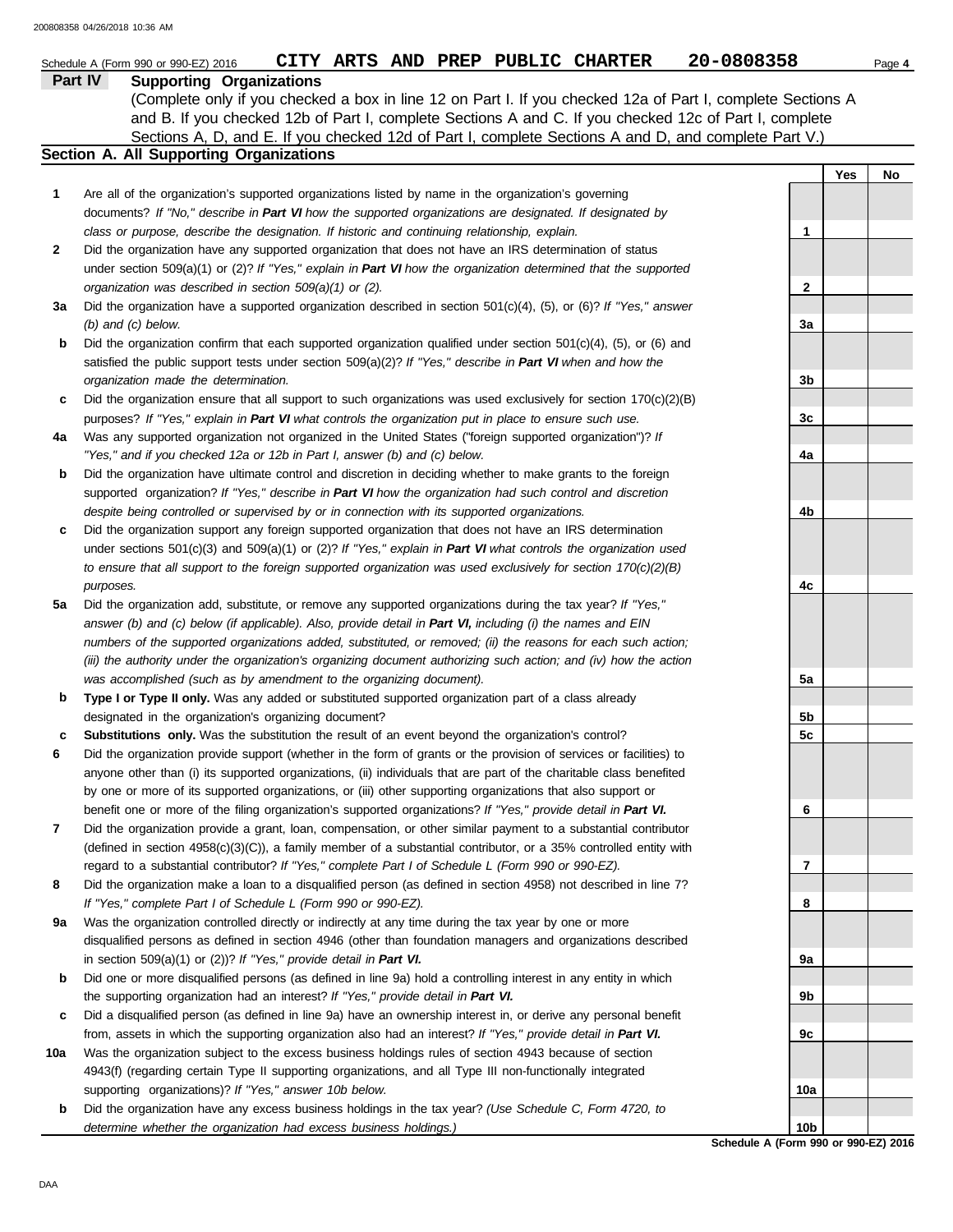|                | 20-0808358<br>CITY ARTS AND PREP PUBLIC CHARTER<br>Schedule A (Form 990 or 990-EZ) 2016                                                                                                                                              |                 |     | Page 5 |
|----------------|--------------------------------------------------------------------------------------------------------------------------------------------------------------------------------------------------------------------------------------|-----------------|-----|--------|
| <b>Part IV</b> | <b>Supporting Organizations (continued)</b>                                                                                                                                                                                          |                 |     |        |
|                |                                                                                                                                                                                                                                      |                 | Yes | No     |
| 11             | Has the organization accepted a gift or contribution from any of the following persons?                                                                                                                                              |                 |     |        |
| a              | A person who directly or indirectly controls, either alone or together with persons described in (b) and (c)                                                                                                                         |                 |     |        |
|                | below, the governing body of a supported organization?                                                                                                                                                                               | 11a             |     |        |
| b              | A family member of a person described in (a) above?                                                                                                                                                                                  | 11 <sub>b</sub> |     |        |
| c              | A 35% controlled entity of a person described in (a) or (b) above? If "Yes" to a, b, or c, provide detail in Part VI.<br><b>Section B. Type I Supporting Organizations</b>                                                           | 11c             |     |        |
|                |                                                                                                                                                                                                                                      |                 | Yes | No     |
| 1              | Did the directors, trustees, or membership of one or more supported organizations have the power to                                                                                                                                  |                 |     |        |
|                | regularly appoint or elect at least a majority of the organization's directors or trustees at all times during the                                                                                                                   |                 |     |        |
|                | tax year? If "No," describe in Part VI how the supported organization(s) effectively operated, supervised, or                                                                                                                        |                 |     |        |
|                | controlled the organization's activities. If the organization had more than one supported organization,                                                                                                                              |                 |     |        |
|                | describe how the powers to appoint and/or remove directors or trustees were allocated among the supported                                                                                                                            |                 |     |        |
|                | organizations and what conditions or restrictions, if any, applied to such powers during the tax year.                                                                                                                               | 1               |     |        |
| 2              | Did the organization operate for the benefit of any supported organization other than the supported                                                                                                                                  |                 |     |        |
|                | organization(s) that operated, supervised, or controlled the supporting organization? If "Yes," explain in Part                                                                                                                      |                 |     |        |
|                | VI how providing such benefit carried out the purposes of the supported organization(s) that operated,                                                                                                                               |                 |     |        |
|                | supervised, or controlled the supporting organization.                                                                                                                                                                               | $\mathbf{2}$    |     |        |
|                | Section C. Type II Supporting Organizations                                                                                                                                                                                          |                 |     |        |
|                |                                                                                                                                                                                                                                      |                 | Yes | No     |
| 1              | Were a majority of the organization's directors or trustees during the tax year also a majority of the directors                                                                                                                     |                 |     |        |
|                | or trustees of each of the organization's supported organization(s)? If "No," describe in Part VI how control                                                                                                                        |                 |     |        |
|                | or management of the supporting organization was vested in the same persons that controlled or managed                                                                                                                               |                 |     |        |
|                | the supported organization(s).                                                                                                                                                                                                       | $\mathbf{1}$    |     |        |
|                | Section D. All Type III Supporting Organizations                                                                                                                                                                                     |                 |     |        |
|                |                                                                                                                                                                                                                                      |                 | Yes | No     |
| 1              | Did the organization provide to each of its supported organizations, by the last day of the fifth month of the                                                                                                                       |                 |     |        |
|                | organization's tax year, (i) a written notice describing the type and amount of support provided during the prior tax                                                                                                                |                 |     |        |
|                | year, (ii) a copy of the Form 990 that was most recently filed as of the date of notification, and (iii) copies of the                                                                                                               |                 |     |        |
| 2              | organization's governing documents in effect on the date of notification, to the extent not previously provided?<br>Were any of the organization's officers, directors, or trustees either (i) appointed or elected by the supported | 1               |     |        |
|                | organization(s) or (ii) serving on the governing body of a supported organization? If "No," explain in Part VI how                                                                                                                   |                 |     |        |
|                | the organization maintained a close and continuous working relationship with the supported organization(s).                                                                                                                          | 2               |     |        |
| 3              | By reason of the relationship described in (2), did the organization's supported organizations have a                                                                                                                                |                 |     |        |
|                | significant voice in the organization's investment policies and in directing the use of the organization's                                                                                                                           |                 |     |        |
|                | income or assets at all times during the tax year? If "Yes," describe in Part VI the role the organization's                                                                                                                         |                 |     |        |
|                | supported organizations played in this regard.                                                                                                                                                                                       | 3               |     |        |
|                | Section E. Type III Functionally-Integrated Supporting Organizations                                                                                                                                                                 |                 |     |        |
| 1              | Check the box next to the method that the organization used to satisfy the Integral Part Test during the year (see instructions).                                                                                                    |                 |     |        |
| а              | The organization satisfied the Activities Test. Complete line 2 below.                                                                                                                                                               |                 |     |        |
| b              | The organization is the parent of each of its supported organizations. Complete line 3 below.                                                                                                                                        |                 |     |        |
| c              | The organization supported a governmental entity. Describe in Part VI how you supported a government entity (see instructions).                                                                                                      |                 |     |        |
|                |                                                                                                                                                                                                                                      |                 |     |        |
| 2              | Activities Test. Answer (a) and (b) below.                                                                                                                                                                                           |                 | Yes | No     |
| а              | Did substantially all of the organization's activities during the tax year directly further the exempt purposes of                                                                                                                   |                 |     |        |
|                | the supported organization(s) to which the organization was responsive? If "Yes," then in Part VI identify                                                                                                                           |                 |     |        |
|                | those supported organizations and explain how these activities directly furthered their exempt purposes,                                                                                                                             |                 |     |        |
|                | how the organization was responsive to those supported organizations, and how the organization determined                                                                                                                            |                 |     |        |
|                | that these activities constituted substantially all of its activities.                                                                                                                                                               | 2a              |     |        |
| b              | Did the activities described in (a) constitute activities that, but for the organization's involvement, one or more                                                                                                                  |                 |     |        |
|                | of the organization's supported organization(s) would have been engaged in? If "Yes," explain in Part VI the<br>reasons for the organization's position that its supported organization(s) would have engaged in these               |                 |     |        |
|                | activities but for the organization's involvement.                                                                                                                                                                                   | 2b              |     |        |
|                | Parent of Supported Organizations. Answer (a) and (b) below.                                                                                                                                                                         |                 |     |        |
| 3<br>а         | Did the organization have the power to regularly appoint or elect a majority of the officers, directors, or                                                                                                                          |                 |     |        |
|                | trustees of each of the supported organizations? Provide details in Part VI.                                                                                                                                                         | За              |     |        |
| b              | Did the organization exercise a substantial degree of direction over the policies, programs, and activities of each                                                                                                                  |                 |     |        |

| Did the organization exercise a substantial degree of direction over the policies, programs, and activities of each |
|---------------------------------------------------------------------------------------------------------------------|
| of its supported organizations? If "Yes," describe in Part VI the role played by the organization in this regard.   |

DAA **Schedule A (Form 990 or 990-EZ) 2016 3b**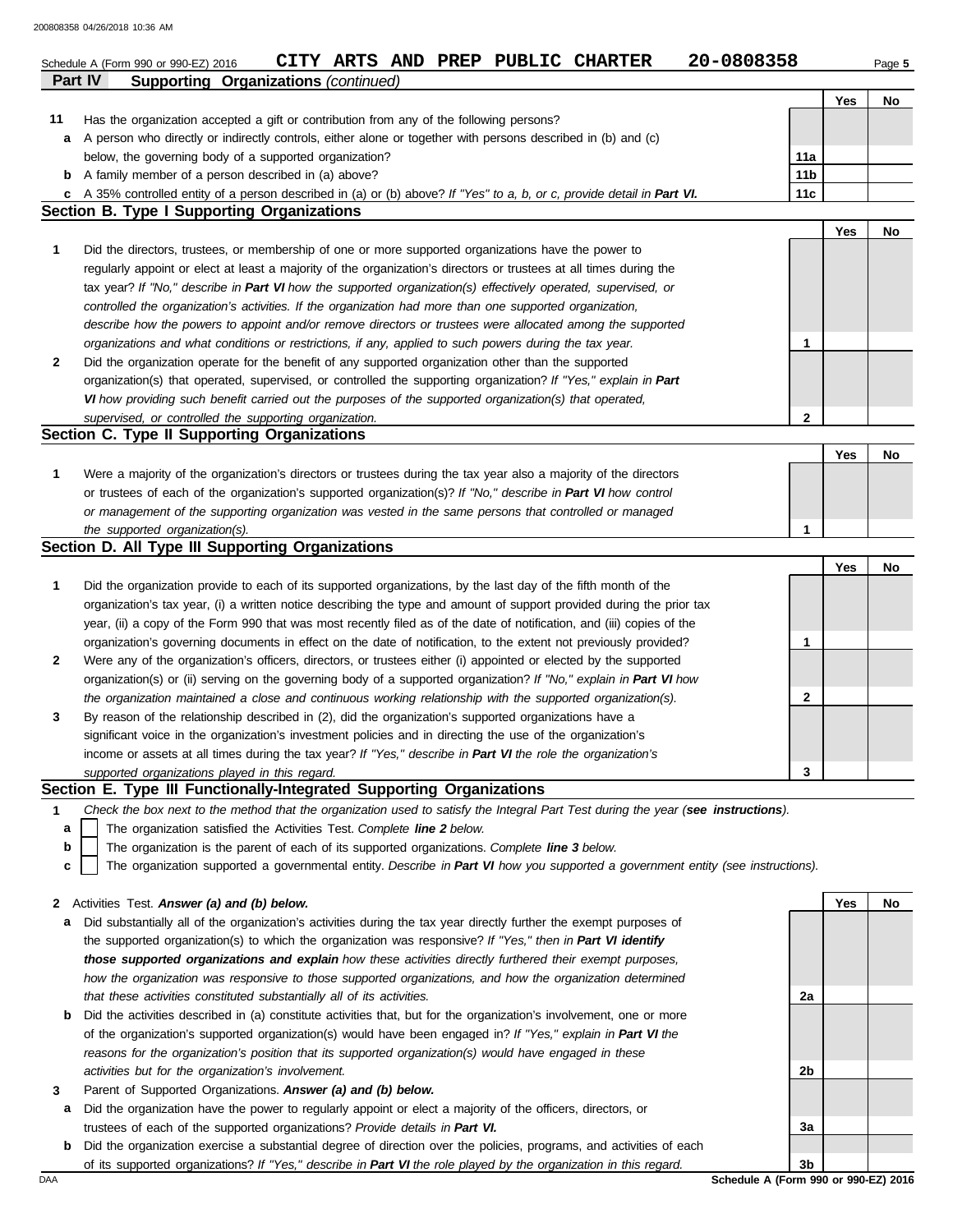|               | CITY ARTS AND PREP PUBLIC CHARTER<br>Schedule A (Form 990 or 990-EZ) 2016                                                        |                | 20-0808358     | Page 6                         |
|---------------|----------------------------------------------------------------------------------------------------------------------------------|----------------|----------------|--------------------------------|
| <b>Part V</b> | Type III Non-Functionally Integrated 509(a)(3) Supporting Organizations                                                          |                |                |                                |
| $\mathbf{1}$  | Check here if the organization satisfied the Integral Part Test as a qualifying trust on Nov. 20, 1970 (explain in Part VI). See |                |                |                                |
|               | instructions. All other Type III non-functionally integrated supporting organizations must complete Sections A through E.        |                |                |                                |
|               | Section A - Adjusted Net Income                                                                                                  |                | (A) Prior Year | (B) Current Year               |
|               |                                                                                                                                  |                |                | (optional)                     |
| 1.            | Net short-term capital gain                                                                                                      | $\mathbf{1}$   |                |                                |
| $\mathbf{2}$  | Recoveries of prior-year distributions                                                                                           | $\mathbf{2}$   |                |                                |
| 3             | Other gross income (see instructions)                                                                                            | 3              |                |                                |
| 4             | Add lines 1 through 3.                                                                                                           | 4              |                |                                |
| 5             | Depreciation and depletion                                                                                                       | 5              |                |                                |
| 6             | Portion of operating expenses paid or incurred for production or                                                                 |                |                |                                |
|               | collection of gross income or for management, conservation, or                                                                   |                |                |                                |
|               | maintenance of property held for production of income (see instructions)                                                         | 6              |                |                                |
| 7             | Other expenses (see instructions)                                                                                                | 7              |                |                                |
| 8             | Adjusted Net Income (subtract lines 5, 6 and 7 from line 4).                                                                     | 8              |                |                                |
|               | <b>Section B - Minimum Asset Amount</b>                                                                                          |                | (A) Prior Year | (B) Current Year<br>(optional) |
| 1             | Aggregate fair market value of all non-exempt-use assets (see                                                                    |                |                |                                |
|               | instructions for short tax year or assets held for part of year):                                                                |                |                |                                |
|               | <b>a</b> Average monthly value of securities                                                                                     | 1a             |                |                                |
|               | Average monthly cash balances<br>b                                                                                               | 1b             |                |                                |
|               | c Fair market value of other non-exempt-use assets                                                                               | 1 <sub>c</sub> |                |                                |
|               | <b>d</b> Total (add lines 1a, 1b, and 1c)                                                                                        | 1d             |                |                                |
|               | <b>Discount</b> claimed for blockage or other<br>e                                                                               |                |                |                                |
|               | factors (explain in detail in Part VI):                                                                                          |                |                |                                |
| $\mathbf{2}$  | Acquisition indebtedness applicable to non-exempt-use assets                                                                     | $\mathbf{2}$   |                |                                |
| 3             | Subtract line 2 from line 1d.                                                                                                    | 3              |                |                                |
| 4             | Cash deemed held for exempt use. Enter 1-1/2% of line 3 (for greater amount,                                                     |                |                |                                |
|               | see instructions).                                                                                                               | 4              |                |                                |
| 5             | Net value of non-exempt-use assets (subtract line 4 from line 3)                                                                 | 5              |                |                                |
| 6             | Multiply line 5 by .035.                                                                                                         | 6              |                |                                |
| 7             | Recoveries of prior-year distributions                                                                                           | $\overline{7}$ |                |                                |
| 8             | Minimum Asset Amount (add line 7 to line 6)                                                                                      | 8              |                |                                |
|               | Section C - Distributable Amount                                                                                                 |                |                | <b>Current Year</b>            |
| 1             | Adjusted net income for prior year (from Section A, line 8, Column A)                                                            | $\mathbf{1}$   |                |                                |
| $\mathbf{2}$  | Enter 85% of line 1.                                                                                                             | $\mathbf{2}$   |                |                                |
| 3             | Minimum asset amount for prior year (from Section B, line 8, Column A)                                                           | 3              |                |                                |
| 4             | Enter greater of line 2 or line 3.                                                                                               | 4              |                |                                |
| 5             | Income tax imposed in prior year                                                                                                 | 5              |                |                                |
| 6             | <b>Distributable Amount.</b> Subtract line 5 from line 4, unless subject to                                                      |                |                |                                |
|               | emergency temporary reduction (see instructions).                                                                                | 6              |                |                                |

**7** instructions). Check here if the current year is the organization's first as a non-functionally integrated Type III supporting organization (see

**Schedule A (Form 990 or 990-EZ) 2016**

DAA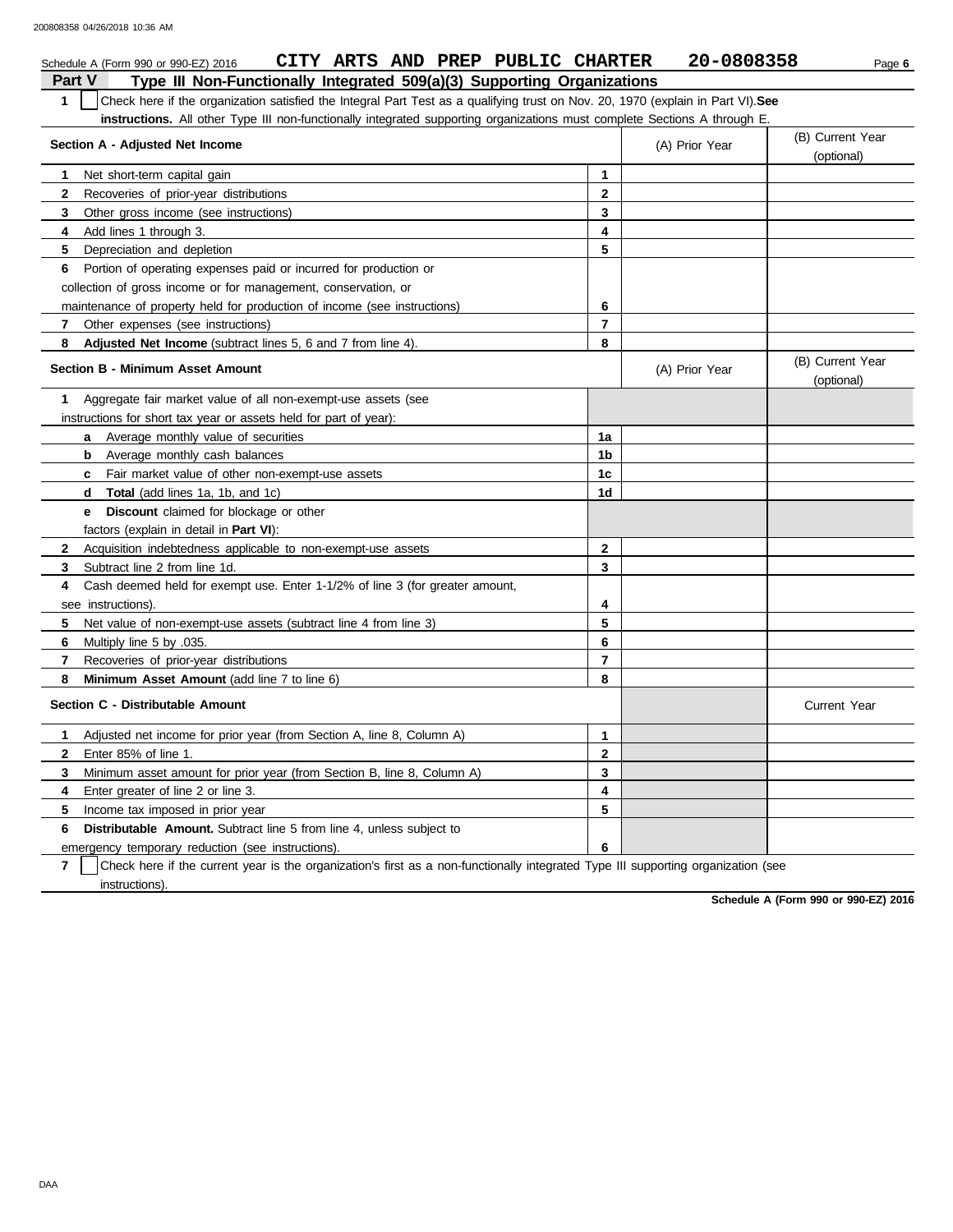| 20-0808358<br>CITY ARTS AND PREP PUBLIC CHARTER<br>Schedule A (Form 990 or 990-EZ) 2016<br>Page 7<br>Type III Non-Functionally Integrated 509(a)(3) Supporting Organizations<br><b>Part V</b><br>(continued) |                                                                                            |                             |                           |                      |  |
|--------------------------------------------------------------------------------------------------------------------------------------------------------------------------------------------------------------|--------------------------------------------------------------------------------------------|-----------------------------|---------------------------|----------------------|--|
|                                                                                                                                                                                                              | <b>Section D - Distributions</b>                                                           |                             |                           | <b>Current Year</b>  |  |
| 1                                                                                                                                                                                                            | Amounts paid to supported organizations to accomplish exempt purposes                      |                             |                           |                      |  |
| $\mathbf{2}$                                                                                                                                                                                                 | Amounts paid to perform activity that directly furthers exempt purposes of supported       |                             |                           |                      |  |
|                                                                                                                                                                                                              | organizations, in excess of income from activity                                           |                             |                           |                      |  |
| 3                                                                                                                                                                                                            | Administrative expenses paid to accomplish exempt purposes of supported organizations      |                             |                           |                      |  |
| 4                                                                                                                                                                                                            | Amounts paid to acquire exempt-use assets                                                  |                             |                           |                      |  |
| 5                                                                                                                                                                                                            | Qualified set-aside amounts (prior IRS approval required)                                  |                             |                           |                      |  |
| 6                                                                                                                                                                                                            | Other distributions (describe in <b>Part VI</b> ). See instructions.                       |                             |                           |                      |  |
| 7                                                                                                                                                                                                            | <b>Total annual distributions.</b> Add lines 1 through 6.                                  |                             |                           |                      |  |
| 8                                                                                                                                                                                                            | Distributions to attentive supported organizations to which the organization is responsive |                             |                           |                      |  |
|                                                                                                                                                                                                              | (provide details in Part VI). See instructions.                                            |                             |                           |                      |  |
| 9                                                                                                                                                                                                            | Distributable amount for 2016 from Section C, line 6                                       |                             |                           |                      |  |
| 10                                                                                                                                                                                                           | Line 8 amount divided by Line 9 amount                                                     |                             |                           |                      |  |
|                                                                                                                                                                                                              |                                                                                            | (i)                         | (iii)                     | (iii)                |  |
|                                                                                                                                                                                                              | Section E - Distribution Allocations (see instructions)                                    | <b>Excess Distributions</b> | <b>Underdistributions</b> | <b>Distributable</b> |  |
|                                                                                                                                                                                                              |                                                                                            |                             | Pre-2016                  | Amount for 2016      |  |
| 1                                                                                                                                                                                                            | Distributable amount for 2016 from Section C. line 6                                       |                             |                           |                      |  |
|                                                                                                                                                                                                              | Underdistributions, if any, for years prior to 2016                                        |                             |                           |                      |  |
| $\mathbf{2}$                                                                                                                                                                                                 | (reasonable cause required-explain in Part VI). See                                        |                             |                           |                      |  |
| 3                                                                                                                                                                                                            | instructions.<br>Excess distributions carryover, if any, to 2016:                          |                             |                           |                      |  |
|                                                                                                                                                                                                              |                                                                                            |                             |                           |                      |  |
| a<br>b                                                                                                                                                                                                       |                                                                                            |                             |                           |                      |  |
|                                                                                                                                                                                                              |                                                                                            |                             |                           |                      |  |
|                                                                                                                                                                                                              |                                                                                            |                             |                           |                      |  |
|                                                                                                                                                                                                              |                                                                                            |                             |                           |                      |  |
|                                                                                                                                                                                                              | f Total of lines 3a through e                                                              |                             |                           |                      |  |
|                                                                                                                                                                                                              | g Applied to underdistributions of prior years                                             |                             |                           |                      |  |
|                                                                                                                                                                                                              | <b>h</b> Applied to 2016 distributable amount                                              |                             |                           |                      |  |
|                                                                                                                                                                                                              | <i>i</i> Carryover from 2011 not applied (see instructions)                                |                             |                           |                      |  |
|                                                                                                                                                                                                              | Remainder. Subtract lines 3g, 3h, and 3i from 3f.                                          |                             |                           |                      |  |
| 4                                                                                                                                                                                                            | Distributions for 2016 from                                                                |                             |                           |                      |  |
|                                                                                                                                                                                                              | \$<br>Section D, line 7:                                                                   |                             |                           |                      |  |
|                                                                                                                                                                                                              | a Applied to underdistributions of prior years                                             |                             |                           |                      |  |
|                                                                                                                                                                                                              | <b>b</b> Applied to 2016 distributable amount                                              |                             |                           |                      |  |
|                                                                                                                                                                                                              | c Remainder. Subtract lines 4a and 4b from 4.                                              |                             |                           |                      |  |
| 5                                                                                                                                                                                                            | Remaining underdistributions for years prior to 2016, if                                   |                             |                           |                      |  |
|                                                                                                                                                                                                              | any. Subtract lines 3g and 4a from line 2. For result                                      |                             |                           |                      |  |
|                                                                                                                                                                                                              | greater than zero, explain in Part VI. See instructions.                                   |                             |                           |                      |  |
| 6                                                                                                                                                                                                            | Remaining underdistributions for 2016. Subtract lines 3h                                   |                             |                           |                      |  |
|                                                                                                                                                                                                              | and 4b from line 1. For result greater than zero, explain in                               |                             |                           |                      |  |
|                                                                                                                                                                                                              | Part VI. See instructions.                                                                 |                             |                           |                      |  |
| 7                                                                                                                                                                                                            | Excess distributions carryover to 2017. Add lines 3j                                       |                             |                           |                      |  |
|                                                                                                                                                                                                              | and 4c.                                                                                    |                             |                           |                      |  |
| 8                                                                                                                                                                                                            | Breakdown of line 7:                                                                       |                             |                           |                      |  |
| a                                                                                                                                                                                                            |                                                                                            |                             |                           |                      |  |
|                                                                                                                                                                                                              |                                                                                            |                             |                           |                      |  |
|                                                                                                                                                                                                              |                                                                                            |                             |                           |                      |  |
|                                                                                                                                                                                                              | <b>d</b> Excess from 2015                                                                  |                             |                           |                      |  |
|                                                                                                                                                                                                              | e Excess from 2016                                                                         |                             |                           |                      |  |

**Schedule A (Form 990 or 990-EZ) 2016**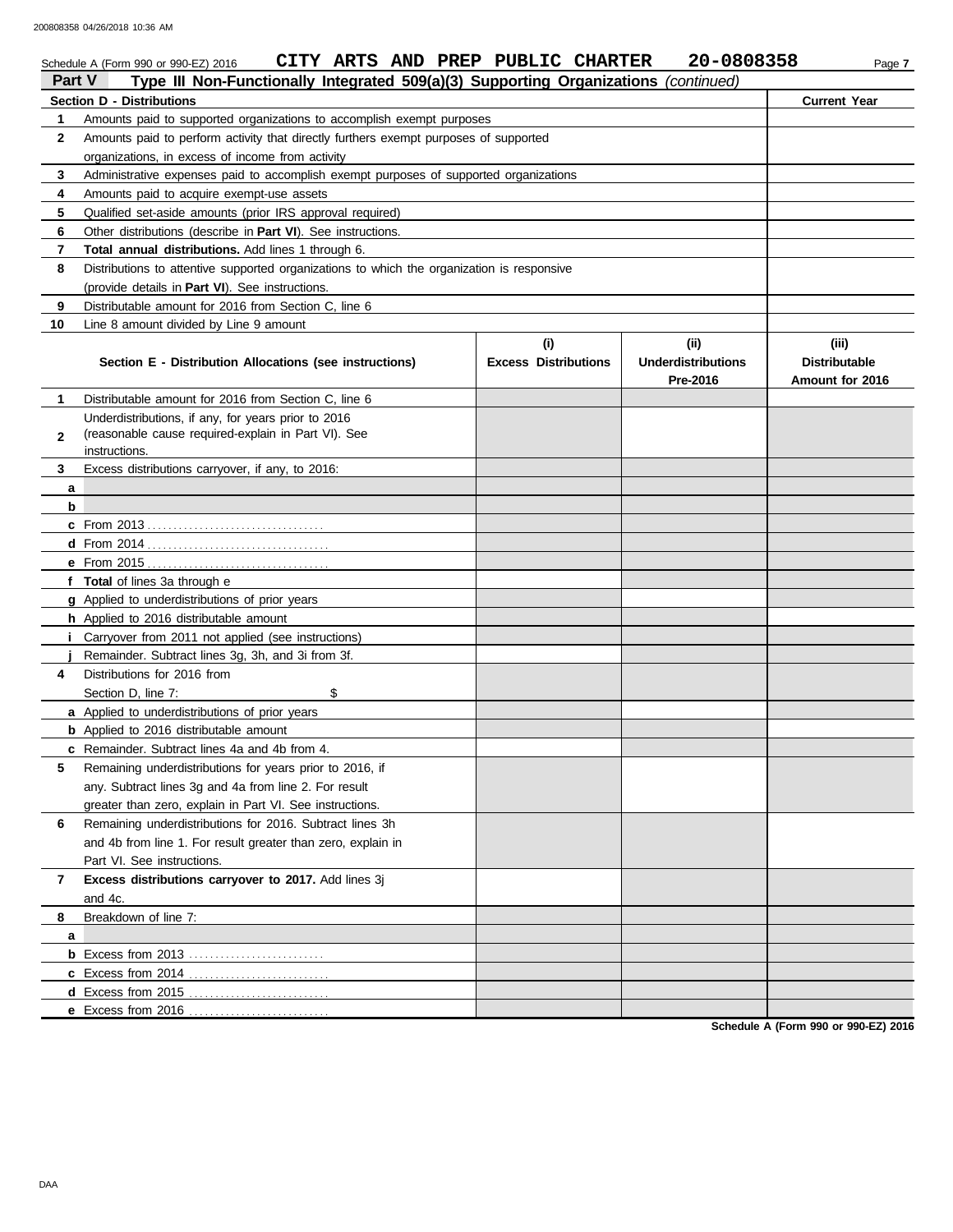|         | Schedule A (Form 990 or 990-EZ) 2016                                                                                 | CITY ARTS AND PREP PUBLIC CHARTER |  | 20-0808358<br>Page 8                                                                                                                                                                                                                                                                                                                                             |
|---------|----------------------------------------------------------------------------------------------------------------------|-----------------------------------|--|------------------------------------------------------------------------------------------------------------------------------------------------------------------------------------------------------------------------------------------------------------------------------------------------------------------------------------------------------------------|
| Part VI | III, line 12; Part IV, Section A, lines 1, 2, 3b, 3c, 4b, 4c, 5a, 6, 9a, 9b, 9c, 11a, 11b, and 11c; Part IV, Section |                                   |  | Supplemental Information. Provide the explanations required by Part II, line 10; Part II, line 17a or 17b; Part<br>B, lines 1 and 2; Part IV, Section C, line 1; Part IV, Section D, lines 2 and 3; Part IV, Section E, lines 1c, 2a, 2b,<br>3a and 3b; Part V, line 1; Part V, Section B, line 1e; Part V, Section D, lines 5, 6, and 8; and Part V, Section E, |
|         | lines 2, 5, and 6. Also complete this part for any additional information. (See instructions.)                       |                                   |  |                                                                                                                                                                                                                                                                                                                                                                  |
|         |                                                                                                                      |                                   |  |                                                                                                                                                                                                                                                                                                                                                                  |
|         |                                                                                                                      |                                   |  |                                                                                                                                                                                                                                                                                                                                                                  |
|         |                                                                                                                      |                                   |  |                                                                                                                                                                                                                                                                                                                                                                  |
|         |                                                                                                                      |                                   |  |                                                                                                                                                                                                                                                                                                                                                                  |
|         |                                                                                                                      |                                   |  |                                                                                                                                                                                                                                                                                                                                                                  |
|         |                                                                                                                      |                                   |  |                                                                                                                                                                                                                                                                                                                                                                  |
|         |                                                                                                                      |                                   |  |                                                                                                                                                                                                                                                                                                                                                                  |
|         |                                                                                                                      |                                   |  |                                                                                                                                                                                                                                                                                                                                                                  |
|         |                                                                                                                      |                                   |  |                                                                                                                                                                                                                                                                                                                                                                  |
|         |                                                                                                                      |                                   |  |                                                                                                                                                                                                                                                                                                                                                                  |
|         |                                                                                                                      |                                   |  |                                                                                                                                                                                                                                                                                                                                                                  |
|         |                                                                                                                      |                                   |  |                                                                                                                                                                                                                                                                                                                                                                  |
|         |                                                                                                                      |                                   |  |                                                                                                                                                                                                                                                                                                                                                                  |
|         |                                                                                                                      |                                   |  |                                                                                                                                                                                                                                                                                                                                                                  |
|         |                                                                                                                      |                                   |  |                                                                                                                                                                                                                                                                                                                                                                  |
|         |                                                                                                                      |                                   |  |                                                                                                                                                                                                                                                                                                                                                                  |
|         |                                                                                                                      |                                   |  |                                                                                                                                                                                                                                                                                                                                                                  |
|         |                                                                                                                      |                                   |  |                                                                                                                                                                                                                                                                                                                                                                  |
|         |                                                                                                                      |                                   |  |                                                                                                                                                                                                                                                                                                                                                                  |
|         |                                                                                                                      |                                   |  |                                                                                                                                                                                                                                                                                                                                                                  |
|         |                                                                                                                      |                                   |  |                                                                                                                                                                                                                                                                                                                                                                  |
|         |                                                                                                                      |                                   |  |                                                                                                                                                                                                                                                                                                                                                                  |
|         |                                                                                                                      |                                   |  |                                                                                                                                                                                                                                                                                                                                                                  |
|         |                                                                                                                      |                                   |  |                                                                                                                                                                                                                                                                                                                                                                  |
|         |                                                                                                                      |                                   |  |                                                                                                                                                                                                                                                                                                                                                                  |
|         |                                                                                                                      |                                   |  |                                                                                                                                                                                                                                                                                                                                                                  |
|         |                                                                                                                      |                                   |  |                                                                                                                                                                                                                                                                                                                                                                  |
|         |                                                                                                                      |                                   |  |                                                                                                                                                                                                                                                                                                                                                                  |
|         |                                                                                                                      |                                   |  |                                                                                                                                                                                                                                                                                                                                                                  |
|         |                                                                                                                      |                                   |  |                                                                                                                                                                                                                                                                                                                                                                  |
|         |                                                                                                                      |                                   |  |                                                                                                                                                                                                                                                                                                                                                                  |
|         |                                                                                                                      |                                   |  |                                                                                                                                                                                                                                                                                                                                                                  |
|         |                                                                                                                      |                                   |  |                                                                                                                                                                                                                                                                                                                                                                  |
|         |                                                                                                                      |                                   |  |                                                                                                                                                                                                                                                                                                                                                                  |
|         |                                                                                                                      |                                   |  |                                                                                                                                                                                                                                                                                                                                                                  |
|         |                                                                                                                      |                                   |  |                                                                                                                                                                                                                                                                                                                                                                  |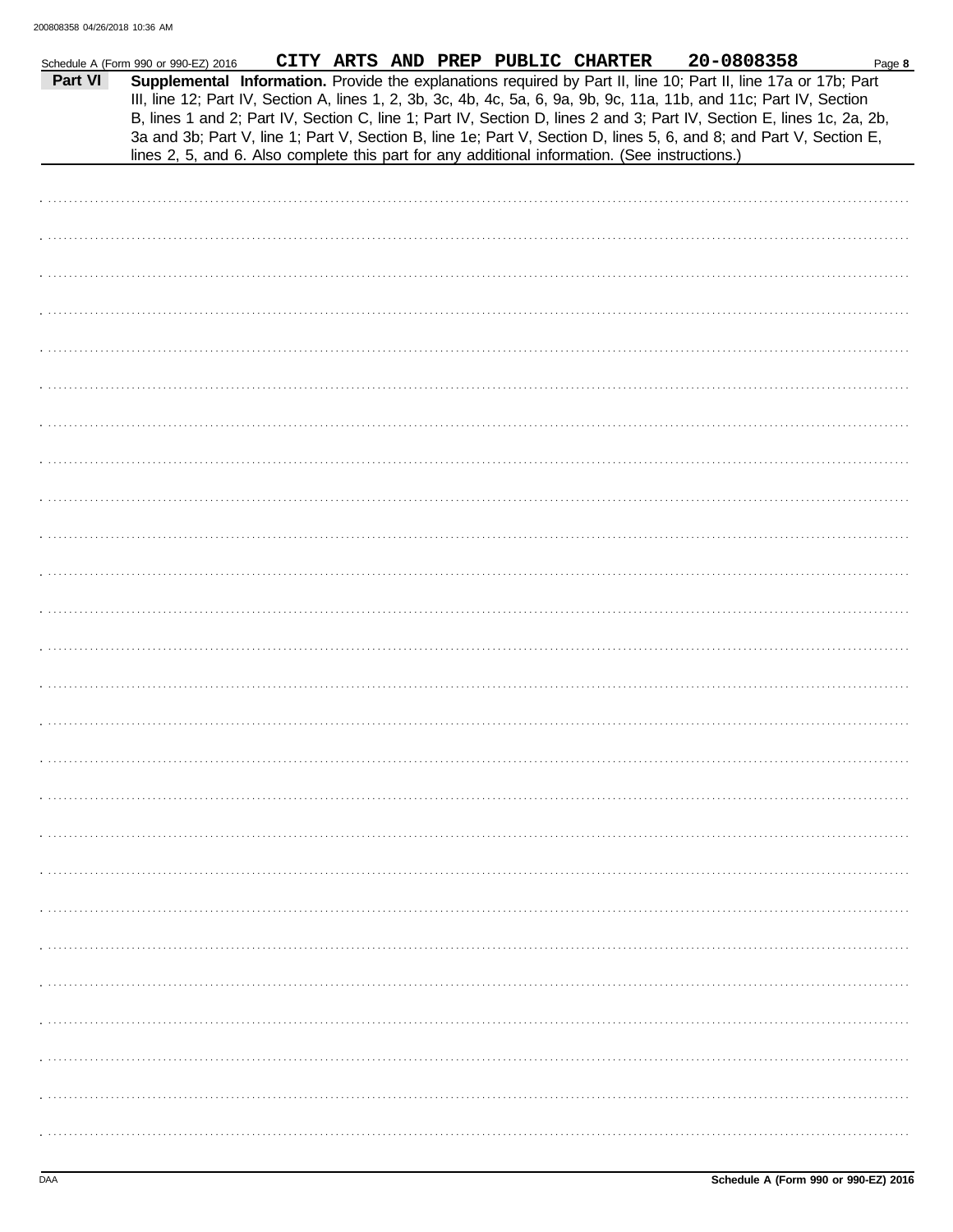| <b>Schedule B</b><br>(Form 990, 990-EZ,<br>or 990-PF)                                                                                                                                                                         | <b>Schedule of Contributors</b>                                                                                                                                                                                                               |            | OMB No. 1545-0047<br>2016      |  |  |  |  |
|-------------------------------------------------------------------------------------------------------------------------------------------------------------------------------------------------------------------------------|-----------------------------------------------------------------------------------------------------------------------------------------------------------------------------------------------------------------------------------------------|------------|--------------------------------|--|--|--|--|
| u Attach to Form 990, Form 990-EZ, or Form 990-PF.<br>Department of the Treasury<br>Lu Information about Schedule B (Form 990, 990-EZ, or 990-PF) and its instructions is at www.irs.gov/form990.<br>Internal Revenue Service |                                                                                                                                                                                                                                               |            |                                |  |  |  |  |
| Name of the organization<br>CITY ARTS AND<br><b>SCHOOL</b>                                                                                                                                                                    | PREP<br><b>PUBLIC CHARTER</b>                                                                                                                                                                                                                 | 20-0808358 | Employer identification number |  |  |  |  |
| Organization type (check one):                                                                                                                                                                                                |                                                                                                                                                                                                                                               |            |                                |  |  |  |  |
| Filers of:                                                                                                                                                                                                                    | Section:                                                                                                                                                                                                                                      |            |                                |  |  |  |  |
| Form 990 or 990-EZ                                                                                                                                                                                                            | $ \mathbf{X} $ 501(c)(<br>3 ) (enter number) organization                                                                                                                                                                                     |            |                                |  |  |  |  |
|                                                                                                                                                                                                                               | $4947(a)(1)$ nonexempt charitable trust not treated as a private foundation                                                                                                                                                                   |            |                                |  |  |  |  |
|                                                                                                                                                                                                                               | 527 political organization                                                                                                                                                                                                                    |            |                                |  |  |  |  |
| Form 990-PF                                                                                                                                                                                                                   | 501(c)(3) exempt private foundation                                                                                                                                                                                                           |            |                                |  |  |  |  |
|                                                                                                                                                                                                                               | 4947(a)(1) nonexempt charitable trust treated as a private foundation                                                                                                                                                                         |            |                                |  |  |  |  |
|                                                                                                                                                                                                                               | 501(c)(3) taxable private foundation                                                                                                                                                                                                          |            |                                |  |  |  |  |
|                                                                                                                                                                                                                               |                                                                                                                                                                                                                                               |            |                                |  |  |  |  |
| instructions.                                                                                                                                                                                                                 | Check if your organization is covered by the General Rule or a Special Rule.<br>Note: Only a section 501(c)(7), (8), or (10) organization can check boxes for both the General Rule and a Special Rule. See                                   |            |                                |  |  |  |  |
| <b>General Rule</b>                                                                                                                                                                                                           |                                                                                                                                                                                                                                               |            |                                |  |  |  |  |
| ΙX                                                                                                                                                                                                                            | For an organization filing Form 990, 990-EZ, or 990-PF that received, during the year, contributions totaling \$5,000<br>or more (in money or property) from any one contributor. Complete Parts I and II. See instructions for determining a |            |                                |  |  |  |  |

| $X$ For an organization filing Form 990, 990-EZ, or 990-PF that received, during the year, contributions totaling \$5,000 |
|---------------------------------------------------------------------------------------------------------------------------|
| or more (in money or property) from any one contributor. Complete Parts I and II. See instructions for determining a      |
| contributor's total contributions.                                                                                        |

### **Special Rules**

| For an organization described in section 501(c)(3) filing Form 990 or 990-EZ that met the 33 <sup>1</sup> /3 % support test of the |
|------------------------------------------------------------------------------------------------------------------------------------|
| regulations under sections 509(a)(1) and 170(b)(1)(A)(vi), that checked Schedule A (Form 990 or 990-EZ), Part II, line             |
| 13, 16a, or 16b, and that received from any one contributor, during the year, total contributions of the greater of (1)            |
| \$5,000 or (2) 2% of the amount on (i) Form 990, Part VIII, line 1h, or (ii) Form 990-EZ, line 1. Complete Parts I and II.         |

literary, or educational purposes, or for the prevention of cruelty to children or animals. Complete Parts I, II, and III. For an organization described in section  $501(c)(7)$ ,  $(8)$ , or  $(10)$  filing Form 990 or 990-EZ that received from any one contributor, during the year, total contributions of more than \$1,000 exclusively for religious, charitable, scientific,

For an organization described in section  $501(c)(7)$ ,  $(8)$ , or  $(10)$  filing Form 990 or 990-EZ that received from any one contributor, during the year, contributions *exclusively* for religious, charitable, etc., purposes, but no such contributions totaled more than \$1,000. If this box is checked, enter here the total contributions that were received during the year for an *exclusively* religious, charitable, etc., purpose. Don't complete any of the parts unless the **General Rule** applies to this organization because it received *nonexclusively* religious, charitable, etc., contributions totaling \$5,000 or more during the year . . . . . . . . . . . . . . . . . . . . . . . . . . . . . . . . . . . . . . . . . . . . . . . . . . . . . . . . . . . . . . . . . . . . . . . . . . . . . . . .

990-EZ, or 990-PF), but it **must** answer "No" on Part IV, line 2, of its Form 990; or check the box on line H of its Form 990-EZ or on its Form 990-PF, Part I, line 2, to certify that it doesn't meet the filing requirements of Schedule B (Form 990, 990-EZ, or 990-PF). **Caution:** An organization that isn't covered by the General Rule and/or the Special Rules doesn't file Schedule B (Form 990,

**For Paperwork Reduction Act Notice, see the Instructions for Form 990, 990-EZ, or 990-PF.**

\$ . . . . . . . . . . . . . . . . . . . . . . . . . . .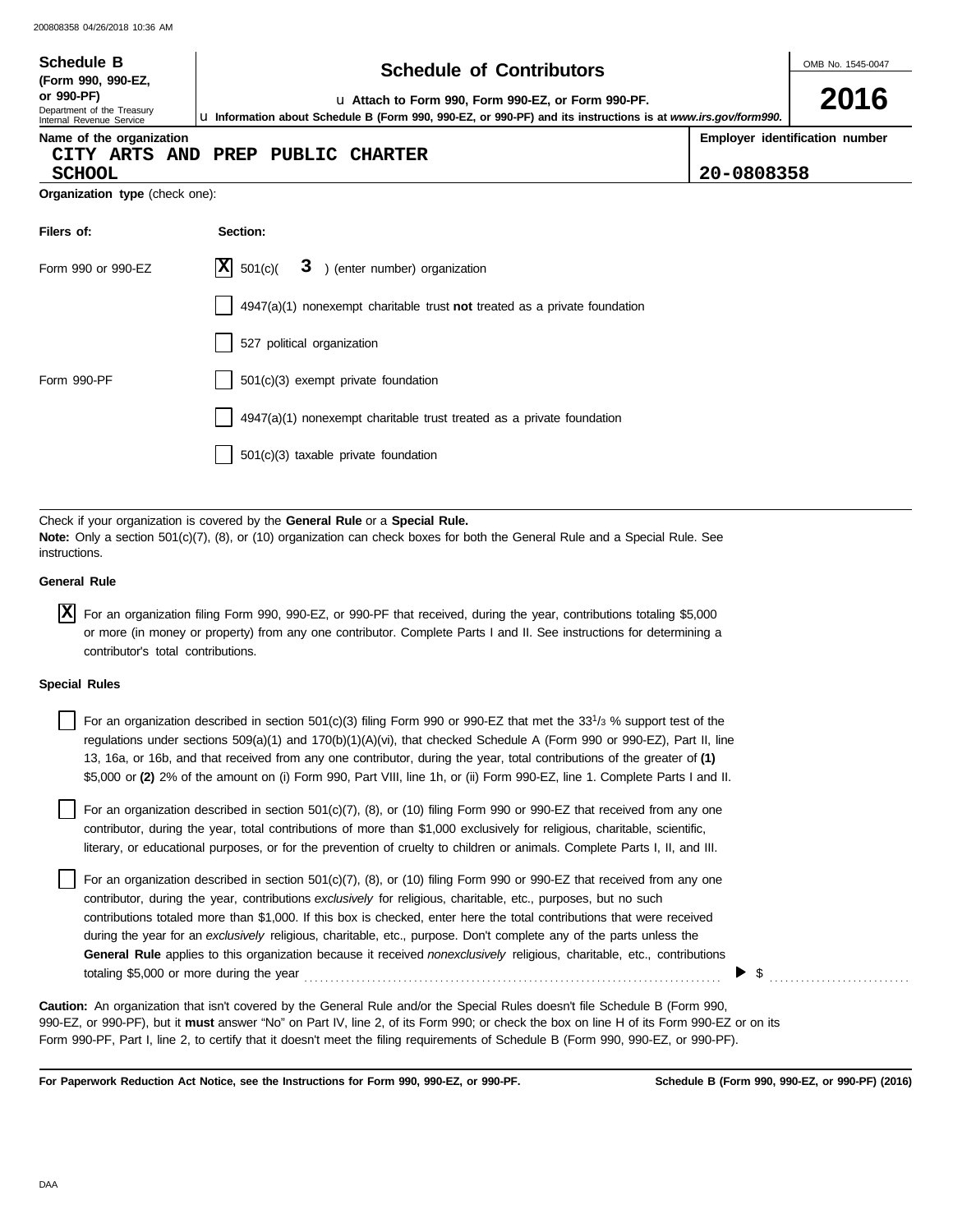|              | Schedule B (Form 990, 990-EZ, or 990-PF) (2016)                                                            |                                   | PAGE 1 OF 1<br>Page 2                                                                   |
|--------------|------------------------------------------------------------------------------------------------------------|-----------------------------------|-----------------------------------------------------------------------------------------|
|              | Name of organization                                                                                       |                                   | Employer identification number                                                          |
|              | CITY ARTS AND PREP PUBLIC CHARTER                                                                          |                                   | 20-0808358                                                                              |
| Part I       | Contributors (See instructions). Use duplicate copies of Part I if additional space is needed.             |                                   |                                                                                         |
| (a)<br>No.   | (b)<br>Name, address, and ZIP + 4                                                                          | (c)<br><b>Total contributions</b> | (d)<br>Type of contribution                                                             |
| $1$          | OFFICE OF THE SUPERINTENDENT<br>OF EDUCATION<br>810 1ST ST, NE, 9TH FLOOR<br>DC 20002<br><b>WASHINGTON</b> | 688,448<br>\$                     | Person<br>Payroll<br><b>Noncash</b><br>(Complete Part II for<br>noncash contributions.) |
| (a)          | (b)                                                                                                        | (c)                               | (d)                                                                                     |
| No.          | Name, address, and ZIP + 4                                                                                 | <b>Total contributions</b>        | Type of contribution                                                                    |
| $\mathbf{2}$ | MAX & VICTORIA DREYFUS FOUNDATION<br>2233 WISCONSIN AVE, NW<br>SUITE 414<br>DC 20007<br><b>WASHINGTON</b>  | 5,000<br>\$                       | Person<br>Payroll<br><b>Noncash</b><br>(Complete Part II for<br>noncash contributions.) |
| (a)<br>No.   | (b)<br>Name, address, and ZIP + 4                                                                          | (c)<br><b>Total contributions</b> | (d)<br>Type of contribution                                                             |
|              |                                                                                                            | \$                                | Person<br>Payroll<br><b>Noncash</b><br>(Complete Part II for<br>noncash contributions.) |
| (a)          | (b)                                                                                                        | (c)                               | (d)                                                                                     |
| No.          | Name, address, and ZIP + 4                                                                                 | <b>Total contributions</b>        | Type of contribution                                                                    |
|              |                                                                                                            | \$                                | Person<br>Payroll<br><b>Noncash</b><br>(Complete Part II for<br>noncash contributions.) |
| (a)<br>No.   | (b)<br>Name, address, and ZIP + 4                                                                          | (c)<br><b>Total contributions</b> | (d)<br>Type of contribution                                                             |
|              |                                                                                                            | \$<br>.                           | Person<br>Payroll<br><b>Noncash</b><br>(Complete Part II for<br>noncash contributions.) |

**(a) (b) (c) (d)** No. No. Name, address, and ZIP + 4 **Total contributions** Type of contribution

. . . . . . . . . . . . . . . . . . . . . . . . . . . . . . . . . . . . . . . . . . . . . . . . . . . . . . . . . . . . . . . . . . . . . . . . . . . . . . . . . . . . . . . . . . . . . . . . . . . . . . . . . . . . . . . . . . . . . . . . . . . . . . . . . . . . . . . . . . . . . . . . . . . . . . . . . .

. . . . . . . . . . . . . . . . . . . . . . . . . . . . . . . . . . . . . . . . . . . . . . . . . . . . . . . . . . . . . . . . . . . . . . . . . . . . .

(Complete Part II for noncash contributions.)

**Person Payroll Noncash**

\$ . . . . . . . . . . . . . . . . . . . . . . . . . . . .

**Total contributions**

. . . . . . .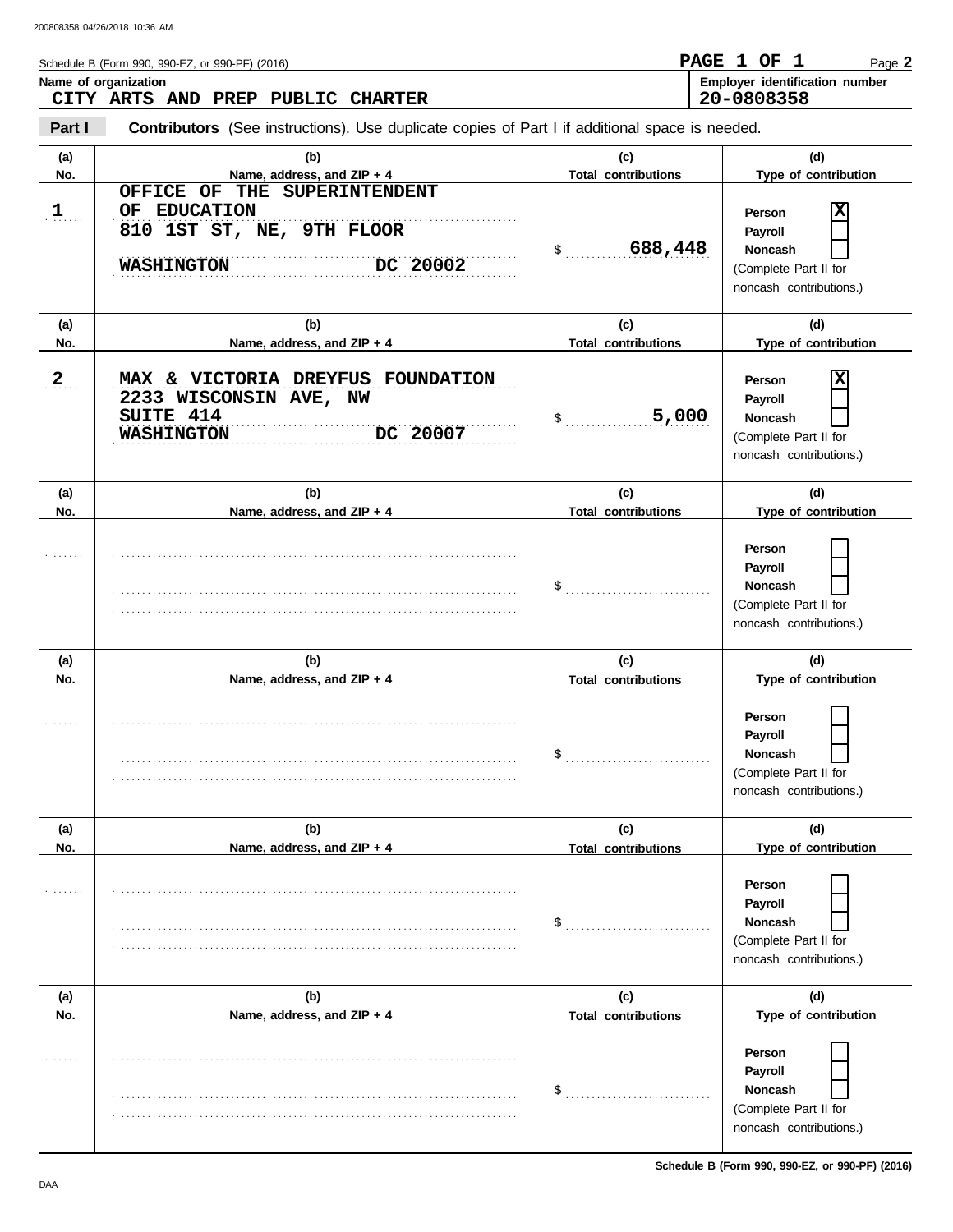|        | <b>SCHEDULE D</b>                                           | Supplemental Financial Statements                                                                                                                                                                                                                         |        |                                | OMB No. 1545-0047                   |
|--------|-------------------------------------------------------------|-----------------------------------------------------------------------------------------------------------------------------------------------------------------------------------------------------------------------------------------------------------|--------|--------------------------------|-------------------------------------|
|        | (Form 990)                                                  | u Complete if the organization answered "Yes" on Form 990,<br>Part IV, line 6, 7, 8, 9, 10, 11a, 11b, 11c, 11d, 11e, 11f, 12a, or 12b.                                                                                                                    |        |                                | О                                   |
|        | Department of the Treasury<br>Internal Revenue Service      | u Attach to Form 990.<br>La Information about Schedule D (Form 990) and its instructions is at www.irs.gov/form990.                                                                                                                                       |        |                                | Open to Public<br><b>Inspection</b> |
|        | Name of the organization                                    |                                                                                                                                                                                                                                                           |        | Employer identification number |                                     |
|        |                                                             | CITY ARTS AND PREP PUBLIC CHARTER                                                                                                                                                                                                                         |        |                                |                                     |
|        | <b>SCHOOL</b>                                               |                                                                                                                                                                                                                                                           |        | 20-0808358                     |                                     |
|        | Part I                                                      | Organizations Maintaining Donor Advised Funds or Other Similar Funds or Accounts.                                                                                                                                                                         |        |                                |                                     |
|        |                                                             | Complete if the organization answered "Yes" on Form 990, Part IV, line 6.                                                                                                                                                                                 |        |                                |                                     |
|        |                                                             | (a) Donor advised funds                                                                                                                                                                                                                                   |        | (b) Funds and other accounts   |                                     |
| 1      | Total number at end of year                                 |                                                                                                                                                                                                                                                           |        |                                |                                     |
| 2<br>3 |                                                             | Aggregate value of grants from (during year)                                                                                                                                                                                                              |        |                                |                                     |
| 4      |                                                             |                                                                                                                                                                                                                                                           |        |                                |                                     |
| 5      |                                                             | Did the organization inform all donors and donor advisors in writing that the assets held in donor advised                                                                                                                                                |        |                                |                                     |
|        |                                                             |                                                                                                                                                                                                                                                           |        |                                | Yes<br>No                           |
| 6      |                                                             | Did the organization inform all grantees, donors, and donor advisors in writing that grant funds can be used                                                                                                                                              |        |                                |                                     |
|        |                                                             | only for charitable purposes and not for the benefit of the donor or donor advisor, or for any other purpose                                                                                                                                              |        |                                |                                     |
|        |                                                             |                                                                                                                                                                                                                                                           |        |                                | Yes<br><b>No</b>                    |
|        | Part II                                                     | <b>Conservation Easements.</b>                                                                                                                                                                                                                            |        |                                |                                     |
|        |                                                             | Complete if the organization answered "Yes" on Form 990, Part IV, line 7.                                                                                                                                                                                 |        |                                |                                     |
| 1      |                                                             | Purpose(s) of conservation easements held by the organization (check all that apply).                                                                                                                                                                     |        |                                |                                     |
|        |                                                             | Preservation of land for public use (e.g., recreation or education)<br>Preservation of a historically important land area                                                                                                                                 |        |                                |                                     |
|        | Protection of natural habitat<br>Preservation of open space | Preservation of a certified historic structure                                                                                                                                                                                                            |        |                                |                                     |
| 2      |                                                             | Complete lines 2a through 2d if the organization held a qualified conservation contribution in the form of a conservation                                                                                                                                 |        |                                |                                     |
|        | easement on the last day of the tax year.                   |                                                                                                                                                                                                                                                           |        |                                | Held at the End of the Tax Year     |
| a      |                                                             |                                                                                                                                                                                                                                                           | 2a     |                                |                                     |
| b      |                                                             |                                                                                                                                                                                                                                                           | 2b     |                                |                                     |
| c      |                                                             | Number of conservation easements on a certified historic structure included in (a) [[[[[ [ [ ]]]                                                                                                                                                          | 2c     |                                |                                     |
| d      |                                                             | Number of conservation easements included in (c) acquired after 8/17/06, and not on a                                                                                                                                                                     |        |                                |                                     |
|        |                                                             | historic structure listed in the National Register                                                                                                                                                                                                        | 2d     |                                |                                     |
| 3      |                                                             | Number of conservation easements modified, transferred, released, extinguished, or terminated by the organization during the                                                                                                                              |        |                                |                                     |
|        | tax year $\mathbf{u}$                                       |                                                                                                                                                                                                                                                           |        |                                |                                     |
|        |                                                             | Number of states where property subject to conservation easement is located u                                                                                                                                                                             |        |                                |                                     |
| 5      |                                                             | Does the organization have a written policy regarding the periodic monitoring, inspection, handling of                                                                                                                                                    |        |                                |                                     |
|        |                                                             |                                                                                                                                                                                                                                                           |        |                                | Yes $\boxed{\phantom{0}}$ No        |
| 6      |                                                             | Staff and volunteer hours devoted to monitoring, inspecting, handling of violations, and enforcing conservation easements during the year                                                                                                                 |        |                                |                                     |
|        | u <sub></sub>                                               |                                                                                                                                                                                                                                                           |        |                                |                                     |
| 7      |                                                             | Amount of expenses incurred in monitoring, inspecting, handling of violations, and enforcing conservation easements during the year                                                                                                                       |        |                                |                                     |
|        | <b>u</b> \$                                                 |                                                                                                                                                                                                                                                           |        |                                |                                     |
| 8      |                                                             | Does each conservation easement reported on line 2(d) above satisfy the requirements of section 170(h)(4)(B)(i)                                                                                                                                           |        |                                |                                     |
|        |                                                             |                                                                                                                                                                                                                                                           |        |                                | Yes<br>No                           |
| 9      |                                                             | In Part XIII, describe how the organization reports conservation easements in its revenue and expense statement, and<br>balance sheet, and include, if applicable, the text of the footnote to the organization's financial statements that describes the |        |                                |                                     |
|        |                                                             | organization's accounting for conservation easements.                                                                                                                                                                                                     |        |                                |                                     |
|        | Part III                                                    | Organizations Maintaining Collections of Art, Historical Treasures, or Other Similar Assets.                                                                                                                                                              |        |                                |                                     |
|        |                                                             | Complete if the organization answered "Yes" on Form 990, Part IV, line 8.                                                                                                                                                                                 |        |                                |                                     |
|        |                                                             | 1a If the organization elected, as permitted under SFAS 116 (ASC 958), not to report in its revenue statement and balance sheet                                                                                                                           |        |                                |                                     |
|        |                                                             | works of art, historical treasures, or other similar assets held for public exhibition, education, or research in furtherance of                                                                                                                          |        |                                |                                     |
|        |                                                             | public service, provide, in Part XIII, the text of the footnote to its financial statements that describes these items.                                                                                                                                   |        |                                |                                     |
|        |                                                             | <b>b</b> If the organization elected, as permitted under SFAS 116 (ASC 958), to report in its revenue statement and balance sheet                                                                                                                         |        |                                |                                     |
|        |                                                             | works of art, historical treasures, or other similar assets held for public exhibition, education, or research in furtherance of                                                                                                                          |        |                                |                                     |
|        |                                                             | public service, provide the following amounts relating to these items:                                                                                                                                                                                    |        |                                |                                     |
|        |                                                             |                                                                                                                                                                                                                                                           |        |                                |                                     |
|        |                                                             |                                                                                                                                                                                                                                                           |        |                                | $\mathbf{u}$ \$ $\ldots$            |
| 2      |                                                             | If the organization received or held works of art, historical treasures, or other similar assets for financial gain, provide the                                                                                                                          |        |                                |                                     |
|        |                                                             | following amounts required to be reported under SFAS 116 (ASC 958) relating to these items:                                                                                                                                                               |        |                                |                                     |
| a      |                                                             |                                                                                                                                                                                                                                                           | $u \$  |                                |                                     |
|        |                                                             | For Paperwork Reduction Act Notice, see the Instructions for Form 990.                                                                                                                                                                                    | $u$ \$ |                                | Schedule D (Form 990) 2016          |
| DAA    |                                                             |                                                                                                                                                                                                                                                           |        |                                |                                     |

|     |  |  |  | For Paperwork Reduction Act Notice, see the Instructions for Form 990. |  |  |
|-----|--|--|--|------------------------------------------------------------------------|--|--|
| DAA |  |  |  |                                                                        |  |  |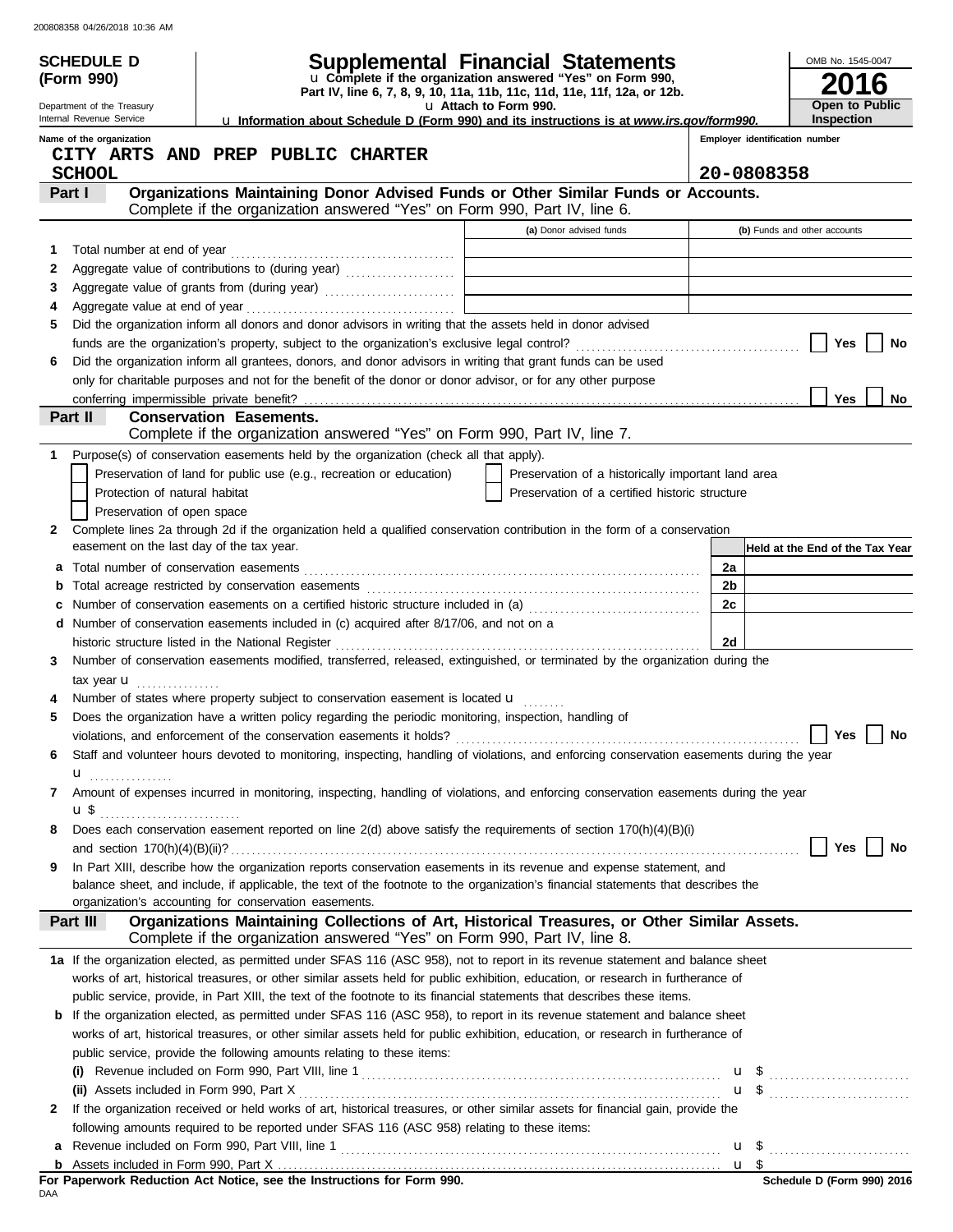|   | Schedule D (Form 990) 2016 CITY ARTS AND PREP PUBLIC CHARTER                                                                       |                                                      |                           |                         |                      | 20-0808358      |                      |                     |     | Page 2  |
|---|------------------------------------------------------------------------------------------------------------------------------------|------------------------------------------------------|---------------------------|-------------------------|----------------------|-----------------|----------------------|---------------------|-----|---------|
|   | Organizations Maintaining Collections of Art, Historical Treasures, or Other Similar Assets (continued)<br>Part III                |                                                      |                           |                         |                      |                 |                      |                     |     |         |
|   | 3 Using the organization's acquisition, accession, and other records, check any of the following that are a significant use of its |                                                      |                           |                         |                      |                 |                      |                     |     |         |
|   | collection items (check all that apply):                                                                                           |                                                      |                           |                         |                      |                 |                      |                     |     |         |
| a | Public exhibition                                                                                                                  | d                                                    | Loan or exchange programs |                         |                      |                 |                      |                     |     |         |
| b | Scholarly research                                                                                                                 | e                                                    |                           |                         |                      |                 |                      |                     |     |         |
| c | Preservation for future generations                                                                                                |                                                      |                           |                         |                      |                 |                      |                     |     |         |
|   | Provide a description of the organization's collections and explain how they further the organization's exempt purpose in Part     |                                                      |                           |                         |                      |                 |                      |                     |     |         |
|   | XIII.                                                                                                                              |                                                      |                           |                         |                      |                 |                      |                     |     |         |
| 5 | During the year, did the organization solicit or receive donations of art, historical treasures, or other similar                  |                                                      |                           |                         |                      |                 |                      |                     |     |         |
|   | assets to be sold to raise funds rather than to be maintained as part of the organization's collection?                            |                                                      |                           |                         |                      |                 |                      | Yes                 |     | No.     |
|   | Part IV<br><b>Escrow and Custodial Arrangements.</b>                                                                               |                                                      |                           |                         |                      |                 |                      |                     |     |         |
|   | Complete if the organization answered "Yes" on Form 990, Part IV, line 9, or reported an amount on Form                            |                                                      |                           |                         |                      |                 |                      |                     |     |         |
|   | 990, Part X, line 21.                                                                                                              |                                                      |                           |                         |                      |                 |                      |                     |     |         |
|   | 1a Is the organization an agent, trustee, custodian or other intermediary for contributions or other assets not                    |                                                      |                           |                         |                      |                 |                      |                     |     |         |
|   |                                                                                                                                    |                                                      |                           |                         |                      |                 |                      | Yes                 |     | No      |
|   | <b>b</b> If "Yes," explain the arrangement in Part XIII and complete the following table:                                          |                                                      |                           |                         |                      |                 |                      |                     |     |         |
|   |                                                                                                                                    |                                                      |                           |                         |                      |                 |                      | Amount              |     |         |
|   | c Beginning balance                                                                                                                |                                                      |                           |                         |                      |                 | 1c                   |                     |     |         |
|   |                                                                                                                                    |                                                      |                           |                         |                      |                 | 1d                   |                     |     |         |
|   | Additions during the year contact the search contact the year contact the year contact the year contact the year                   |                                                      |                           |                         |                      |                 | 1е                   |                     |     |         |
|   |                                                                                                                                    |                                                      |                           |                         |                      |                 | 1f                   |                     |     |         |
|   | 2a Did the organization include an amount on Form 990, Part X, line 21, for escrow or custodial account liability?                 |                                                      |                           |                         |                      |                 |                      | Yes                 |     | No      |
|   |                                                                                                                                    |                                                      |                           |                         |                      |                 |                      |                     |     |         |
|   | Part V<br><b>Endowment Funds.</b>                                                                                                  |                                                      |                           |                         |                      |                 |                      |                     |     |         |
|   | Complete if the organization answered "Yes" on Form 990, Part IV, line 10.                                                         |                                                      |                           |                         |                      |                 |                      |                     |     |         |
|   |                                                                                                                                    | (a) Current year                                     | (b) Prior year            |                         | (c) Two years back   |                 | (d) Three years back | (e) Four years back |     |         |
|   |                                                                                                                                    |                                                      |                           |                         |                      |                 |                      |                     |     |         |
|   | 1a Beginning of year balance                                                                                                       |                                                      |                           |                         |                      |                 |                      |                     |     |         |
|   | <b>b</b> Contributions <b>contributions</b>                                                                                        |                                                      |                           |                         |                      |                 |                      |                     |     |         |
| с | Net investment earnings, gains, and                                                                                                |                                                      |                           |                         |                      |                 |                      |                     |     |         |
|   | losses                                                                                                                             |                                                      |                           |                         |                      |                 |                      |                     |     |         |
|   | <b>d</b> Grants or scholarships                                                                                                    |                                                      |                           |                         |                      |                 |                      |                     |     |         |
|   | e Other expenditures for facilities and                                                                                            |                                                      |                           |                         |                      |                 |                      |                     |     |         |
|   |                                                                                                                                    |                                                      |                           |                         |                      |                 |                      |                     |     |         |
|   |                                                                                                                                    | <u> 1990 - Johann Barbara, politik eta politikar</u> |                           |                         |                      |                 |                      |                     |     |         |
|   | End of year balance <i></i>                                                                                                        |                                                      |                           |                         |                      |                 |                      |                     |     |         |
|   | 2 Provide the estimated percentage of the current year end balance (line 1g, column (a)) held as:                                  |                                                      |                           |                         |                      |                 |                      |                     |     |         |
|   | Board designated or quasi-endowment u %                                                                                            |                                                      |                           |                         |                      |                 |                      |                     |     |         |
|   | <b>b</b> Permanent endowment $\mathbf{u}$ %                                                                                        |                                                      |                           |                         |                      |                 |                      |                     |     |         |
|   | Temporarily restricted endowment <b>u</b>                                                                                          | %                                                    |                           |                         |                      |                 |                      |                     |     |         |
|   | The percentages on lines 2a, 2b, and 2c should equal 100%.                                                                         |                                                      |                           |                         |                      |                 |                      |                     |     |         |
|   | 3a Are there endowment funds not in the possession of the organization that are held and administered for the                      |                                                      |                           |                         |                      |                 |                      |                     |     |         |
|   | organization by:                                                                                                                   |                                                      |                           |                         |                      |                 |                      |                     | Yes | No      |
|   |                                                                                                                                    |                                                      |                           |                         |                      |                 |                      | 3a(i)               |     |         |
|   | (ii) related organizations                                                                                                         |                                                      |                           |                         |                      |                 |                      | 3a(ii)              |     |         |
|   |                                                                                                                                    |                                                      |                           |                         |                      |                 |                      | 3b                  |     |         |
|   | Describe in Part XIII the intended uses of the organization's endowment funds.                                                     |                                                      |                           |                         |                      |                 |                      |                     |     |         |
|   | Land, Buildings, and Equipment.<br>Part VI                                                                                         |                                                      |                           |                         |                      |                 |                      |                     |     |         |
|   | Complete if the organization answered "Yes" on Form 990, Part IV, line 11a. See Form 990, Part X, line 10.                         |                                                      |                           |                         |                      |                 |                      |                     |     |         |
|   | Description of property                                                                                                            | (a) Cost or other basis                              |                           | (b) Cost or other basis |                      | (c) Accumulated |                      | (d) Book value      |     |         |
|   |                                                                                                                                    | (investment)                                         |                           | (other)                 |                      | depreciation    |                      |                     |     |         |
|   | 1a Land                                                                                                                            |                                                      |                           |                         |                      |                 |                      |                     |     |         |
|   | <b>b</b> Buildings                                                                                                                 |                                                      |                           |                         |                      |                 |                      |                     |     |         |
|   | c Leasehold improvements                                                                                                           |                                                      |                           |                         | 3,786,602            | 3,402,168       |                      |                     |     | 384,434 |
|   |                                                                                                                                    |                                                      |                           |                         | $\overline{450,009}$ |                 | 387,393              |                     |     | 62,616  |
|   |                                                                                                                                    |                                                      |                           |                         | 256,880              |                 | 186,490              |                     |     | 70,390  |
|   |                                                                                                                                    |                                                      |                           |                         |                      |                 |                      |                     |     | 517,440 |

**Schedule D (Form 990) 2016**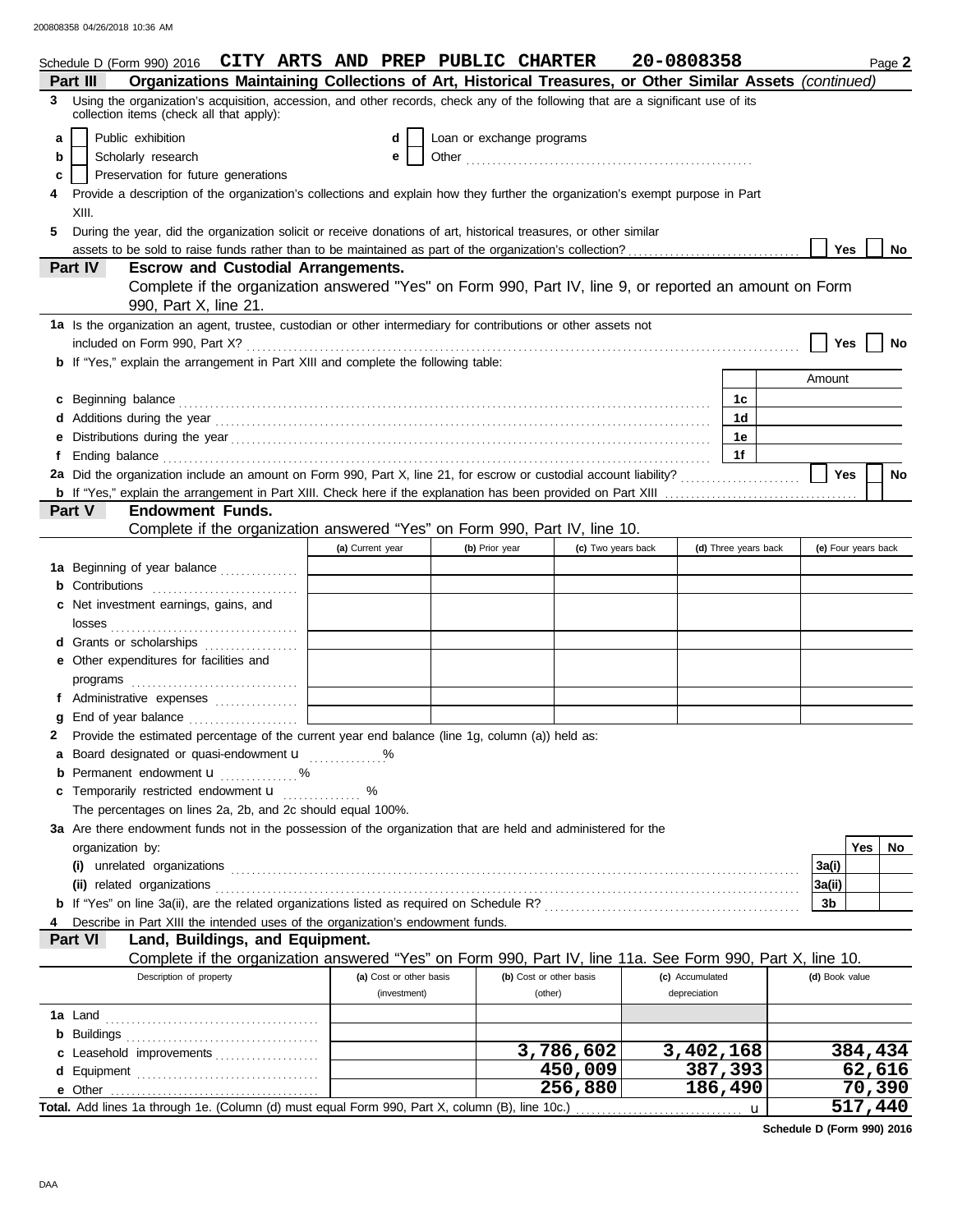|                           | Schedule D (Form 990) 2016 CITY ARTS AND PREP PUBLIC CHARTER                   |                                         |                |                 |                                                                                                            | 20-0808358                       |                | Page 3               |
|---------------------------|--------------------------------------------------------------------------------|-----------------------------------------|----------------|-----------------|------------------------------------------------------------------------------------------------------------|----------------------------------|----------------|----------------------|
| Part VII                  | <b>Investments-Other Securities.</b>                                           |                                         |                |                 |                                                                                                            |                                  |                |                      |
|                           |                                                                                |                                         |                |                 | Complete if the organization answered "Yes" on Form 990, Part IV, line 11b. See Form 990, Part X, line 12. |                                  |                |                      |
|                           |                                                                                | (a) Description of security or category |                |                 | (b) Book value                                                                                             | (c) Method of valuation:         |                |                      |
|                           |                                                                                | (including name of security)            |                |                 |                                                                                                            | Cost or end-of-year market value |                |                      |
| (1) Financial derivatives |                                                                                |                                         |                |                 |                                                                                                            |                                  |                |                      |
|                           |                                                                                |                                         |                |                 |                                                                                                            |                                  |                |                      |
| $(3)$ Other               |                                                                                |                                         |                |                 |                                                                                                            |                                  |                |                      |
| (A)                       |                                                                                |                                         |                |                 |                                                                                                            |                                  |                |                      |
| (B)                       |                                                                                |                                         |                |                 |                                                                                                            |                                  |                |                      |
| (C)                       |                                                                                |                                         |                |                 |                                                                                                            |                                  |                |                      |
| (D)                       |                                                                                |                                         |                |                 |                                                                                                            |                                  |                |                      |
| (E)                       |                                                                                |                                         |                |                 |                                                                                                            |                                  |                |                      |
| (F)                       |                                                                                |                                         |                |                 |                                                                                                            |                                  |                |                      |
| (G)                       |                                                                                |                                         |                |                 |                                                                                                            |                                  |                |                      |
| (H)                       |                                                                                |                                         |                |                 |                                                                                                            |                                  |                |                      |
|                           | Total. (Column (b) must equal Form 990, Part X, col. (B) line 12.) $\mathbf u$ |                                         |                |                 |                                                                                                            |                                  |                |                      |
| Part VIII                 | Investments-Program Related.                                                   |                                         |                |                 |                                                                                                            |                                  |                |                      |
|                           |                                                                                |                                         |                |                 | Complete if the organization answered "Yes" on Form 990, Part IV, line 11c. See Form 990, Part X, line 13. |                                  |                |                      |
|                           |                                                                                | (a) Description of investment           |                |                 | (b) Book value                                                                                             | (c) Method of valuation:         |                |                      |
|                           |                                                                                |                                         |                |                 |                                                                                                            | Cost or end-of-year market value |                |                      |
| (1)                       |                                                                                |                                         |                |                 |                                                                                                            |                                  |                |                      |
| (2)                       |                                                                                |                                         |                |                 |                                                                                                            |                                  |                |                      |
| (3)                       |                                                                                |                                         |                |                 |                                                                                                            |                                  |                |                      |
| (4)                       |                                                                                |                                         |                |                 |                                                                                                            |                                  |                |                      |
| (5)                       |                                                                                |                                         |                |                 |                                                                                                            |                                  |                |                      |
| (6)                       |                                                                                |                                         |                |                 |                                                                                                            |                                  |                |                      |
| (7)                       |                                                                                |                                         |                |                 |                                                                                                            |                                  |                |                      |
| (8)                       |                                                                                |                                         |                |                 |                                                                                                            |                                  |                |                      |
| (9)                       |                                                                                |                                         |                |                 |                                                                                                            |                                  |                |                      |
|                           | Total. (Column (b) must equal Form 990, Part X, col. (B) line 13.) $\mathbf u$ |                                         |                |                 |                                                                                                            |                                  |                |                      |
| Part IX                   | Other Assets.                                                                  |                                         |                |                 |                                                                                                            |                                  |                |                      |
|                           |                                                                                |                                         |                |                 | Complete if the organization answered "Yes" on Form 990, Part IV, line 11d. See Form 990, Part X, line 15. |                                  |                |                      |
|                           |                                                                                |                                         |                | (a) Description |                                                                                                            |                                  | (b) Book value |                      |
| (1)                       |                                                                                | <b>SECURITY</b>                         | <b>DEPOSIT</b> |                 |                                                                                                            |                                  |                | $\overline{460,000}$ |
| (2)                       |                                                                                |                                         |                |                 |                                                                                                            |                                  |                |                      |
| (3)                       |                                                                                |                                         |                |                 |                                                                                                            |                                  |                |                      |
| (4)                       |                                                                                |                                         |                |                 |                                                                                                            |                                  |                |                      |
| (5)                       |                                                                                |                                         |                |                 |                                                                                                            |                                  |                |                      |
| (6)                       |                                                                                |                                         |                |                 |                                                                                                            |                                  |                |                      |
| (7)                       |                                                                                |                                         |                |                 |                                                                                                            |                                  |                |                      |
| (8)                       |                                                                                |                                         |                |                 |                                                                                                            |                                  |                |                      |
| (9)                       |                                                                                |                                         |                |                 |                                                                                                            |                                  |                |                      |
|                           | Total. (Column (b) must equal Form 990, Part X, col. (B) line 15.)             |                                         |                |                 |                                                                                                            | u                                |                | 460,000              |
| Part X                    | Other Liabilities.                                                             |                                         |                |                 |                                                                                                            |                                  |                |                      |
|                           |                                                                                |                                         |                |                 | Complete if the organization answered "Yes" on Form 990, Part IV, line 11e or 11f. See Form 990, Part X,   |                                  |                |                      |
|                           | line 25.                                                                       |                                         |                |                 |                                                                                                            |                                  |                |                      |
| 1.                        |                                                                                | (a) Description of liability            |                |                 | (b) Book value                                                                                             |                                  |                |                      |
| (1)                       | Federal income taxes                                                           |                                         |                |                 |                                                                                                            |                                  |                |                      |
| (2)                       | REFUNDABLE GRANT ADVANCE                                                       |                                         |                |                 | 16,196                                                                                                     |                                  |                |                      |
| (3)                       |                                                                                |                                         |                |                 |                                                                                                            |                                  |                |                      |
| (4)                       |                                                                                |                                         |                |                 |                                                                                                            |                                  |                |                      |
| (5)                       |                                                                                |                                         |                |                 |                                                                                                            |                                  |                |                      |
| (6)                       |                                                                                |                                         |                |                 |                                                                                                            |                                  |                |                      |
| (7)                       |                                                                                |                                         |                |                 |                                                                                                            |                                  |                |                      |
| (8)                       |                                                                                |                                         |                |                 |                                                                                                            |                                  |                |                      |
| (9)                       |                                                                                |                                         |                |                 |                                                                                                            |                                  |                |                      |
|                           |                                                                                |                                         |                |                 |                                                                                                            |                                  |                |                      |

| <b>Total.</b> (Column (b) must equal Form 990, Part X, col. (B) line 25.) $\mathbf{u}$ |  |
|----------------------------------------------------------------------------------------|--|
|                                                                                        |  |

Liability for uncertain tax positions. In Part XIII, provide the text of the footnote to the organization's financial statements that reports the **2.** organization's liability for uncertain tax positions under FIN 48 (ASC 740). Check here if the text of the footnote has been provided in Part XIII

**X**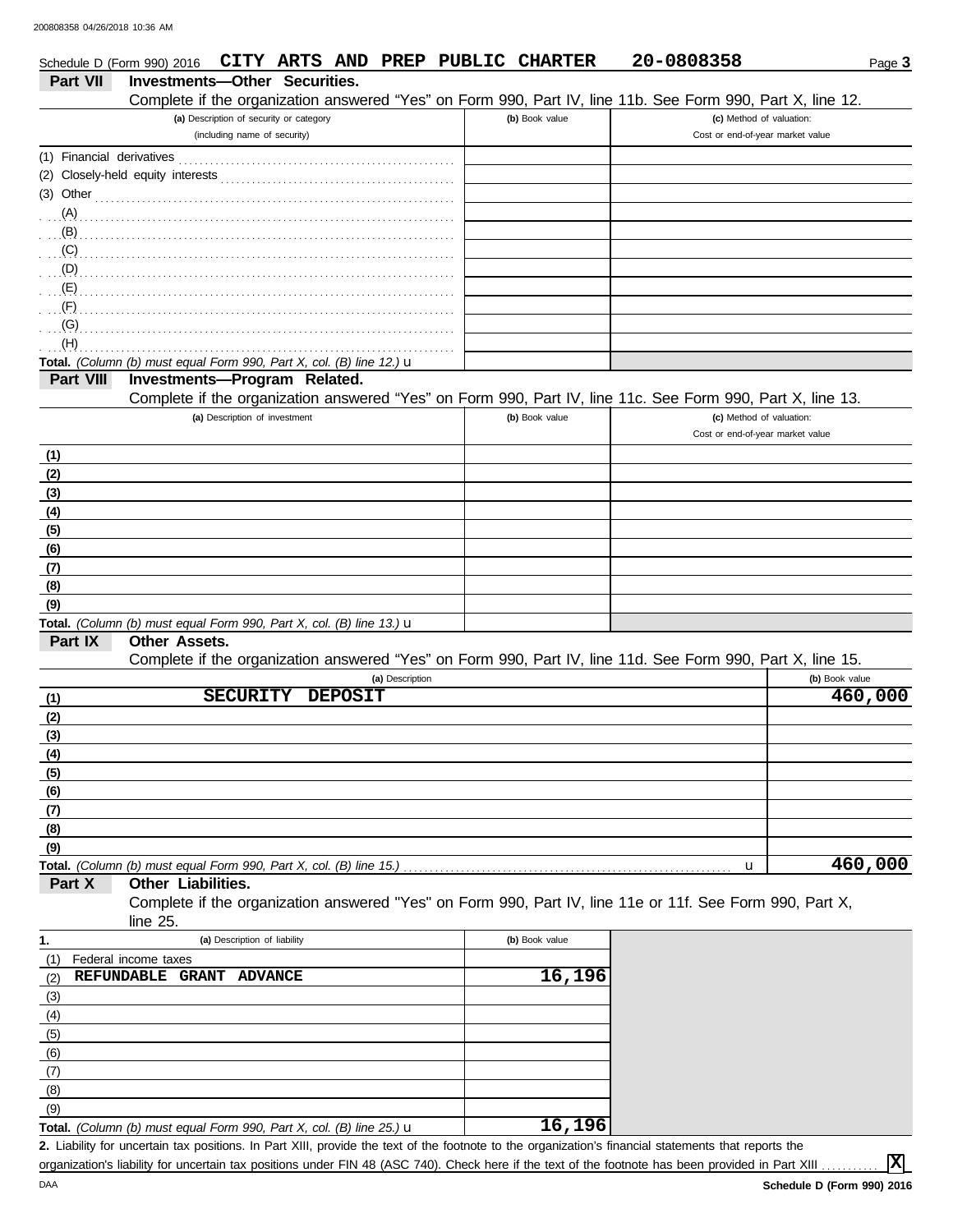|          | Schedule D (Form 990) 2016 CITY ARTS AND PREP PUBLIC CHARTER                                                                                                                                                                     |                | 20-0808358 |              | Page 4    |
|----------|----------------------------------------------------------------------------------------------------------------------------------------------------------------------------------------------------------------------------------|----------------|------------|--------------|-----------|
| Part XI  | Reconciliation of Revenue per Audited Financial Statements With Revenue per Return.                                                                                                                                              |                |            |              |           |
|          | Complete if the organization answered "Yes" on Form 990, Part IV, line 12a.                                                                                                                                                      |                |            |              |           |
| 1        | Total revenue, gains, and other support per audited financial statements<br>[[CODDITER STIPHTS STIPHTS STIPHTS STIPHTS STIPHTS STIPHTS STIPHTS STIPHTS STIPHTS STIPHTS STIPHTS STIPHTS STIPHTS STIPHTS STIPHTS STIPHTS STIPHTS S |                |            | $\mathbf{1}$ | 9,402,793 |
| 2        | Amounts included on line 1 but not on Form 990, Part VIII, line 12:                                                                                                                                                              |                |            |              |           |
| a        |                                                                                                                                                                                                                                  | 2a             |            |              |           |
|          |                                                                                                                                                                                                                                  | 2 <sub>b</sub> |            |              |           |
| c        |                                                                                                                                                                                                                                  | 2c             |            |              |           |
| d        |                                                                                                                                                                                                                                  | 2d             |            |              |           |
|          | Add lines 2a through 2d [11] Add [12] Add [12] Add lines 2a through 2d [12] Add lines 2a through 2d [12] Add [12] Add [12] Add [12] Add [12] Add [12] Add [12] Add [12] Add [12] Add [12] Add [12] Add [12] Add [12] Add [12]    |                |            | 2e           |           |
| 3        |                                                                                                                                                                                                                                  |                |            | 3            | 9,402,793 |
|          | Amounts included on Form 990, Part VIII, line 12, but not on line 1:                                                                                                                                                             |                |            |              |           |
|          |                                                                                                                                                                                                                                  | 4a             |            |              |           |
|          |                                                                                                                                                                                                                                  | 4 <sub>b</sub> |            |              |           |
| c        | Add lines 4a and 4b                                                                                                                                                                                                              |                |            | 4c           |           |
|          |                                                                                                                                                                                                                                  |                |            | 5            | 9,402,793 |
| Part XII | Reconciliation of Expenses per Audited Financial Statements With Expenses per Return.                                                                                                                                            |                |            |              |           |
|          | Complete if the organization answered "Yes" on Form 990, Part IV, line 12a.                                                                                                                                                      |                |            |              |           |
| 1        |                                                                                                                                                                                                                                  |                |            | 1            | 9,007,993 |
| 2        | Amounts included on line 1 but not on Form 990, Part IX, line 25:                                                                                                                                                                |                |            |              |           |
| a        |                                                                                                                                                                                                                                  | 2a             |            |              |           |
|          |                                                                                                                                                                                                                                  | 2 <sub>b</sub> |            |              |           |
|          |                                                                                                                                                                                                                                  | 2c             |            |              |           |
|          |                                                                                                                                                                                                                                  | 2d             |            |              |           |
| е        | Add lines 2a through 2d [11] Additional Property and Property and Property and Property and Property and Property and Property and Property and Property and Property and Property and Property and Property and Property and    |                |            | 2e           |           |
| 3        |                                                                                                                                                                                                                                  |                |            | $\mathbf{3}$ | 9,007,993 |
|          | Amounts included on Form 990, Part IX, line 25, but not on line 1:                                                                                                                                                               |                |            |              |           |
| a        | Investment expenses not included on Form 990, Part VIII, line 7b [                                                                                                                                                               | 4a             |            |              |           |
|          |                                                                                                                                                                                                                                  | 4 <sub>b</sub> |            |              |           |
|          | Add lines 4a and 4b                                                                                                                                                                                                              |                |            | 4c           |           |
|          |                                                                                                                                                                                                                                  |                |            |              | 9,007,993 |
|          | Part XIII Supplemental Information.                                                                                                                                                                                              |                |            |              |           |

Provide the descriptions required for Part II, lines 3, 5, and 9; Part III, lines 1a and 4; Part IV, lines 1b and 2b; Part V, line 4; Part X, line 2; Part XI, lines 2d and 4b; and Part XII, lines 2d and 4b. Also complete this part to provide any additional information.

PART X - FIN 48 FOOTNOTE

ACCOUNTING PRINCIPLES GENERALLY ACCEPTED IN THE UNITED STATES OF AMERICA PROVIDE CONSISTENT GUIDANCE FOR THE ACCOUNTING FOR UNCERTAINTY IN INCOME TAXES RECOGNIZED IN THE CHARTER SCHOOL'S FINANCIAL STATEMENTS AND PRESCRIBE A THRESHOLD OF "MORE LIKELY THAN NOT" FOR RECOGNITION OF TAX POSITIONS TAKEN OR EXPECTED TO BE TAKEN IN A TAX RETURN. THE CHARTER SCHOOL PERFORMED AN EVALUATION OF UNCERTAIN TAX POSITIONS FOR THE YEAR ENDED JUNE TAX-EXEMPT STATUS. AS OF JUNE 30, 2017, THE STATUTE OF LIMITATIONS FOR TAX 30, 2017, AND DETERMINED THAT THERE WERE NO MATTERS THAT WOULD REQUIRE RECOGNITION IN THE FINANCIAL STATEMENTS OR THAT MAY HAVE ANY EFFECT ON ITS YEARS 2013 THROUGH 2015 REMAINS OPEN WITH THE U.S. FEDERAL JURISDICTION OR THE VARIOUS STATES AND LOCAL JURISDICTIONS IN WHICH THE CHARTER SCHOOL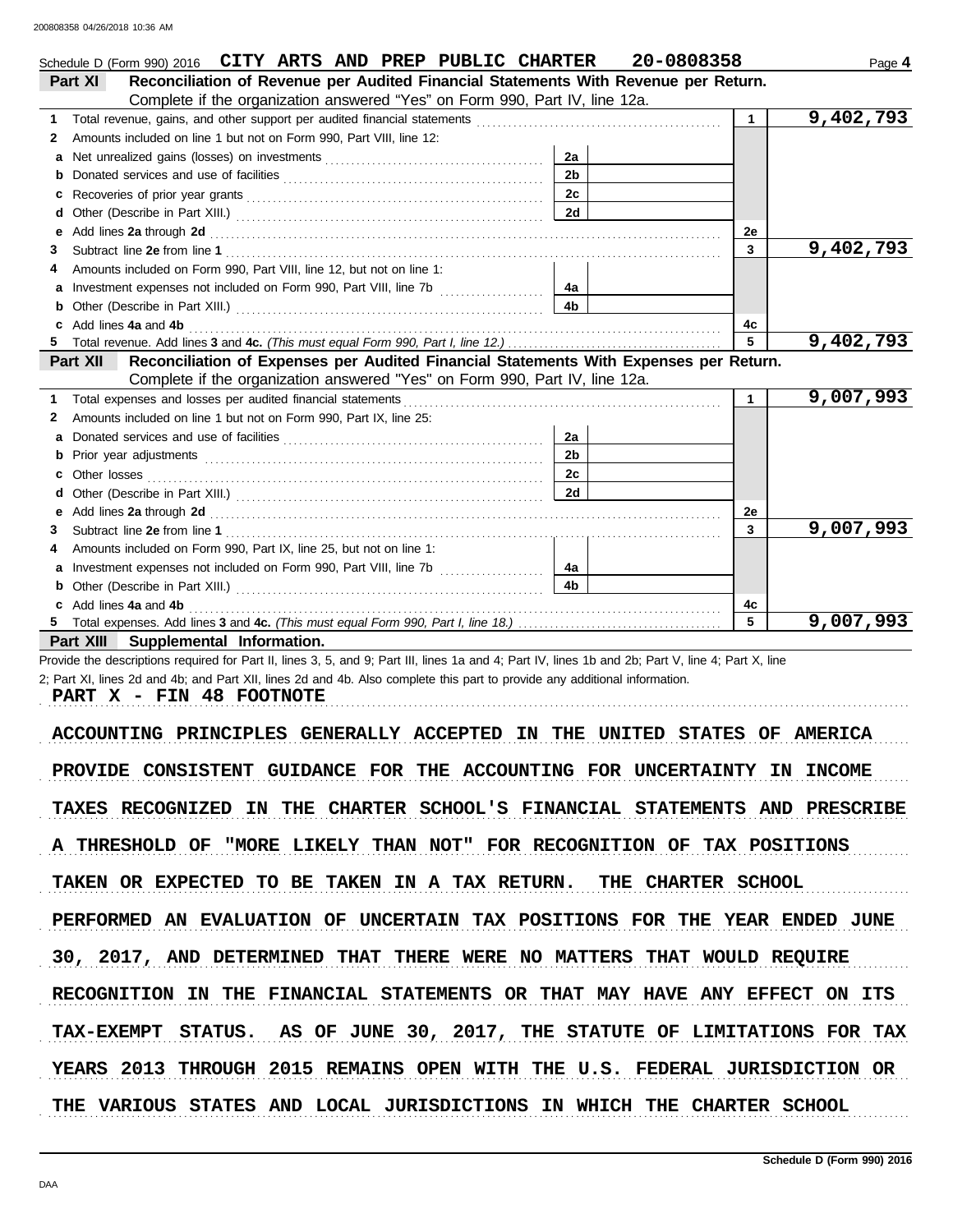| 20-0808358<br>Schedule D (Form 990) 2016 CITY ARTS AND PREP PUBLIC CHARTER<br>Supplemental Information (continued)<br>Part XIII | Page 5 |
|---------------------------------------------------------------------------------------------------------------------------------|--------|
| IT IS THE CHARTER SCHOOL'S POLICY TO RECOGNIZE INTEREST<br>FILES TAX RETURNS.                                                   |        |
| AND/OR PENALTIES RELATED TO UNCERTAIN TAX POSITIONS, IF ANY, IN INCOME TAX                                                      |        |
| AS OF JUNE 30, 2017, THE CHARTER SCHOOL HAD NO ACCRUALS FOR<br><b>EXPENSE.</b>                                                  |        |
| INTEREST AND/OR PENALTIES.                                                                                                      |        |
|                                                                                                                                 |        |
|                                                                                                                                 |        |
|                                                                                                                                 |        |
|                                                                                                                                 |        |
|                                                                                                                                 |        |
|                                                                                                                                 |        |
|                                                                                                                                 |        |
|                                                                                                                                 |        |
|                                                                                                                                 |        |
|                                                                                                                                 |        |
|                                                                                                                                 |        |
|                                                                                                                                 |        |
|                                                                                                                                 |        |
|                                                                                                                                 |        |
|                                                                                                                                 |        |
|                                                                                                                                 |        |
|                                                                                                                                 |        |
|                                                                                                                                 |        |
|                                                                                                                                 |        |
|                                                                                                                                 |        |
|                                                                                                                                 |        |
|                                                                                                                                 |        |
|                                                                                                                                 |        |
|                                                                                                                                 |        |
|                                                                                                                                 |        |
|                                                                                                                                 |        |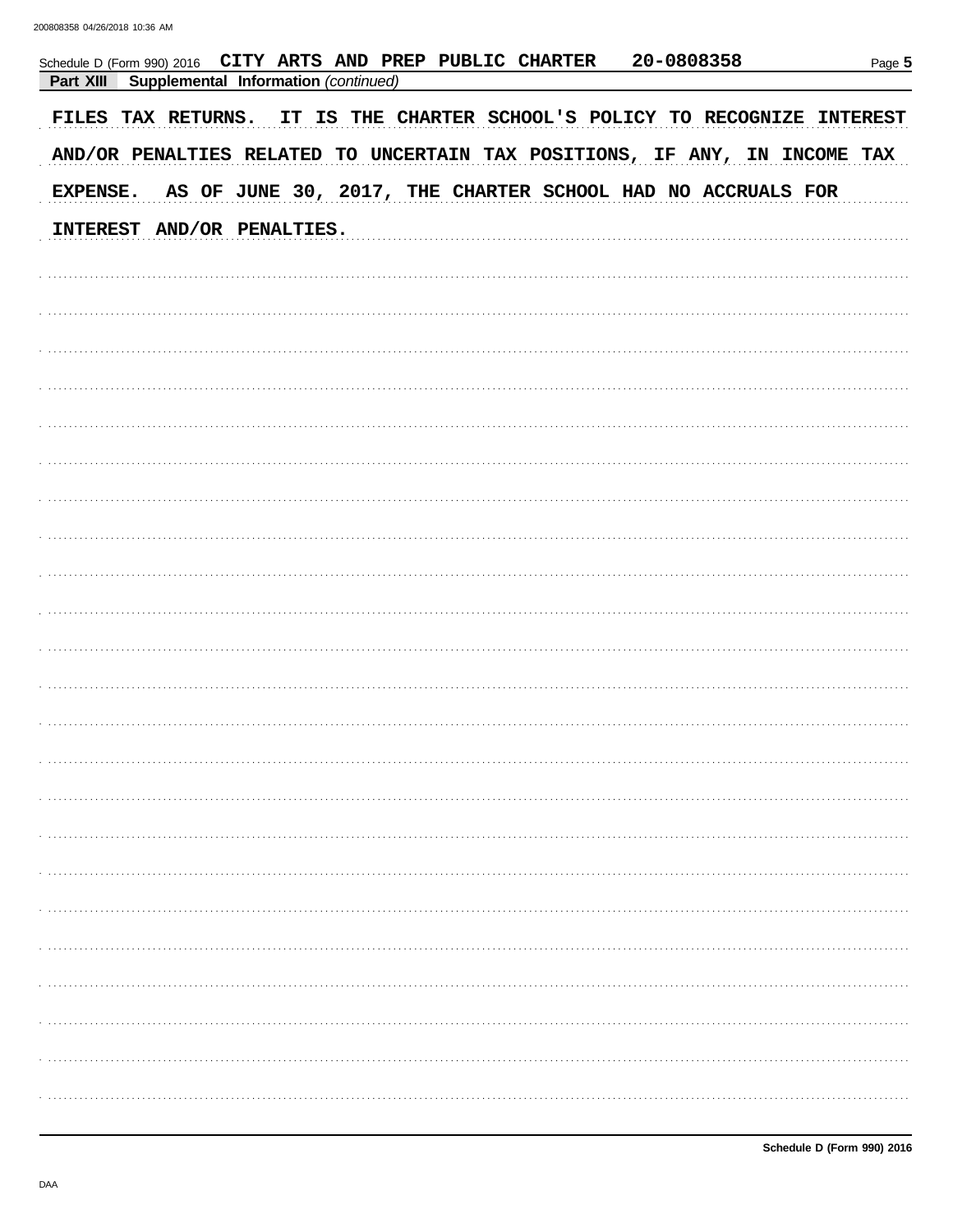| u Complete if the organization answered "Yes" on Form 990,<br>(Form 990 or 990-EZ)<br>Part IV, line 13, or Form 990-EZ, Part VI, line 48.<br>La Attach to Form 990 or Form 990-EZ.<br>Department of the Treasury<br>Lu Information about Schedule E (Form 990 or 990-EZ) and its instructions is at www.irs.gov/form990.<br>Internal Revenue Service<br>CITY ARTS AND PREP PUBLIC CHARTER<br>Name of the organization<br><b>SCHOOL</b><br>Part I<br>Does the organization have a racially nondiscriminatory policy toward students by statement in its charter,<br>1 | <b>Inspection</b><br>Employer identification number<br>20-0808358<br>$\mathbf{1}$<br>$\mathbf{2}$<br>3 | 2016<br><b>Open to Public</b><br><b>YES</b><br>X<br>x | <b>NO</b> |
|----------------------------------------------------------------------------------------------------------------------------------------------------------------------------------------------------------------------------------------------------------------------------------------------------------------------------------------------------------------------------------------------------------------------------------------------------------------------------------------------------------------------------------------------------------------------|--------------------------------------------------------------------------------------------------------|-------------------------------------------------------|-----------|
|                                                                                                                                                                                                                                                                                                                                                                                                                                                                                                                                                                      |                                                                                                        |                                                       |           |
|                                                                                                                                                                                                                                                                                                                                                                                                                                                                                                                                                                      |                                                                                                        |                                                       |           |
|                                                                                                                                                                                                                                                                                                                                                                                                                                                                                                                                                                      |                                                                                                        |                                                       |           |
|                                                                                                                                                                                                                                                                                                                                                                                                                                                                                                                                                                      |                                                                                                        |                                                       |           |
|                                                                                                                                                                                                                                                                                                                                                                                                                                                                                                                                                                      |                                                                                                        |                                                       |           |
|                                                                                                                                                                                                                                                                                                                                                                                                                                                                                                                                                                      |                                                                                                        |                                                       |           |
|                                                                                                                                                                                                                                                                                                                                                                                                                                                                                                                                                                      |                                                                                                        |                                                       |           |
| Does the organization include a statement of its racially nondiscriminatory policy toward students in all its<br>2                                                                                                                                                                                                                                                                                                                                                                                                                                                   |                                                                                                        |                                                       |           |
| brochures, catalogues, and other written communications with the public dealing with student admissions,<br>programs, and scholarships?                                                                                                                                                                                                                                                                                                                                                                                                                              |                                                                                                        |                                                       |           |
| Has the organization publicized its racially nondiscriminatory policy through newspaper or broadcast media                                                                                                                                                                                                                                                                                                                                                                                                                                                           |                                                                                                        |                                                       |           |
| 3<br>during the period of solicitation for students, or during the registration period if it has no solicitation program,                                                                                                                                                                                                                                                                                                                                                                                                                                            |                                                                                                        |                                                       |           |
| in a way that makes the policy known to all parts of the general community it serves? If "Yes," please<br>describe. If "No," please explain. If you need more space, use Part II                                                                                                                                                                                                                                                                                                                                                                                     |                                                                                                        | X                                                     |           |
| THE SCHOOL IS A PUBLIC CHARTER SCHOOL AND IS OPERATING UNDER A                                                                                                                                                                                                                                                                                                                                                                                                                                                                                                       |                                                                                                        |                                                       |           |
| CONTRACT WITH THE DC GOVERNMENT.<br>REVENUE PROCEDURE 75-50 DOES                                                                                                                                                                                                                                                                                                                                                                                                                                                                                                     |                                                                                                        |                                                       |           |
| NOT APPLY TO CHARTER SCHOOLS. THE NON-DISCRIMINATORY POLICY IS                                                                                                                                                                                                                                                                                                                                                                                                                                                                                                       |                                                                                                        |                                                       |           |
| EXPLICITLY STATED IN THE REGISTRATION APPLICATION AND ON OUR                                                                                                                                                                                                                                                                                                                                                                                                                                                                                                         |                                                                                                        |                                                       |           |
| <b>WEBSITE.</b><br>4                                                                                                                                                                                                                                                                                                                                                                                                                                                                                                                                                 |                                                                                                        |                                                       |           |
| Does the organization maintain the following?<br>а                                                                                                                                                                                                                                                                                                                                                                                                                                                                                                                   | 4a                                                                                                     | X                                                     |           |
| Records documenting that scholarships and other financial assistance are awarded on a racially<br>b                                                                                                                                                                                                                                                                                                                                                                                                                                                                  |                                                                                                        |                                                       |           |
| nondiscriminatory basis?                                                                                                                                                                                                                                                                                                                                                                                                                                                                                                                                             | 4b                                                                                                     | x                                                     |           |
| Copies of all catalogues, brochures, announcements, and other written communications to the public dealing<br>C.<br>with student admissions, programs, and scholarships?                                                                                                                                                                                                                                                                                                                                                                                             | 4с                                                                                                     | X                                                     |           |
| d                                                                                                                                                                                                                                                                                                                                                                                                                                                                                                                                                                    | 4d                                                                                                     | $\mathbf x$                                           |           |
| If you answered "No" to any of the above, please explain. If you need more space, use Part II.                                                                                                                                                                                                                                                                                                                                                                                                                                                                       |                                                                                                        |                                                       |           |
|                                                                                                                                                                                                                                                                                                                                                                                                                                                                                                                                                                      |                                                                                                        |                                                       |           |
|                                                                                                                                                                                                                                                                                                                                                                                                                                                                                                                                                                      |                                                                                                        |                                                       |           |
| Does the organization discriminate by race in any way with respect to:<br>5                                                                                                                                                                                                                                                                                                                                                                                                                                                                                          |                                                                                                        |                                                       |           |
| a                                                                                                                                                                                                                                                                                                                                                                                                                                                                                                                                                                    | 5a                                                                                                     |                                                       | X         |
|                                                                                                                                                                                                                                                                                                                                                                                                                                                                                                                                                                      |                                                                                                        |                                                       | x         |
| b                                                                                                                                                                                                                                                                                                                                                                                                                                                                                                                                                                    | 5b                                                                                                     |                                                       |           |
| Employment of faculty or administrative staff?                                                                                                                                                                                                                                                                                                                                                                                                                                                                                                                       | 5 <sub>c</sub>                                                                                         |                                                       | X         |
|                                                                                                                                                                                                                                                                                                                                                                                                                                                                                                                                                                      |                                                                                                        |                                                       |           |
| d                                                                                                                                                                                                                                                                                                                                                                                                                                                                                                                                                                    | 5d                                                                                                     |                                                       | X.        |
|                                                                                                                                                                                                                                                                                                                                                                                                                                                                                                                                                                      |                                                                                                        |                                                       | X.        |
| е                                                                                                                                                                                                                                                                                                                                                                                                                                                                                                                                                                    | 5e                                                                                                     |                                                       |           |
| f                                                                                                                                                                                                                                                                                                                                                                                                                                                                                                                                                                    | 5f                                                                                                     |                                                       | X.        |
|                                                                                                                                                                                                                                                                                                                                                                                                                                                                                                                                                                      |                                                                                                        |                                                       |           |
| g                                                                                                                                                                                                                                                                                                                                                                                                                                                                                                                                                                    | <u>5g</u>                                                                                              |                                                       | X.        |
| Other extracurricular activities?<br>h.                                                                                                                                                                                                                                                                                                                                                                                                                                                                                                                              | 5h                                                                                                     |                                                       | x         |
| If you answered "Yes" to any of the above, please explain. If you need more space, use Part II.                                                                                                                                                                                                                                                                                                                                                                                                                                                                      |                                                                                                        |                                                       |           |
|                                                                                                                                                                                                                                                                                                                                                                                                                                                                                                                                                                      |                                                                                                        |                                                       |           |
|                                                                                                                                                                                                                                                                                                                                                                                                                                                                                                                                                                      |                                                                                                        |                                                       |           |
|                                                                                                                                                                                                                                                                                                                                                                                                                                                                                                                                                                      |                                                                                                        |                                                       |           |
|                                                                                                                                                                                                                                                                                                                                                                                                                                                                                                                                                                      |                                                                                                        |                                                       |           |
| 6a                                                                                                                                                                                                                                                                                                                                                                                                                                                                                                                                                                   | 6a                                                                                                     | X                                                     |           |
| b<br>If you answered "Yes" on either line 6a or line 6b, explain on Part II.                                                                                                                                                                                                                                                                                                                                                                                                                                                                                         | 6b                                                                                                     |                                                       | X         |
| Does the organization certify that it has complied with the applicable requirements of sections 4.01 through<br>7                                                                                                                                                                                                                                                                                                                                                                                                                                                    |                                                                                                        |                                                       |           |
| 4.05 of Rev. Proc. 75-50, 1975-2 C.B. 587, covering racial nondiscrimination? If "No," explain on Part II                                                                                                                                                                                                                                                                                                                                                                                                                                                            | $\overline{7}$                                                                                         | X                                                     |           |

**For Paperwork Reduction Act Notice, see the Instructions for Form 990 or Form 990-EZ.**

**Schedule E (Form 990 or 990-EZ) 2016**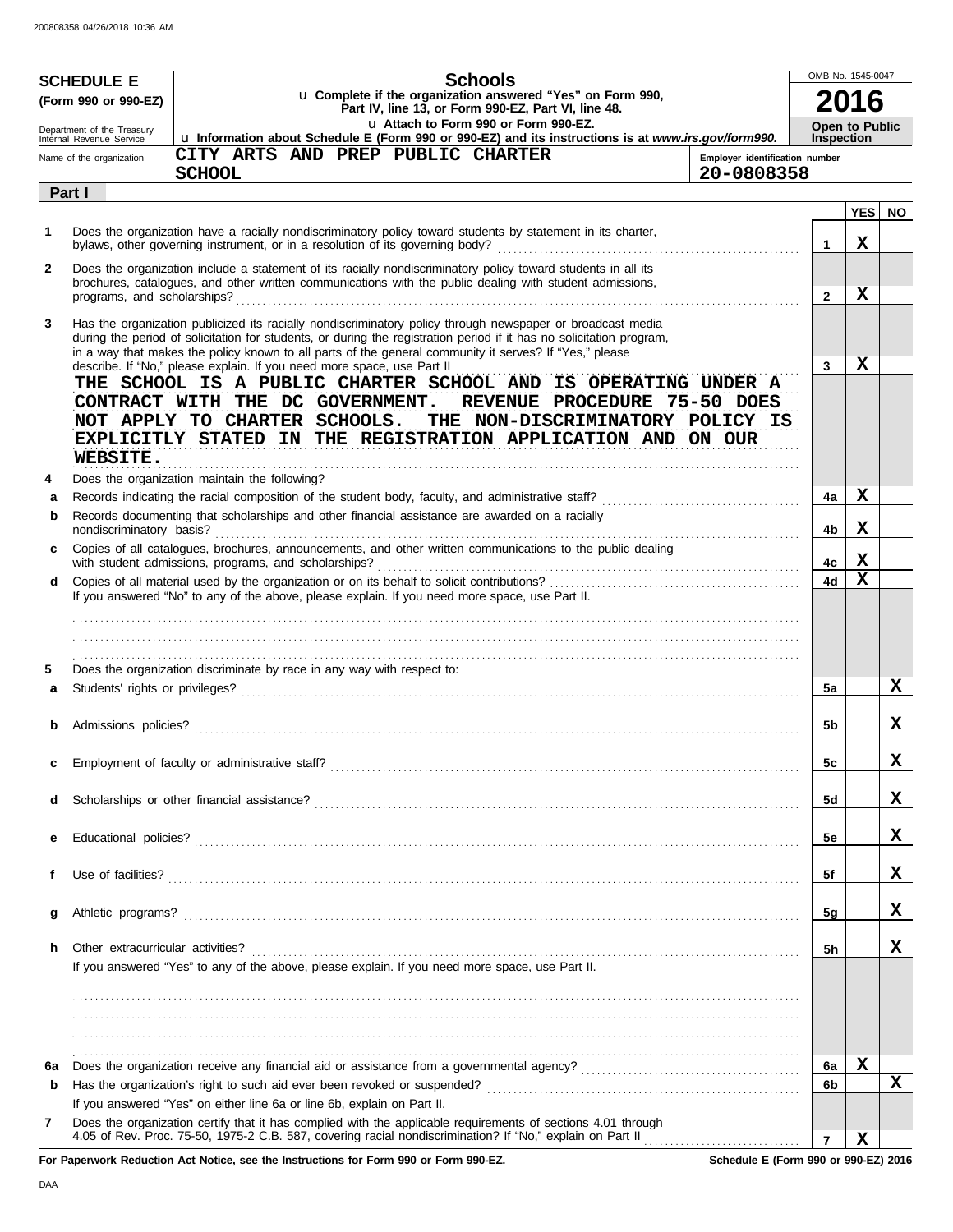| 20-0808358<br>CITY ARTS AND PREP PUBLIC CHARTER<br>Page 2<br>Schedule E (Form 990 or 990-EZ) 2016                |
|------------------------------------------------------------------------------------------------------------------|
| Part II<br>Supplemental Information. Provide the explanations required by Part I, lines 3, 4d, 5h, 6b, and 7, as |
| applicable. Also provide any other additional information (see instructions).                                    |
|                                                                                                                  |
| SCH E - FINANCIAL AID OR GOVERNMENT ASSISTANCE EXPLANATION                                                       |
|                                                                                                                  |
| THE CHARTER SCHOOL RECEIVES PUBLIC FUNDS FROM THE DC GOVERNMENT BASED ON                                         |
| THE NUMBER OF STUDENTS THEY ENROLL ACCORDING TO THE UNIFORM PER STUDENT                                          |
|                                                                                                                  |
| FUNDING FORMULA DEVELOPED BY THE MAYOR AND CITY COUNCIL.<br>THIS PER PUPIL                                       |
|                                                                                                                  |
| ALLOCATION IS SUPPLEMENTED WITH EXTRA FUNDS FOR STUDENTS WITH SPECIAL                                            |
| NEEDS.                                                                                                           |
|                                                                                                                  |
|                                                                                                                  |
|                                                                                                                  |
|                                                                                                                  |
|                                                                                                                  |
|                                                                                                                  |
|                                                                                                                  |
|                                                                                                                  |
|                                                                                                                  |
|                                                                                                                  |
|                                                                                                                  |
|                                                                                                                  |
|                                                                                                                  |
|                                                                                                                  |
|                                                                                                                  |
|                                                                                                                  |
|                                                                                                                  |
|                                                                                                                  |
|                                                                                                                  |
|                                                                                                                  |
|                                                                                                                  |
|                                                                                                                  |
|                                                                                                                  |
|                                                                                                                  |
|                                                                                                                  |
|                                                                                                                  |
|                                                                                                                  |
|                                                                                                                  |
|                                                                                                                  |
|                                                                                                                  |
|                                                                                                                  |
|                                                                                                                  |
|                                                                                                                  |
|                                                                                                                  |
|                                                                                                                  |
|                                                                                                                  |
|                                                                                                                  |
|                                                                                                                  |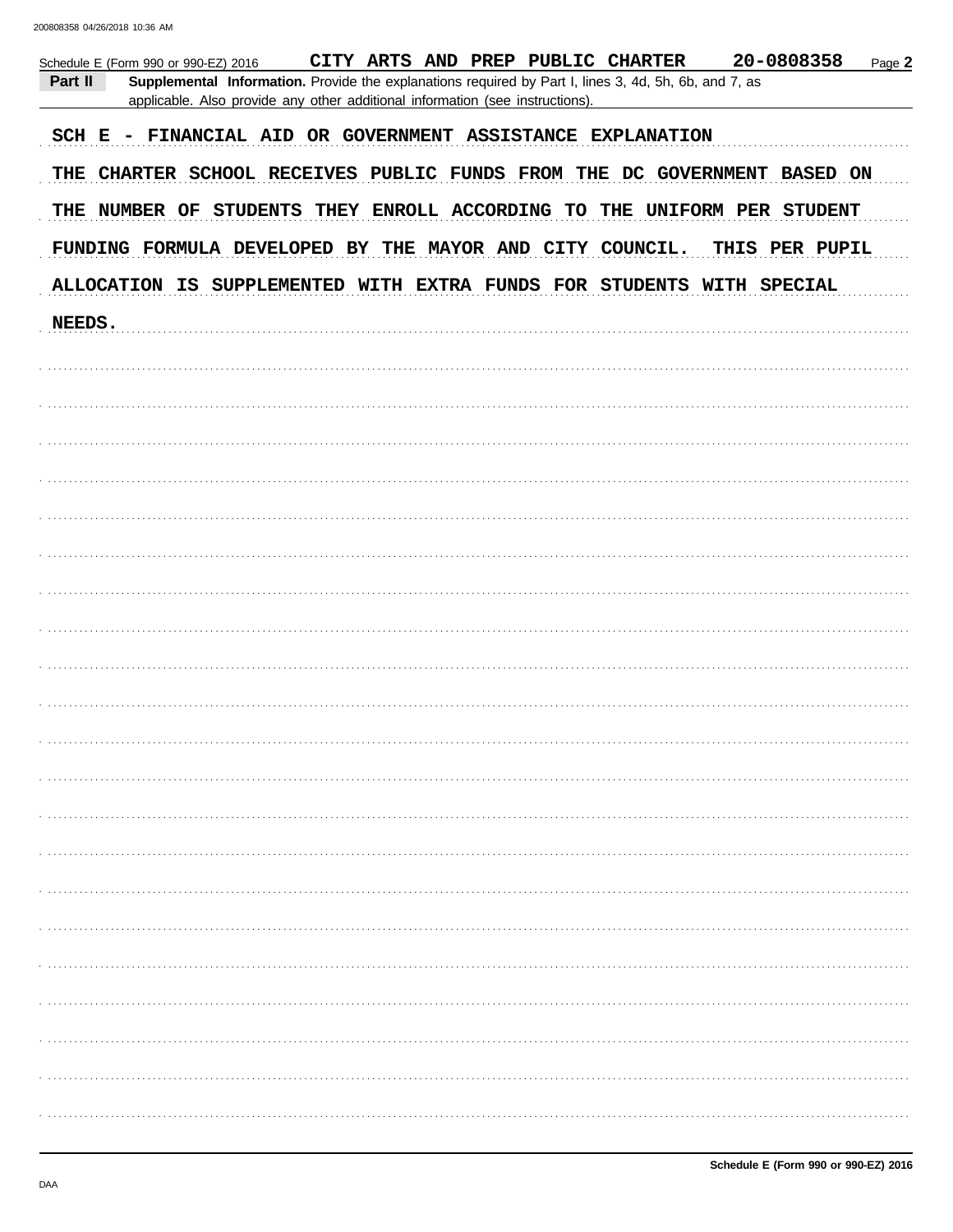| SCHEDULE O                                                                                     | Supplemental Information to Form 990 or 990-EZ                                                                                                                                                           |                                | OMB No. 1545-0047                   |  |
|------------------------------------------------------------------------------------------------|----------------------------------------------------------------------------------------------------------------------------------------------------------------------------------------------------------|--------------------------------|-------------------------------------|--|
| (Form 990 or 990-EZ)<br>Complete to provide information for responses to specific questions on |                                                                                                                                                                                                          |                                | 2016                                |  |
| Department of the Treasury<br>Internal Revenue Service                                         | Form 990 or 990-EZ or to provide any additional information.<br>Lu Attach to Form 990 or 990-EZ.<br>Lu Information about Schedule O (Form 990 or 990-EZ) and its instructions is at www.irs.gov/form990. |                                | Open to Public<br><b>Inspection</b> |  |
| Name of the organization                                                                       | CITY ARTS AND PREP PUBLIC CHARTER                                                                                                                                                                        | Employer identification number |                                     |  |
|                                                                                                | <b>SCHOOL</b>                                                                                                                                                                                            | 20-0808358                     |                                     |  |
| 990<br>FORM<br><b>MISSION</b><br>THE                                                           | <b>ORGANIZATION'S</b><br><b>MISSION</b><br>OF<br><b>CITY</b><br><b>ARTS</b><br>AND<br><b>PREP</b><br>PUBLIC<br><b>CHARTER</b><br><b>SCHOOL</b>                                                           | IS<br>TO                       | <b>FOSTER A</b>                     |  |
|                                                                                                |                                                                                                                                                                                                          |                                |                                     |  |
| SAFE,                                                                                          | <b>ENJOYABLE</b><br><b>SENSITIVE</b><br><b>LEARNING</b><br><b>CREATIVE,</b><br>AND<br><b>CULTURALLY</b>                                                                                                  |                                | <b>ENVIRONMENT</b><br>FOR           |  |
| ALL<br><b>STUDENTS</b>                                                                         | THE<br><b>GOAL OF</b><br><b>PROVIDING</b><br>$\mathbf{A}$<br><b>COLLEGE</b><br><b>PREPARATORY</b><br>WITH                                                                                                |                                | CURRICULUM<br>ΙN                    |  |
| BOTH ACADEMICS                                                                                 | THE<br>PERFORMING<br>ARTS<br><b>PRODUCE</b><br>THE<br><b>NEXT</b><br>AND<br>TO                                                                                                                           |                                | <b>GENERATION OF</b>                |  |
|                                                                                                |                                                                                                                                                                                                          |                                |                                     |  |
| LEADERS                                                                                        | FOR AMERICA AND<br>THE<br>GLOBAL SOCIETY.                                                                                                                                                                |                                |                                     |  |
|                                                                                                |                                                                                                                                                                                                          |                                |                                     |  |
| FORM 990, PART                                                                                 | 11B<br>ORGANIZATION'S<br>PROCESS<br>VI,<br><b>LINE</b><br>TO.<br>$\overline{\phantom{0}}$                                                                                                                | REVIEW FORM 990                |                                     |  |
|                                                                                                |                                                                                                                                                                                                          |                                |                                     |  |
| A DRAFT<br>OF                                                                                  | 990<br>FORM<br>PREPARED AND<br><b>DISTRIBUTED</b><br>TО<br>ΙS<br>THE                                                                                                                                     | <b>CHIEF</b>                   | <b>OPERATING</b>                    |  |
| <b>OFFICER AND</b>                                                                             | FORM 990<br>THE<br><b>BOARD</b><br><b>TRUSTEES.</b><br>OF<br>THE<br><b>DRAFT</b><br>OF                                                                                                                   | ΙS                             | REVIEWED AND A                      |  |
| LIST<br><b>ANY</b><br>OF                                                                       | <b>QUESTIONS</b><br>OR CONCERNS<br>IS<br>COMPILED.<br>THESE<br><b>ITEMS</b>                                                                                                                              | ARE                            | <b>REVIEWED</b>                     |  |
| WITH<br>THE                                                                                    | <b>RETURN AND</b><br>NECESSARY CHANGES<br><b>PREPARER</b><br>OF<br>THE<br>ANY                                                                                                                            | ARE<br><b>MADE</b>             | THE<br>TО                           |  |
|                                                                                                |                                                                                                                                                                                                          |                                |                                     |  |
| <b>RETURN</b><br><b>PRIOR</b>                                                                  | THE<br>FINAL COPY.<br><b>ONCE</b><br><b>FINAL VERSION</b><br>TO<br><b>FILING</b><br>THE                                                                                                                  | IS                             | <b>COMPLETED,</b>                   |  |
| <b>COPY</b><br>ΙS                                                                              | <b>DISTRIBUTED</b><br>TO ALL BOARD MEMBERS<br>FOR THEIR RECORDS AND A SIGNED                                                                                                                             |                                |                                     |  |
|                                                                                                |                                                                                                                                                                                                          |                                |                                     |  |
|                                                                                                | COPY IS FILED WITH THE IRS.                                                                                                                                                                              |                                |                                     |  |
|                                                                                                |                                                                                                                                                                                                          |                                |                                     |  |
|                                                                                                | FORM 990, PART VI, LINE 12C - ENFORCEMENT OF CONFLICTS POLICY                                                                                                                                            |                                |                                     |  |
|                                                                                                |                                                                                                                                                                                                          |                                |                                     |  |
|                                                                                                | THE ORGANIZATION MAINTAINS BOTH A CODE OF ETHICS AND A CONFLICT OF INTEREST                                                                                                                              |                                |                                     |  |
| POLICY.                                                                                        | THE ORGANIZATION REQUIRES BOARD MEMBERS TO COMPLETE THE                                                                                                                                                  |                                |                                     |  |
|                                                                                                |                                                                                                                                                                                                          |                                |                                     |  |
|                                                                                                | CERTIFICATION WHICH IS ATTACHED TO THE BACK OF THE POLICY EVERY YEAR.                                                                                                                                    |                                | THIS                                |  |

IS DONE IN NOVEMBER OF EACH YEAR AT THE ANNUAL MEETING AND THE DISTRIBUTION

OF THE CODE AND THE POLICY ARE ACCOMPANIED BY A BRIEF DISCUSSION ABOUT

CONFLICTS AND WHY THEY ARE IMPORTANT TO DISCLOSE. THE ANNUAL MEETING IS A

MULTI-DAY AFFAIR THAT INCLUDES TRAINING AND STRATEGIC PLANNING, AND THE

DISTRIBUTION/DISCUSSION OF THE CODE AND THE POLICY ARE MADE A PART OF THIS

**For Paperwork Reduction Act Notice, see the Instructions for Form 990 or 990-EZ. Schedule O (Form 990 or 990-EZ) (2016)** DAA